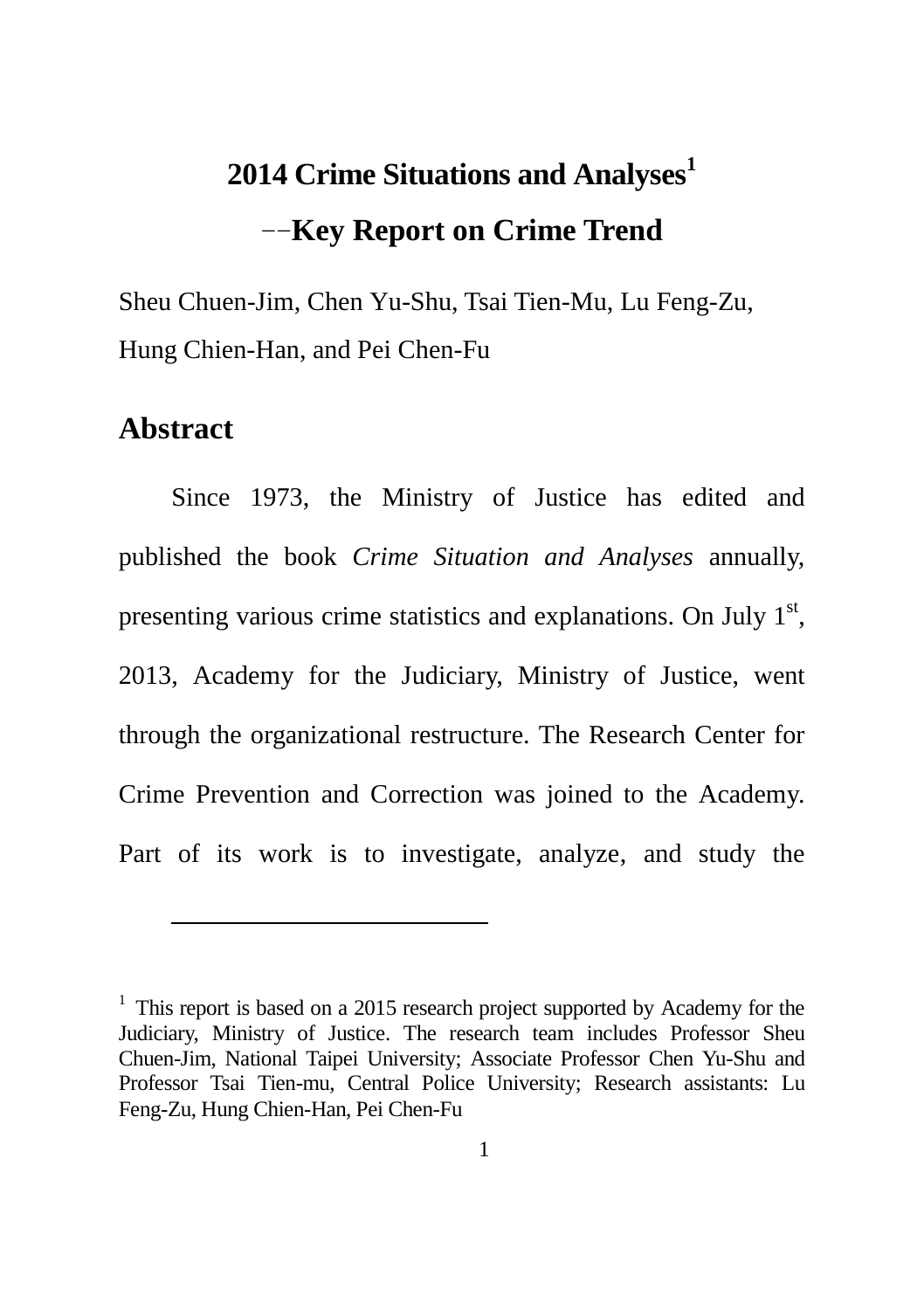important crime issues occurred in the country, serving as a think tank. To improve the value for academic study and to gradually connect to the international crime prevention research, this annual volume was contracted to the university professionals, bringing in the academic professionalism. Moreover, the publication of books as well as short-version theses in Chinese and English, and conducting the conference all helps this long-standing crime research volume better quality and present more influential power of foresight.

Additional to adopting the government data, including the Ministry of Justice, National Police Agency, Ministry of Health and Welfare, and the Judicial Yuan, and the cross-national comparative analysis, the important development of methodology in the current report was to hold coordinating meetings and focus group interviews. This 2014 edition has not only continued the primary statistics to present the overall crime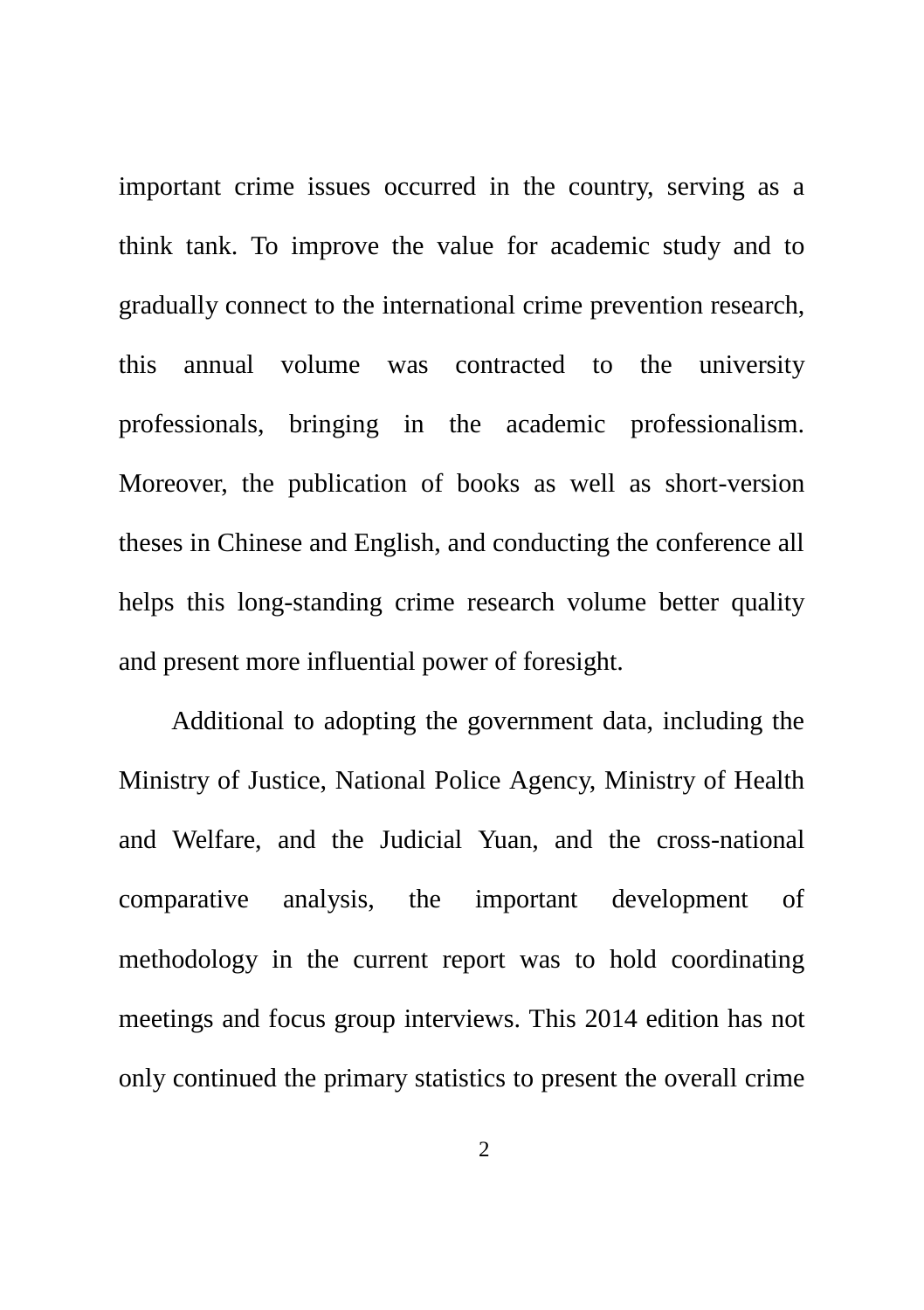trend, but also added the international comparison in crime situations, responded the societal needs, presented the judicial innovations, added the charts and figures, enhanced the function of interpretation and analysis, improved result explanations and policy implications, and so forth.

Additionally, the current report studied the homicide committed by Zheng in Taipei MRT, May 2014 and the case of killing a detective in a night club in Xinyi district, Taipei, as well as proposed the related policy suggestions. Moreover, the corresponding suggestions for policy and future research based on the overall crime situation in 2014 and various innovative focuses observed in the research were also provided, expecting to have the current study become the most authoritative report on crime trend in Taiwan.

Key words: Total criminal cases, Specific crime, Recidivist, Crime treatment, Judicial innovation, and Incarceration rate.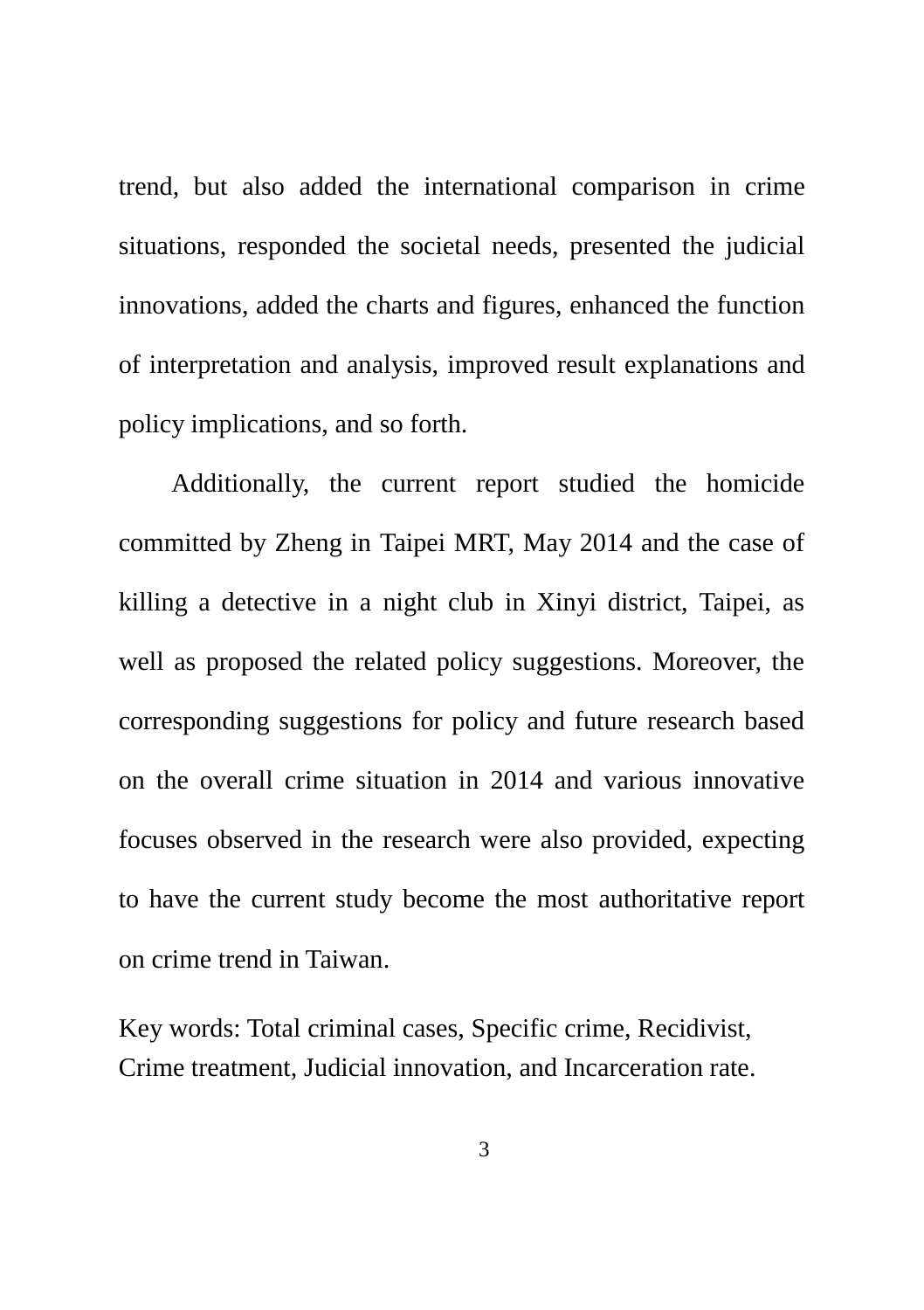#### **I. Overall Crime Situations in 2014**

#### **1. The total number of crime slightly increased**

The crime trend from 2005 to 2013 decreased, based on the total recorded number of criminal cases by all level police agencies in the past 10 years, with the lowest number of 298,967 cases in 2013. The total criminal cases in 2014, however, was 306,300, slightly increasing by 2.45% than that in 2013. In observation of the change in the number of criminals over the past 10 years, the major crime types were offenses against public safety, drug crime, theft, and fraud. The trend for each of those crime types is as follows. The number of theft decreased over the years since 2005; offenses against public safety increased every year since 2005; fraud in 2014 increased by 6.67% than in 2013; drug crime showed descending from 2007 to 2014, except for the 7.58% increase from 2009 to 2010.

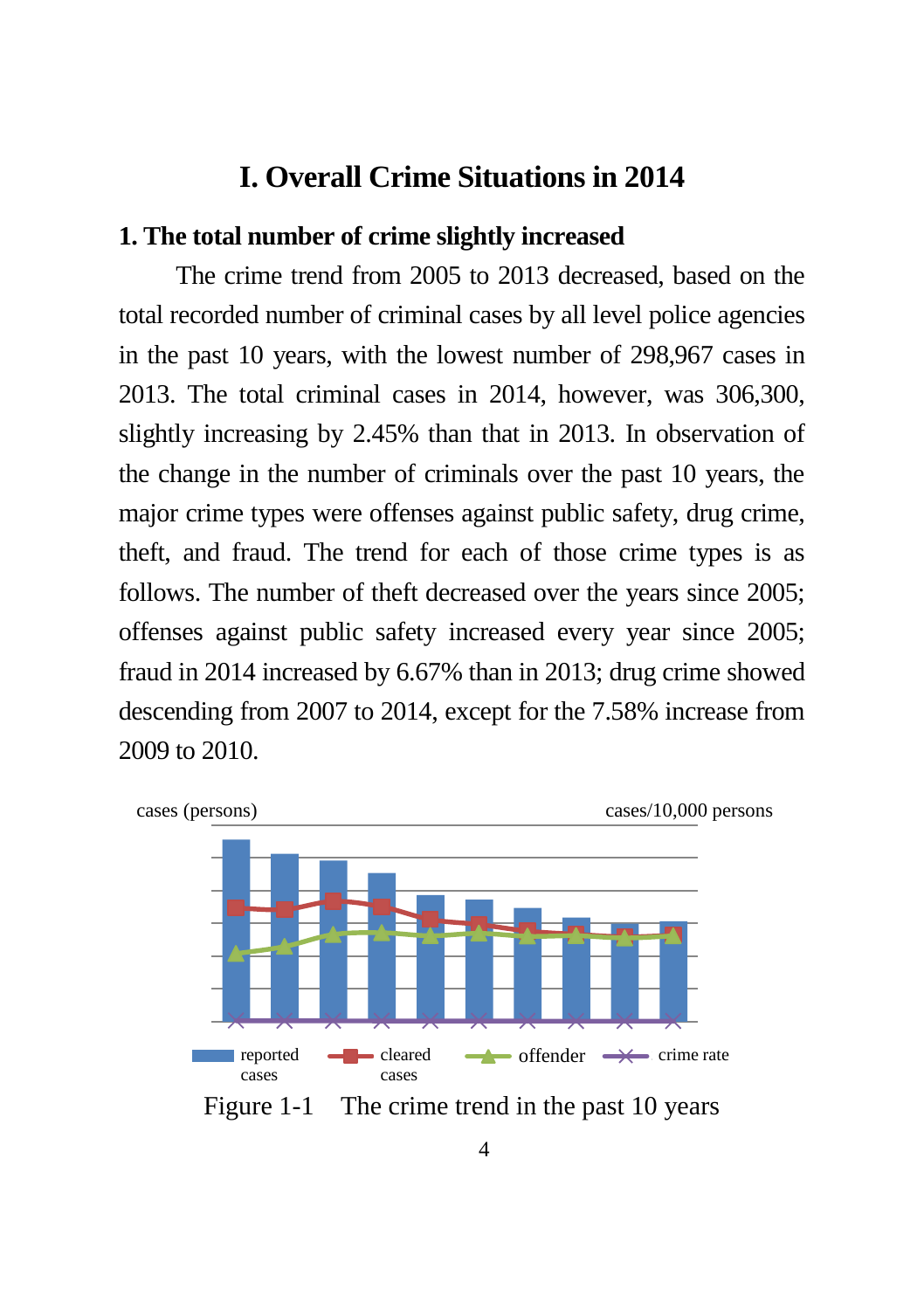### **2. Major offenses against public safety: Drunk driving (DUI) and hit-and-run accidents**

The number of suspects for offenses against public safety from 2005 to 2014 increased, especially drunk driving. The highest number of drunk-driving suspects was 68,229 in 2014 (increased by 9.64% from 2013, and 1.23 times more than that in 2005). The highest number of the suspects for hit-and-run accidents was 4,189 in 2012 (2.11 times more than the number in 2005). The number, however, reduced to 3,525 in 2014 (decreased by 1.16% from 2013).

#### **3. The number of drug crime suspects decreased**

The number of violations of the Narcotics Endangerment Prevention Act detected by the all level police agencies decreased since 2007, except the 7.58% increase from 2009 to 2010. The number of 52,835 in 2007 was the highest, and 38,369 in 2014 was the lowest (decreased by 4.39% from 2013, and decreased by 27.38% as compared to the number in 2007).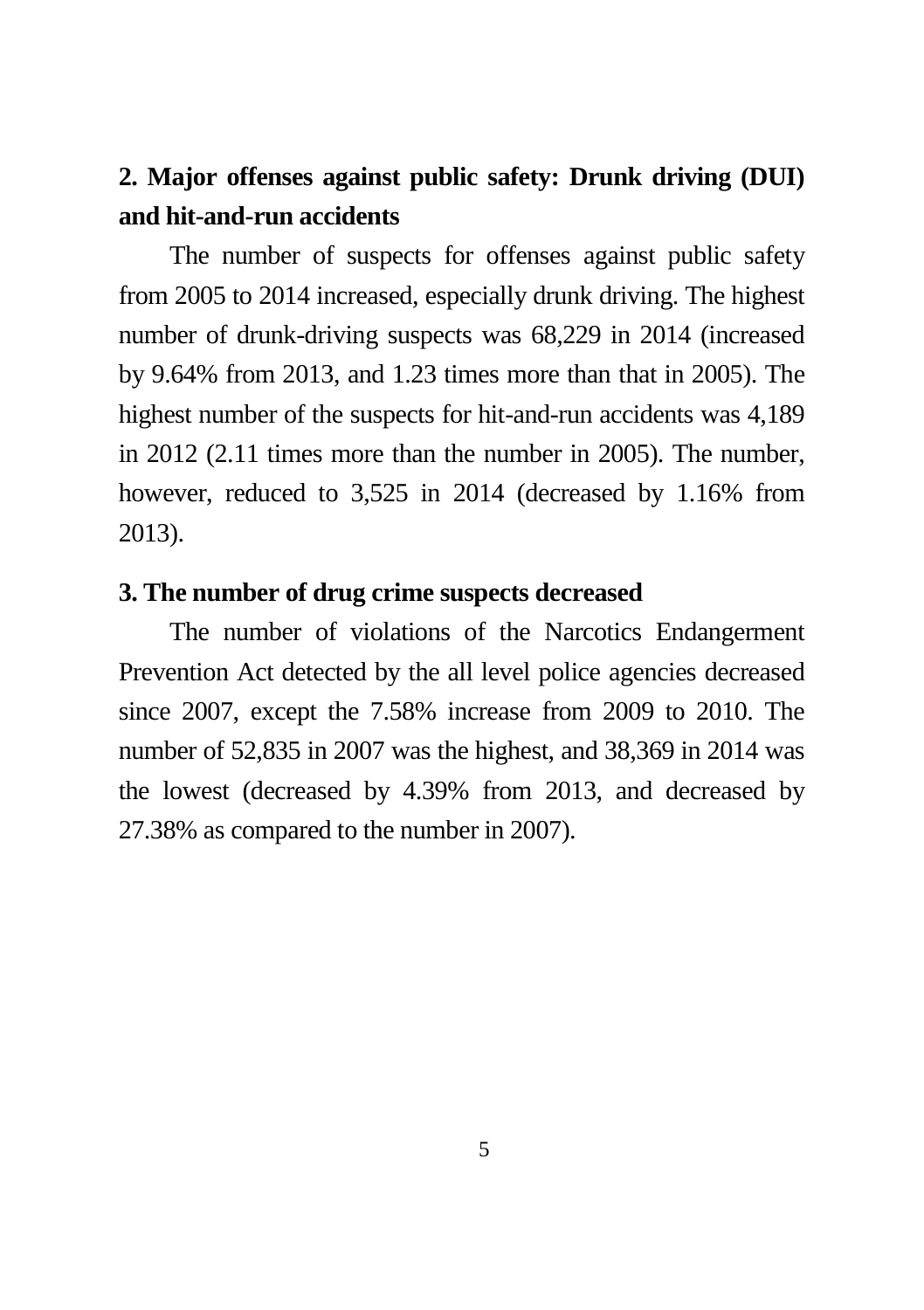

Prevention Act

Similarly, the number of criminal suspects showed descending since 2007, except the 7.76% increase from 2009 to 2010. This trend, however, was contrary to the rate of the convicted of drug crime and the number of housed drug users in the correctional facility. As a result, whether the reduced number of drug crime suspects showed in the current report indicates the reduced number of drug users in the nation remains further verification.

#### **4. The descending number of theft**

The number of theft accounts for a significant proportion of the total number of crime every year. The trend decreased in the past 10 years. Based on the recorded number of theft in all level police agencies, the number gradually decreased since 2005 with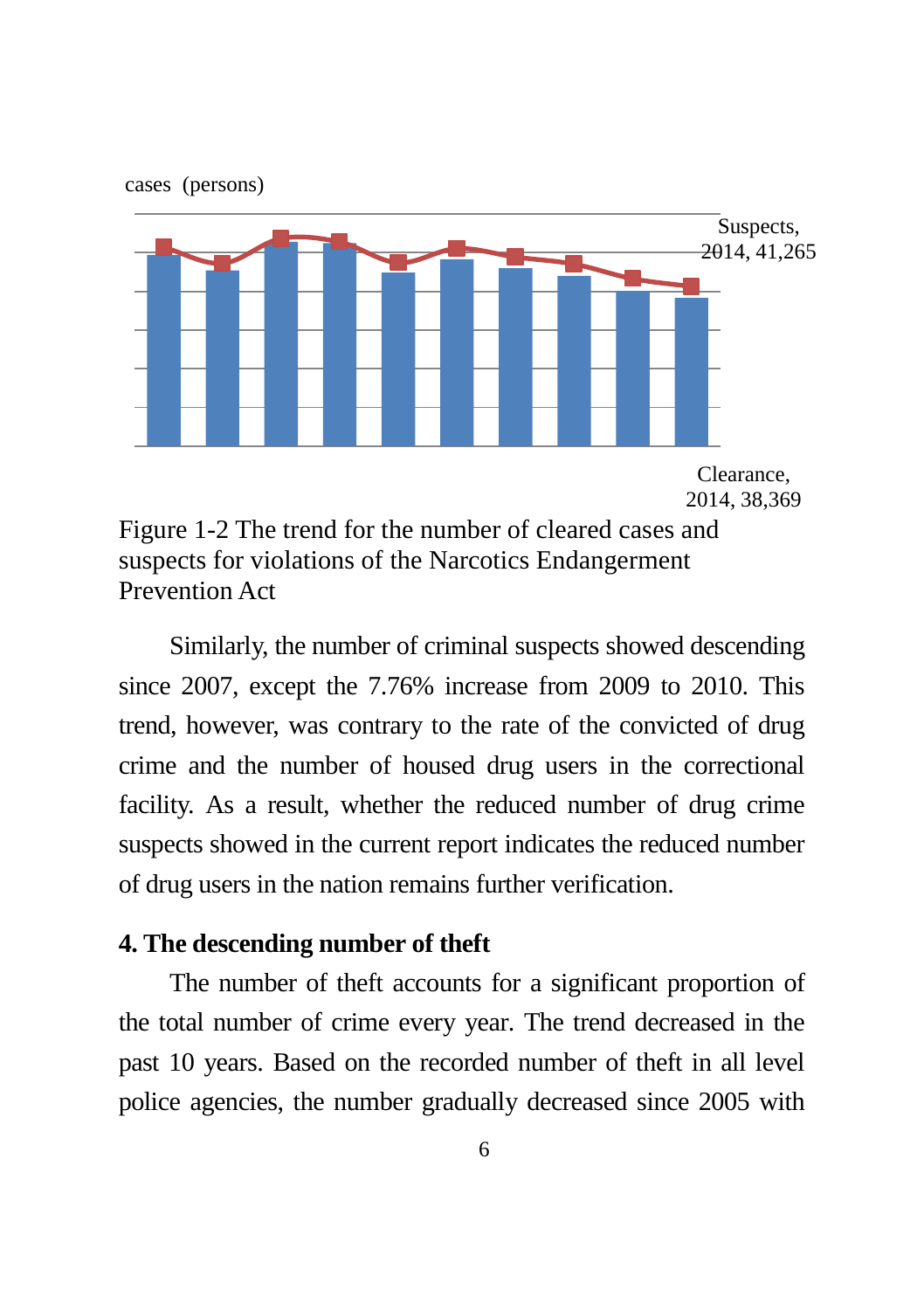328,154 and 76,330 in 2014, the lowest in 10 years. Of that, auto vehicle thefts had the largest descending rate, decreased by 87.01% than in 2004. Motorcycle thefts decreased by 84.37% and larceny decreased by 66.64%.

#### **5. Cybercrime and fraud largely increased**

18,298 of cybercrime cases recorded by all level police agencies in 2005 were the highest in the recent 10 years. The number was decreasing from 2005 to 2013, except for the 1.23 times increase from 2010 to 2011. The number in 2014, however, greatly increased to 7,843 (4,728 cases more than that in 2013, increasing by 1.52 times). Additionally, the fraud cases recorded by all level police agencies steadily reduced from 2008 to the lowest in 2013. The number in 2014, however, increased to 23,053 (4,281 cases more than in 2013, increasing by 22.81%). The total number of criminal cases in 2014 was 7,333 more than that in 2013. The cybercrime and fraud both increased 9,009 cases, which had the total number of criminal cases in 2014 slightly increased.

### **6. The major crime rate declined across Taiwan, Japan, the United Kingdom, and the United States**

The major crime rate from 2003 to 2012 decreased in Taiwan, Japan, the United Kingdom, and the United States, and the lowest was all occurred in 2012. In comparison with the major crime rate in 10 years ago, Taiwan dropped by 34.11%, Japan dropped by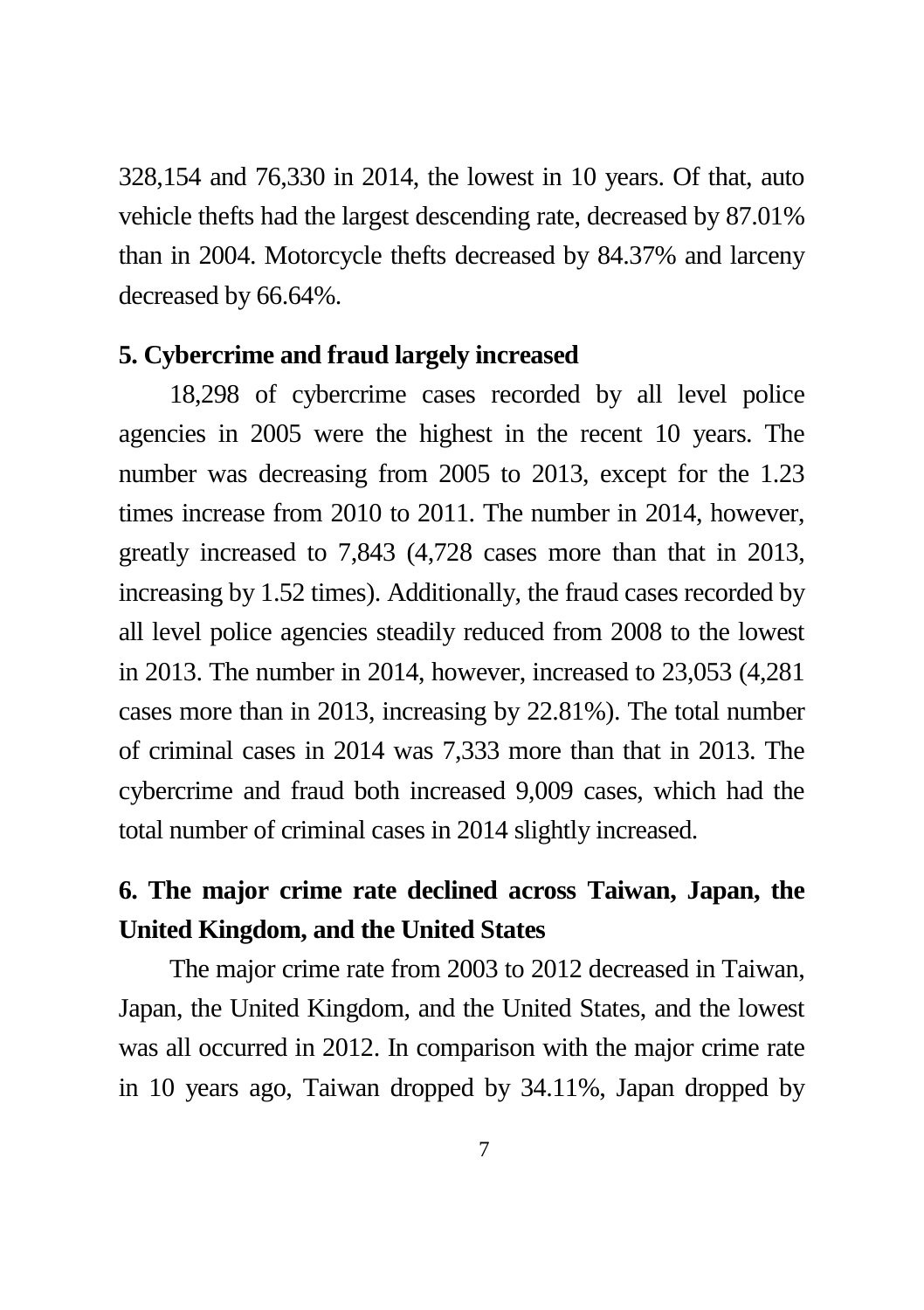49.61%, the U.K. dropped by 54.51%, and the U.S.A. dropped by 20.19%. In terms of the crime rate in 2012, based on the measure of cases per 100,000 persons, Taiwan with 1,364 was higher than Japan with 1,101, but was lower than the U.K. with 6,191and the U.S.A. with 3,246. With regard to the clearance rate in 2012, Taiwan was higher than the other three nations, and except for the slight reduction in Japan, the clearance rate in the other three nations steadily increased. Particularly, the clearance rate in Taiwan has grown about 56.13% within 10 years.



Figure 1-3 The trend of major crime rates in four nations, 2003-2012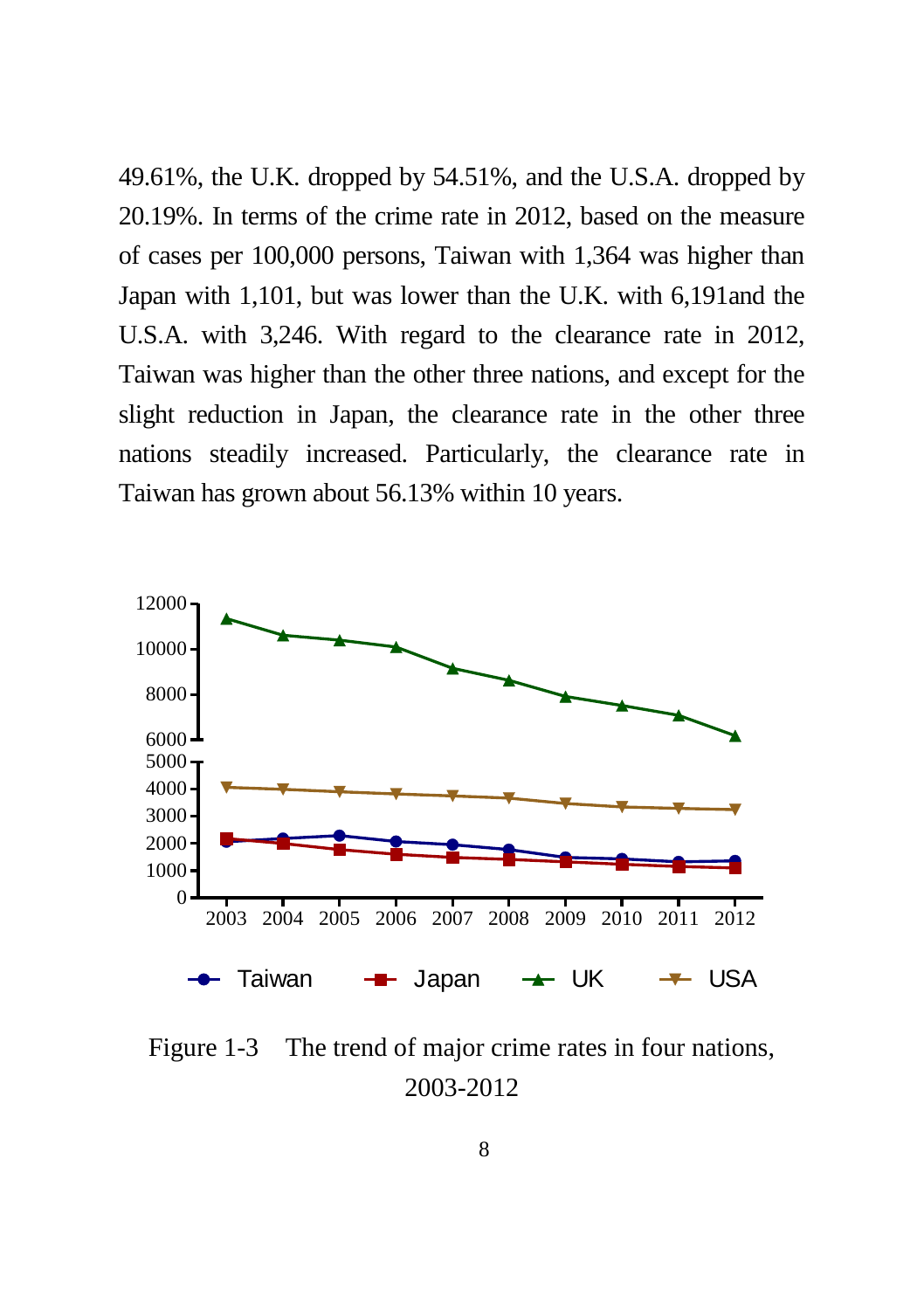## **7. The incarceration rate declined in Taiwan, Japan, and the United States, except for the United Kingdom**

As for the incarceration rate, the U.S.A. had been much higher than the other nations. Taiwan, Japan, and the U.S.A. had the similar trend. Since 2002, the incarceration rate increased in Japan and the U.S.A., but since 2008 and 210, respectively, it has decreased in Japan and in the U.S.A. The descending trend in Taiwan was not significant until 2012, and the trend in the U.K. had been climbing.



Figure 1-5 The trend of the incarceration rate in four nations, 2002-2014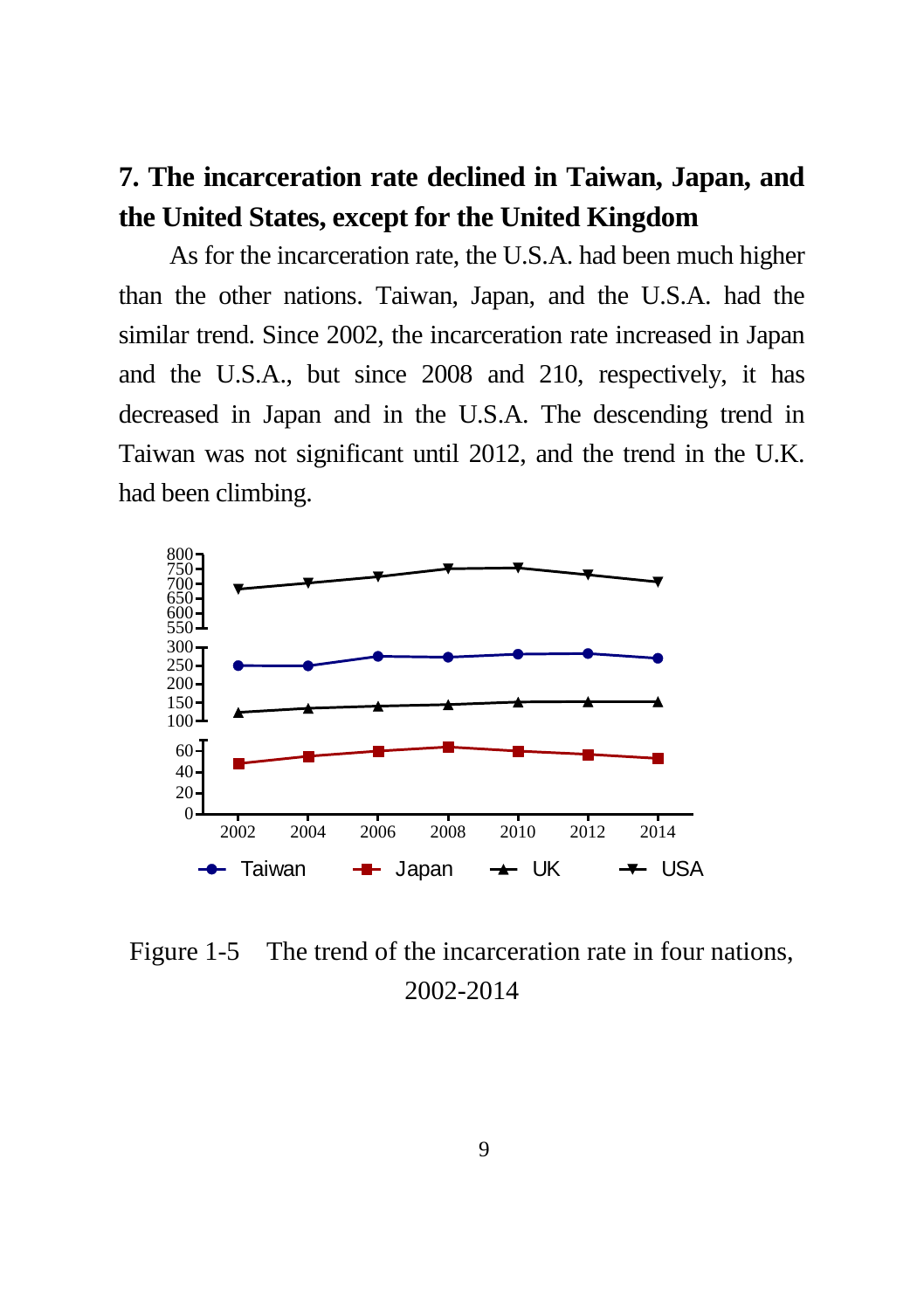## **II. Overall Criminal Justice Treatment Situations in 2014**

**1. Newly lodged number of investigating cases in 2014 was the highest in the past 5 years. The cases were mainly from police agencies, and the most crime types were offenses against public safety and violations of the Narcotics Endangerment Prevention Act**

The total number of newly lodged criminal cases in 2014 from district prosecutor offices was 413,975 cases, which was the highest in the recent five years and higher than the 394,348 cases in 2013. The most cases over the years were transferred from police agencies. The total transferring cases in 2014 were 300,909 (72.69%).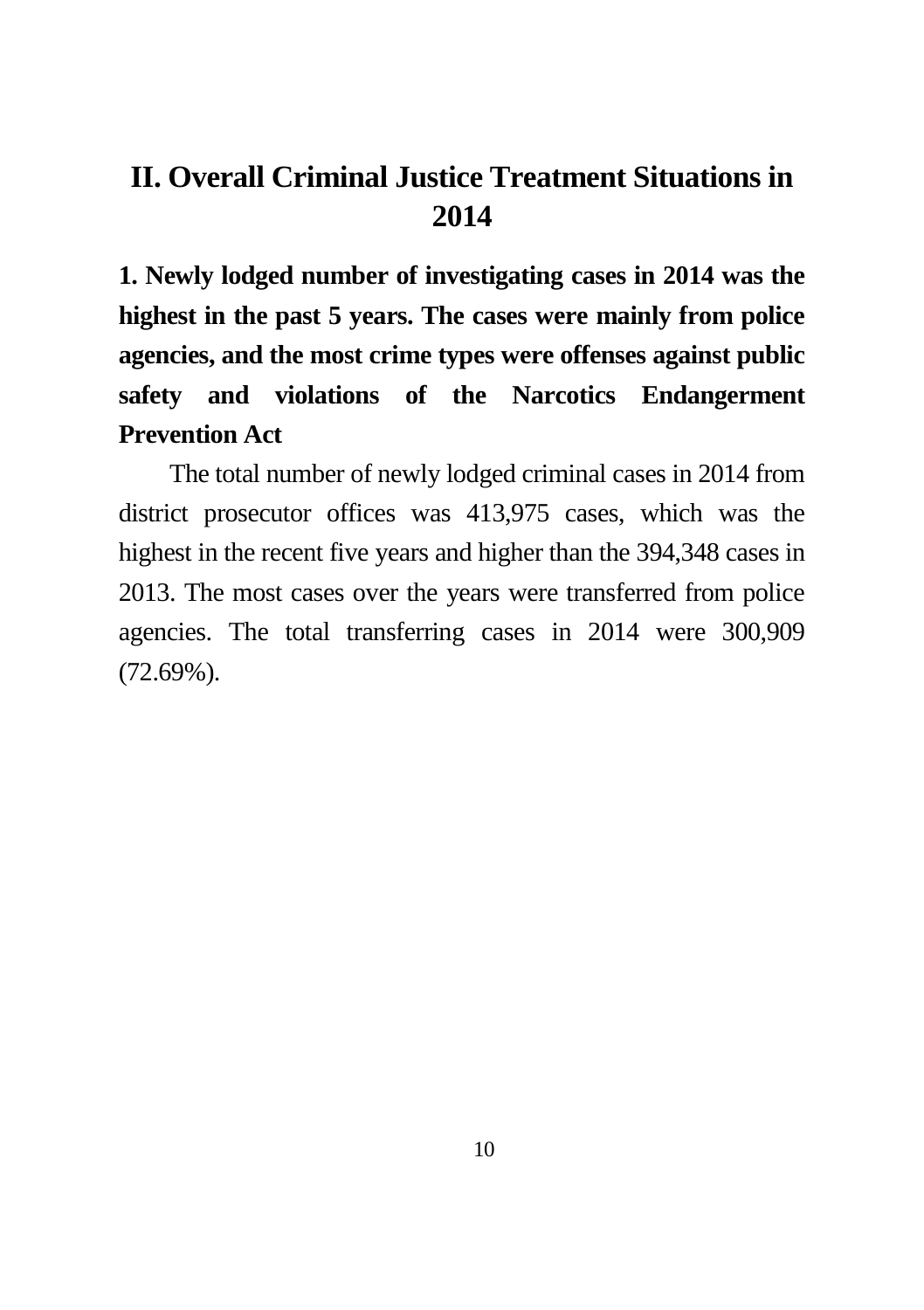

Figure 2-1 Criminal justice procedure and the 2014 statistics

Among the newly lodged general criminal cases in 2014, the most were the offenses against public safety (107,087 cases, 33.20%), followed by assaults (50,151, 15.55%), thefts (39,404, 12.21%), and fraud (39,370, 12.20%) (Table 2-1). As for the special criminal cases, the most cases were still the violations of the Narcotics Endangerment Prevention Act (62,842, 68.76%).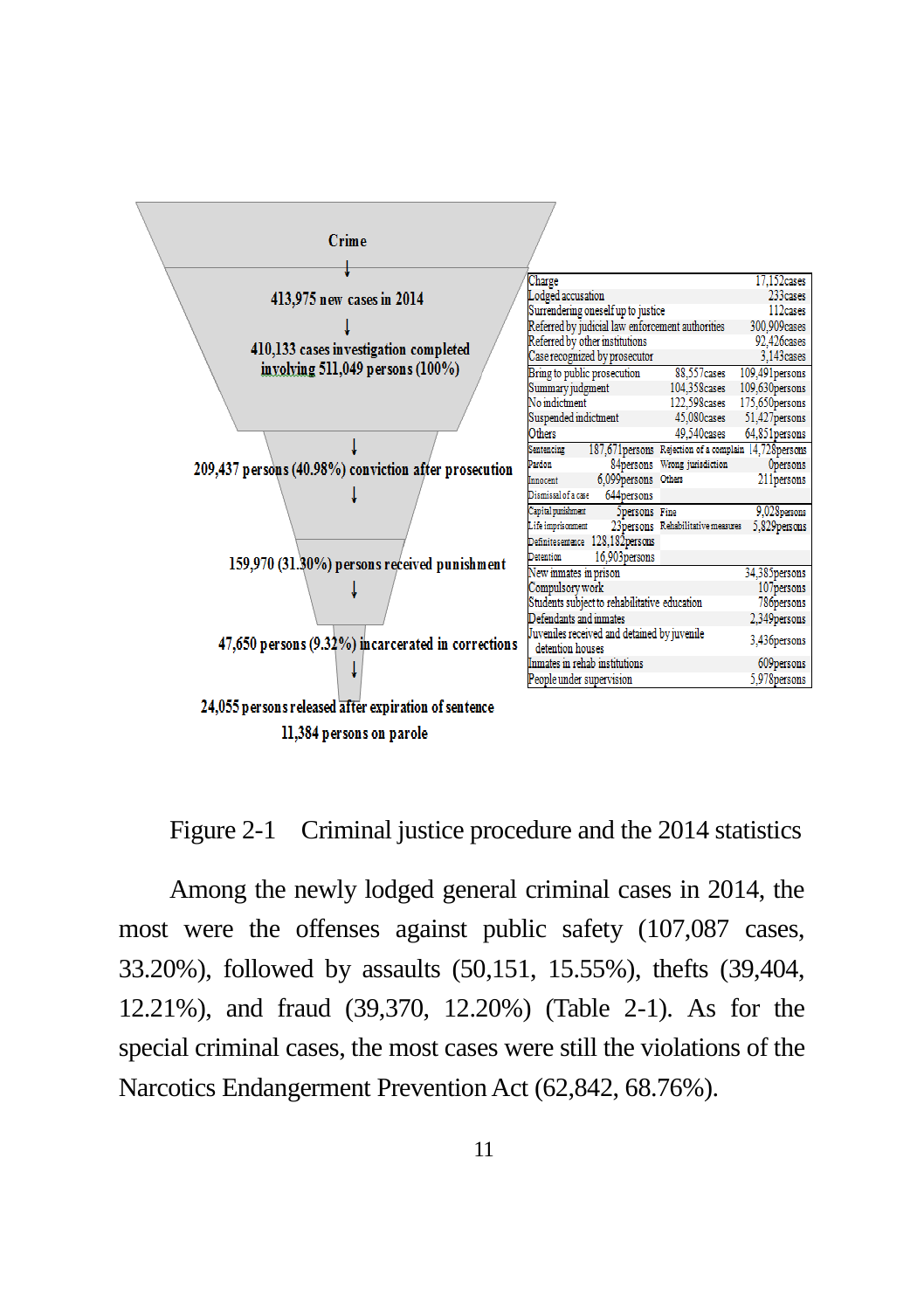## **2. Case dispositions of no prosecution were the most in the investigation conclusions, followed by applications for summary judgements**

Recently, in order to simply the judicial procedure and lighten the load of lawsuit, the prosecutor office was devoted to decrease the indictment and increase applications for summary judgements, case dispositions, and deferred prosecution. Since 1999, the number of concluded cases has remained about 400,000 cases, and the number of defendants has remained about 500,000 persons. The total number of investigation concluded cases in the district prosecutor office in 2014 was 410,133. The total population in the concluded investigation was 511,049 persons, of whom 175,650 persons (37.37%), in 122,598 cases (29.89%), received the disposition of no prosecution, which was the most, followed by 104,358 cases (25.44%), with 175,650 persons, applied for summary judgements, 88,557 cases (21.59%), with 109,491 persons, of indictment in the regular proceeding, and 45,080 cases (10.99%), with 51,427 persons (10.06%), of deferred prosecution. The number of deferred prosecution population and cases gradually increased in the recent years. There were 33,894 cases (39,387 persons) in 2009 and 45,080 cases (51,427 persons) in 2014. The deferred prosecution has become an important system in the criminal policy. The number of cases and persons receiving the dispositions of no prosecution has also increased recently and there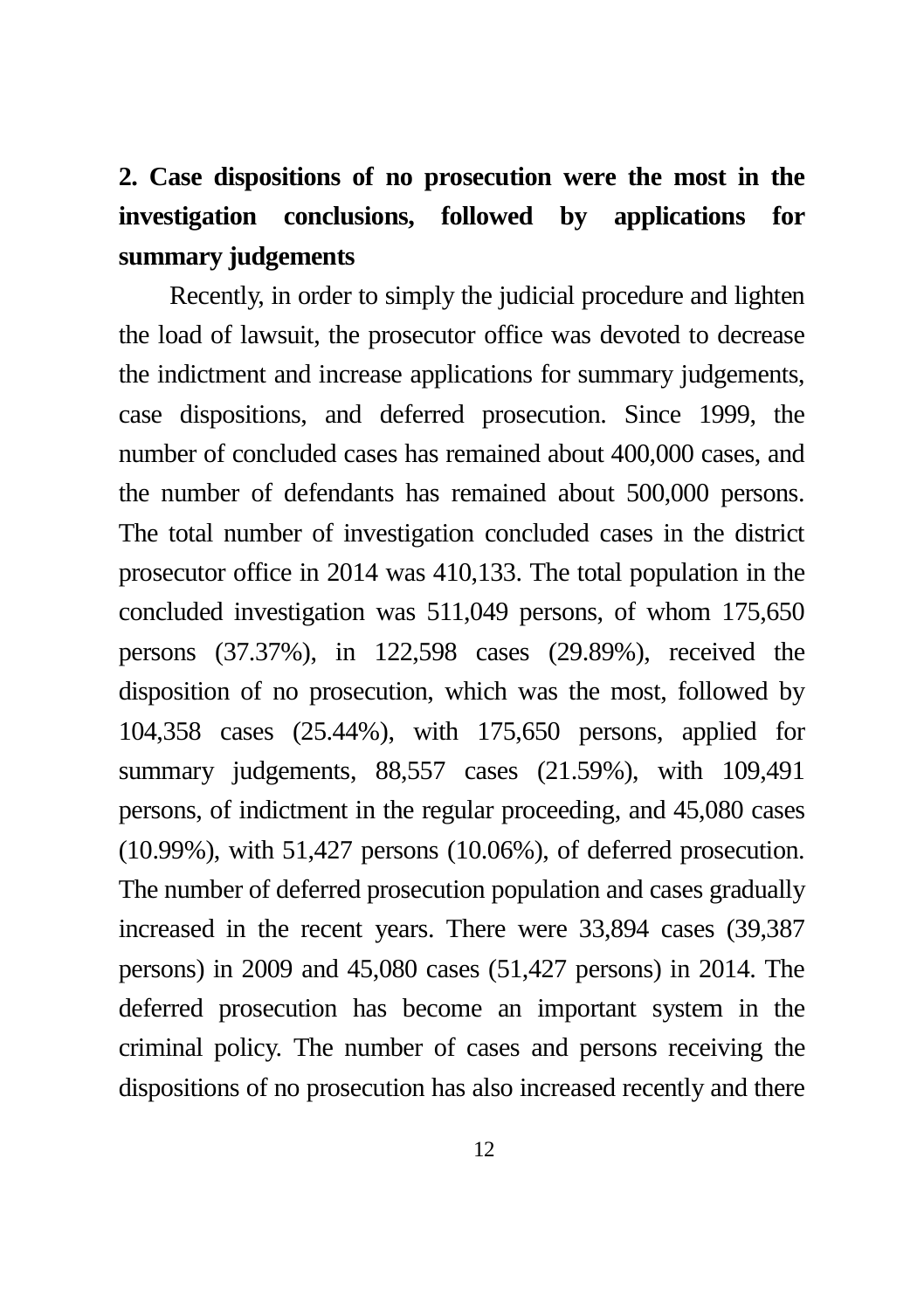were the most in 2011 and the second most in 2014. There were 122,598 cases of no prosecution in total in 2014 (accounted for 29.89% of the total investigation concluded cases) and 175,650 persons (accounted for 34.37% of the total investigation concluded persons).

**3. Among the investigating criminal cases in the district prosecutor office, the conviction rate was higher than 0.95, the number of sentenced was about 90 percent of the total convicted. The conviction population rate was 840.17 per 100,000 persons. The ratio of males to females was 86 to 13. The most cases were offenses against public safety and drug crime.** 

For the investigating criminal cases in the district prosecutor office in 2014, the newly accepted cases per prosecutor every month averaged 195.9. The conviction rate was 96.74% in 2014; as opposed to 2013, the conviction rate increased 0.44%. Recently, the most convictions among the prosecuted cases were judgments of sentence, approximately 90 percent of the total convicts. There were 188,557 persons in 2014 (the conviction population rate was 840.17 persons per 100,000 people), of whom 162,924 were male criminals (86.41%) and 25,282 were females (13.41%). As for the major crime types, offenses against the public safety were the most (70,938 persons; 37.62%), followed by drug crimes (34,672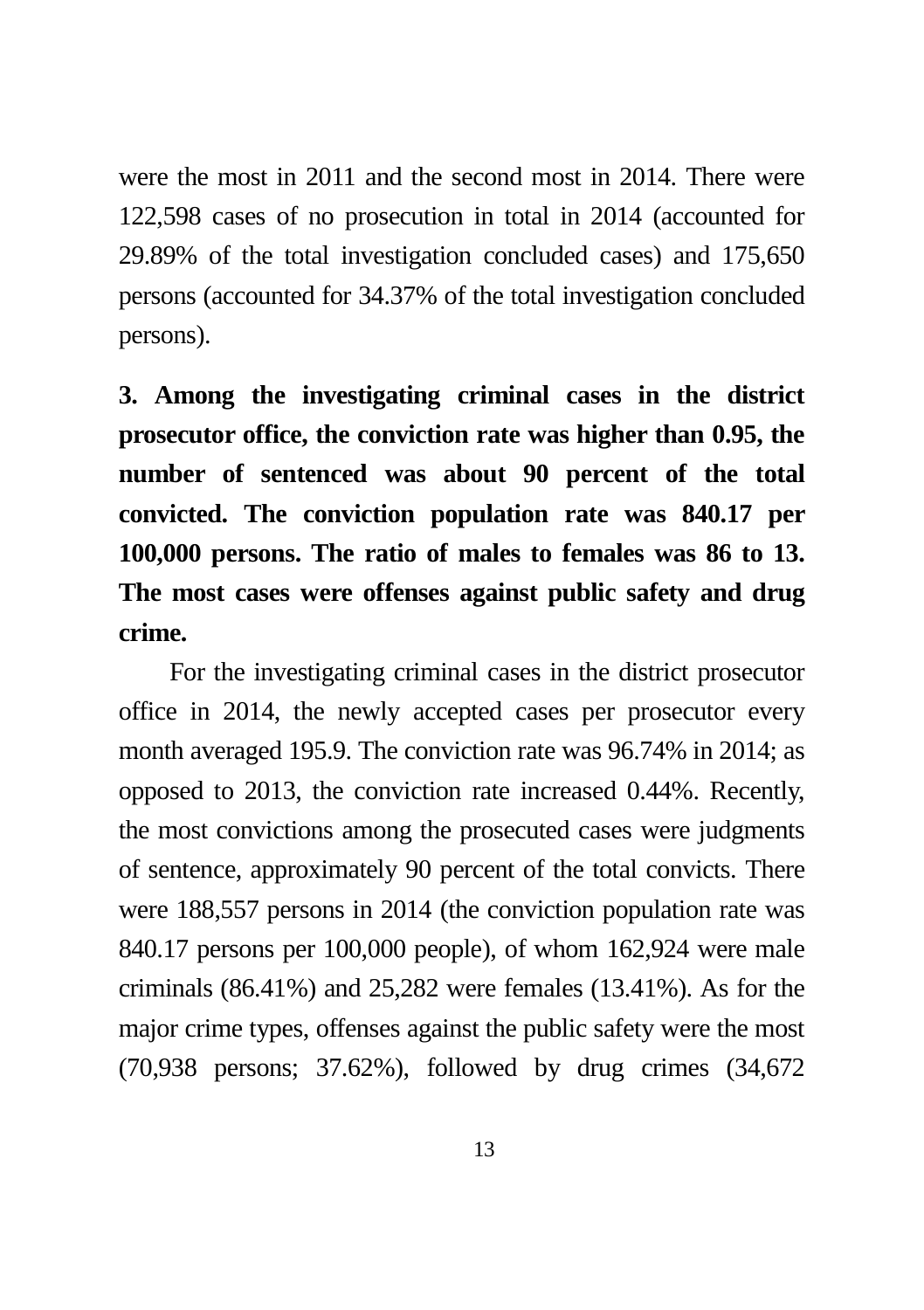persons; 18.39%) and thefts (19,930 persons; 10.57%).

## **4. Overcrowding is a serious problem in the correctional facility, and 80 percent of the incarcerated were the short-term prisoners, of whom less than 20 percent will remain being incarcerated by end of the year.**

Since 1998, the number of housing population in the correctional facility has maintained over 60,000. By end of 2014, the correctional facility housed 63,452 persons. The over-capacity population was up to 8,859 persons, accounting for 16.2%. However, the comparison of the newly incarcerated and in-prison inmates in their sentences found that 80.76% of the newly incarcerated were sentenced less than one year (including detention and servitude and only 19.24% were sentenced more than one year. On the contrary, only 16.35% of the in-prison inmates by end of the year have a less than one year sentence (including detention and servitude) and 84.65% have a more than one year sentence. Apparently, the short-term prisoners in the correctional facility are up to 80%. By end of the year, the actual persons in prison were less than 20 %, showing the frequent prison in-and-out. This is not only profitless for enlightenment, but also increases the prison burden in the correctional system.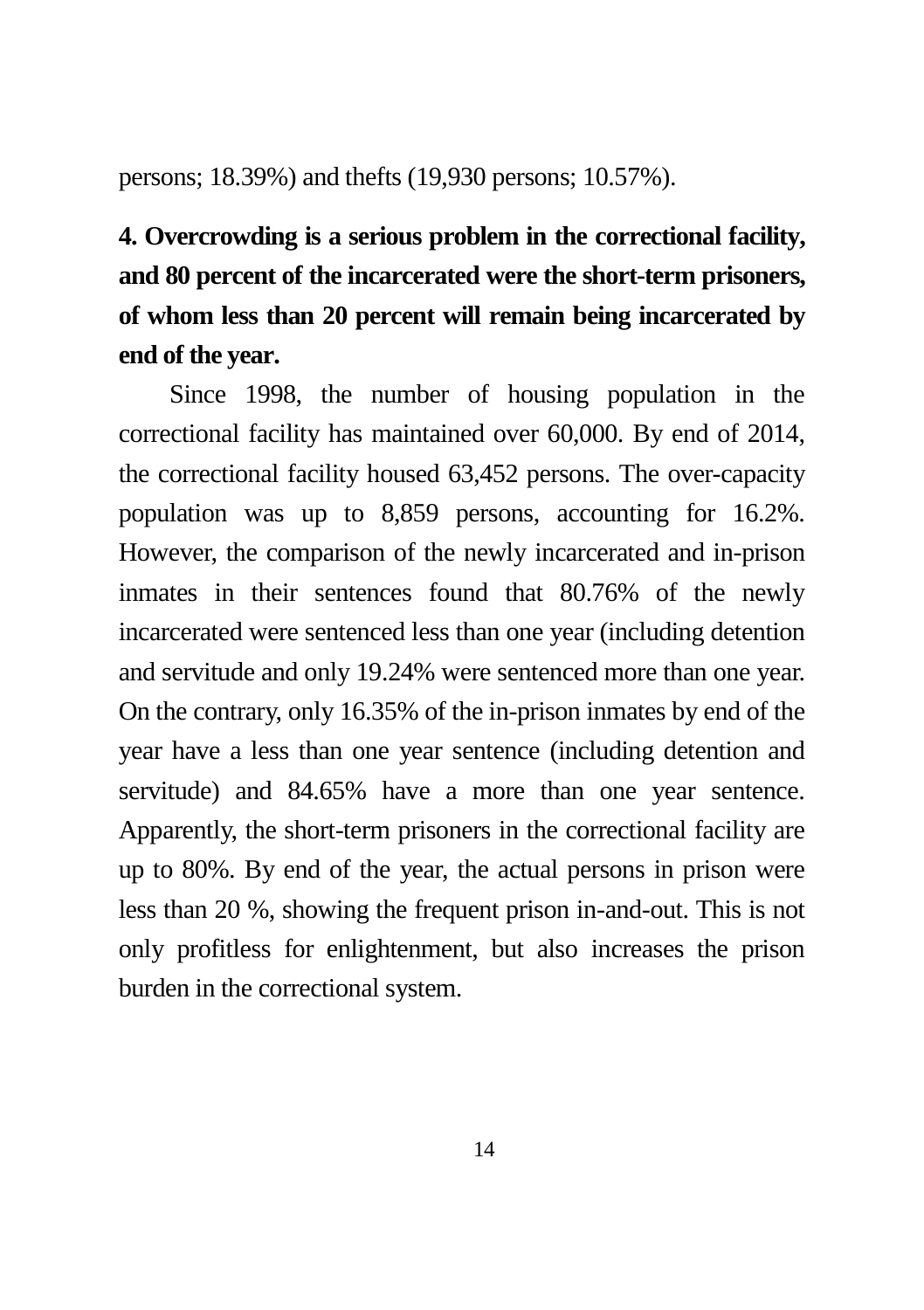

Figure 2-2 The sentence structure of the newly incarcerated and in-prison inmates in 2014

## **5. The community rehabilitation has been expanded from the traditional probation to deferring prosecution and societal labor cases**

Currently, the community rehabilitation for adults includes deferring prosecution with community services, conditional probation with community services, probation with surveillance, parole with surveillance, and substitute of community services. The newly accepted cases of parole with surveillance in 2014 were 12,571, 5,008 cases of probation with surveillance, 23,764 cases of deferring prosecution with community services, and 17,238 cases of substitute of community services. This shows that the main job of probation officers in the recent years has expanded from the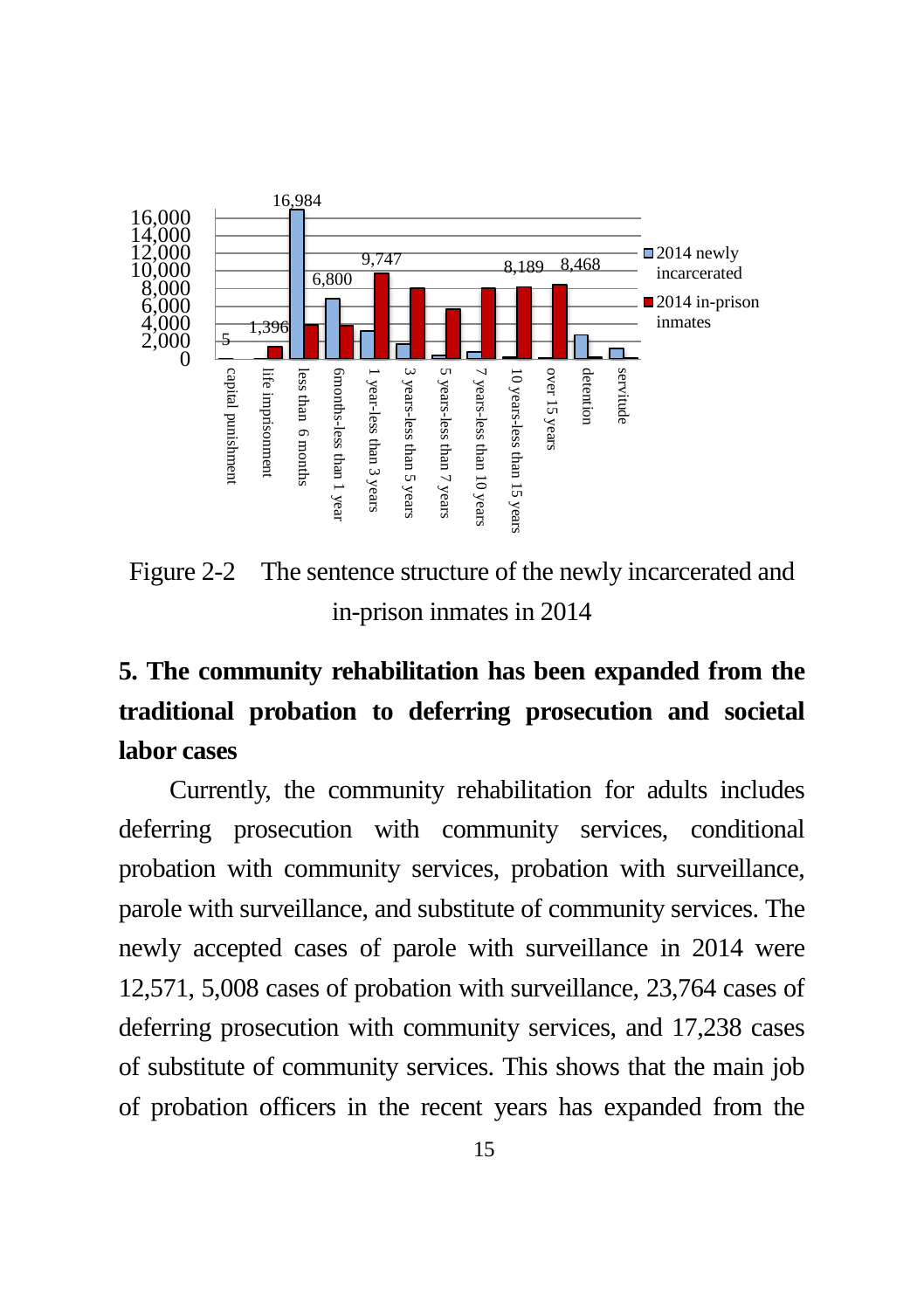traditional protection/surveillance to deferring prosecution and societal labor case. Their interaction with communities has also become closer because the nature of case processing changes. In terms of the completion rate in substitute of community services cases in the past five years, it gradually dropped from 59.27% in 2010 to 44.61% in 2014. As for the completion rate of hours in the past five years, it gradually dropped from 68.75% in 2010 to 60.02% in 2014. Although the hours of actual carrying out for substitute of community services in 2014 were up to 4,926,132 and the outcome of implementation was great, the completion rate was gradually descending by years.



Figure 2-3 The situation of deferring prosecution execution in the past 10 years

**6. The most regeneration and protection works were in the indirect ways of counseling employment and visiting, helping**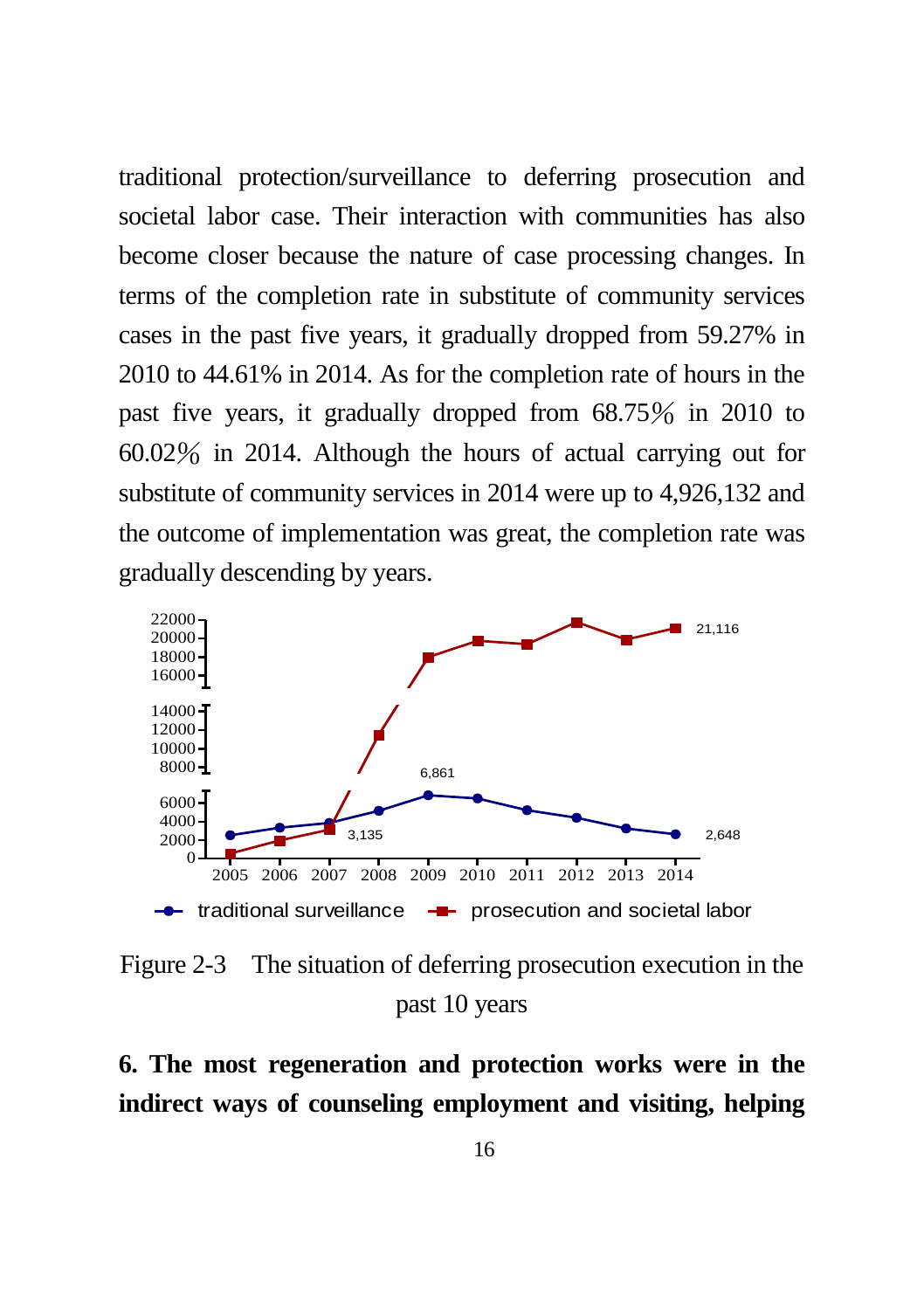#### **prisoners to re-enter the society**

The purpose of regeneration and protection is to protect the people released from prison and those who should be protected according to the law, to help them survive and adapt to social life, to prevent them from re-offending, and to maintain societal safety. Currently, there are three ways to assist ex-prisoners in rehabilitation: direct protection, indirect protection, and temporary protection. There were 7,684 persons in the 2014 newly accepted regeneration cases, of which 2,069 persons (26.93%) applied for protection by themselves and 5,615 persons (73.07%) were informed of protection by either prosecutors, probation officers, or correctional officers. The total executed regeneration in 2014 were 93,718 persons/times and of which the indirect protections, such as counseling employment (1,575 persons/times) and visiting (48,200 persons/times), were the most, accounting for 80,341 persons/times (85.73%), followed by direct protections (9,749 persons/times; 10.40%), such as participation in resettlement manufacture (486 persons/times) and occupational skills training (1,723 persons/times), and the last was to fund travel, accommodation fees, a small loan, and et cetera to resettle 3,628 persons (3.9%).

**7. Keep promoting international and cross-strait mutual assistance in criminal justice, extraditing and repatriating cross-border criminals, and transferring the seized property**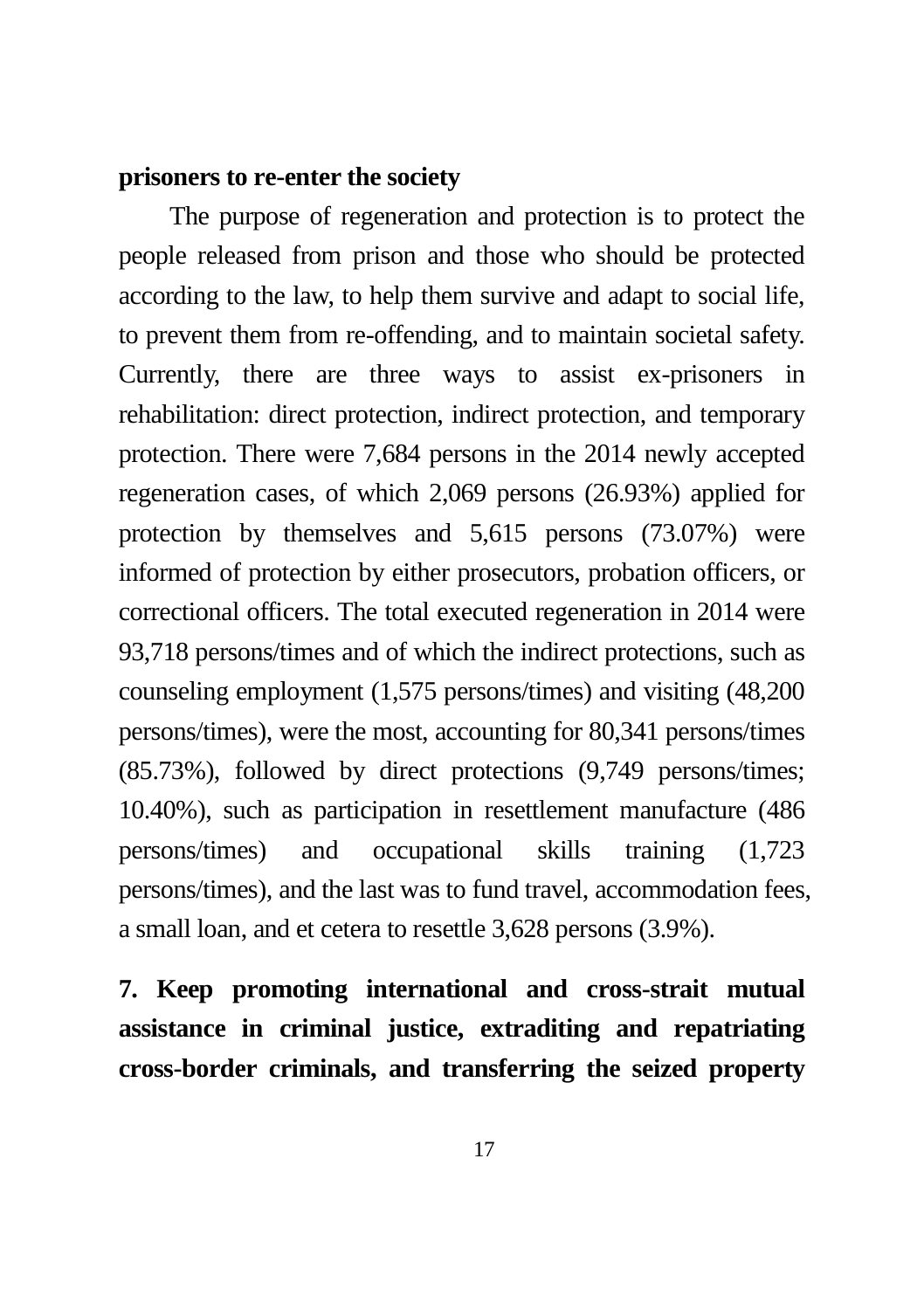#### **gained from crime**

Taiwan has signed the mutual assistance agreements in criminal justice with the United States of America, Vietnam, Philippine, South Africa, and China. By the December of 2014, the total number of asking Vietnamese assistance in criminal justice was 1,604 cases, and the number of asked criminal justice assistance from Vietnam was 894 cases. As for the case of Taiwan fishing boat, Guang Da Xing No. 28, being fired by Philippine Coast Guard vessel in May  $9<sup>th</sup>$  2013, the Ministry of Justice submitted the request based on the mutual assistance agreements in criminal justice. Moreover, in need of case trial, the Department of Justice, Philippine asked for judicial assistance of our Ministry of Justice in the April and May of 2014. The Ministry of Justice also based on the aforementioned agreement to provide associated assistance, expecting the truth of case would be presented in court. In the February of 2014, the high official in the Department of Justice and Constitutional Development, Republic of South Africa were invited in Taiwan to conduct a consultative meeting for the mutual legal assistance. Currently, there are constantly ongoing mutual legal assistance cases in collaboration. In terms of the cross-strait fight against crime and mutual legal assistance agreements, the content includes judicial documents delivery, investigation, transfer of stolen goods, adjudication recognition, and information circulation. By the December of 2014, there are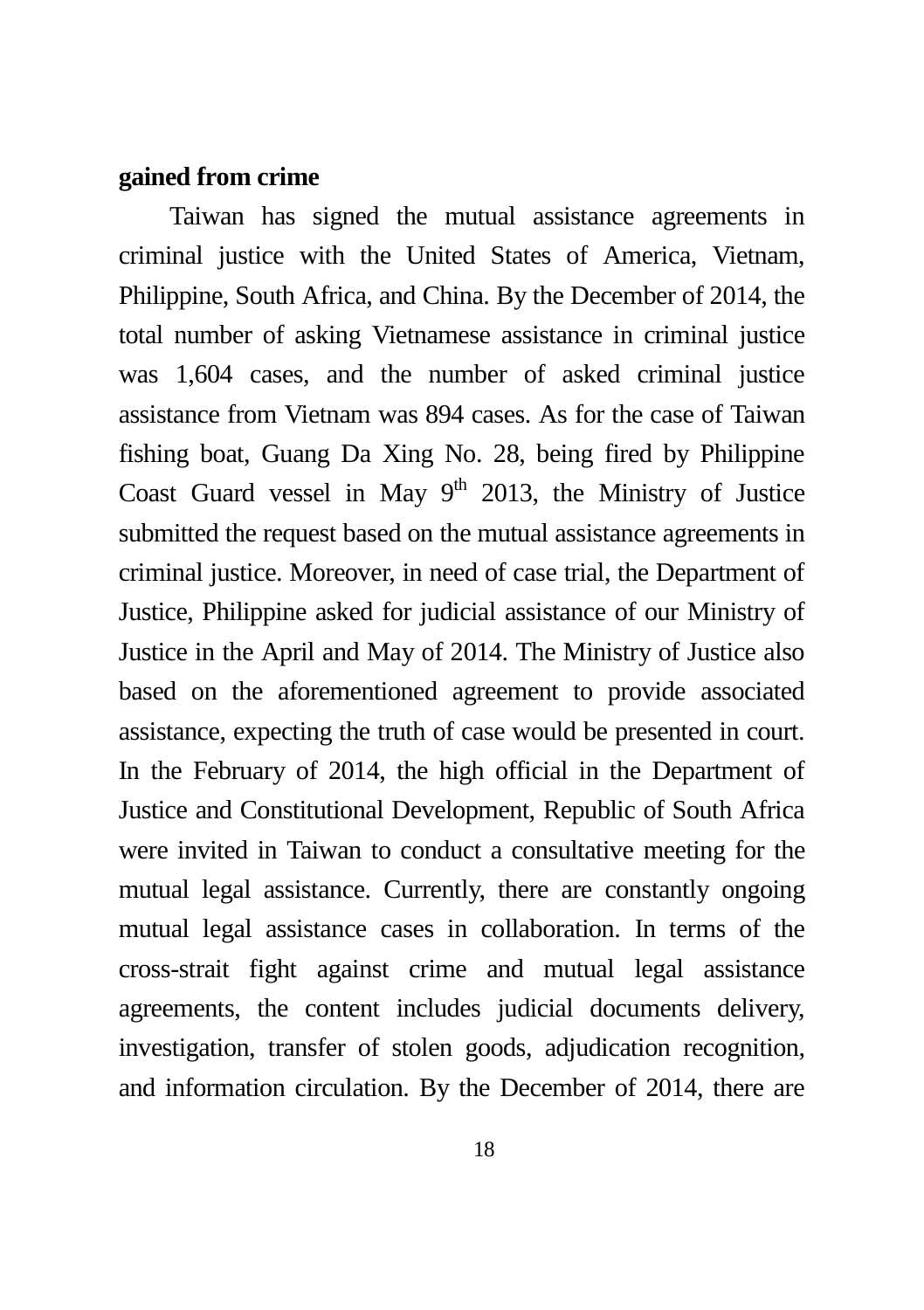total 64,028 cases of mutual legal assistance requested by both sides, and there are total 52,463 cases completed. The completion rate is over 81%, and the monthly average of completed cases is 795. Additionally, the Ministry of Justice and the China Ministry of Public Security facilitated the establishment of "Association of the Task Force on Cross-Strait Crime of Stolen Goods" in October 2013 to serve as a communication platform for both sides in deliberation and execution of stolen goods return. In the January and June of 2014, the Task Force conducted two meetings in Beijing and Taipei, respectively. In addition to confirming the work of the Task Force and discussing the individual case of handling stolen goods, the meeting talked over and set up the operating mode of early launching investigation in order to grasp the best timing of investigation and strengthen the collaboration function of mutual legal assistance in stole goods return.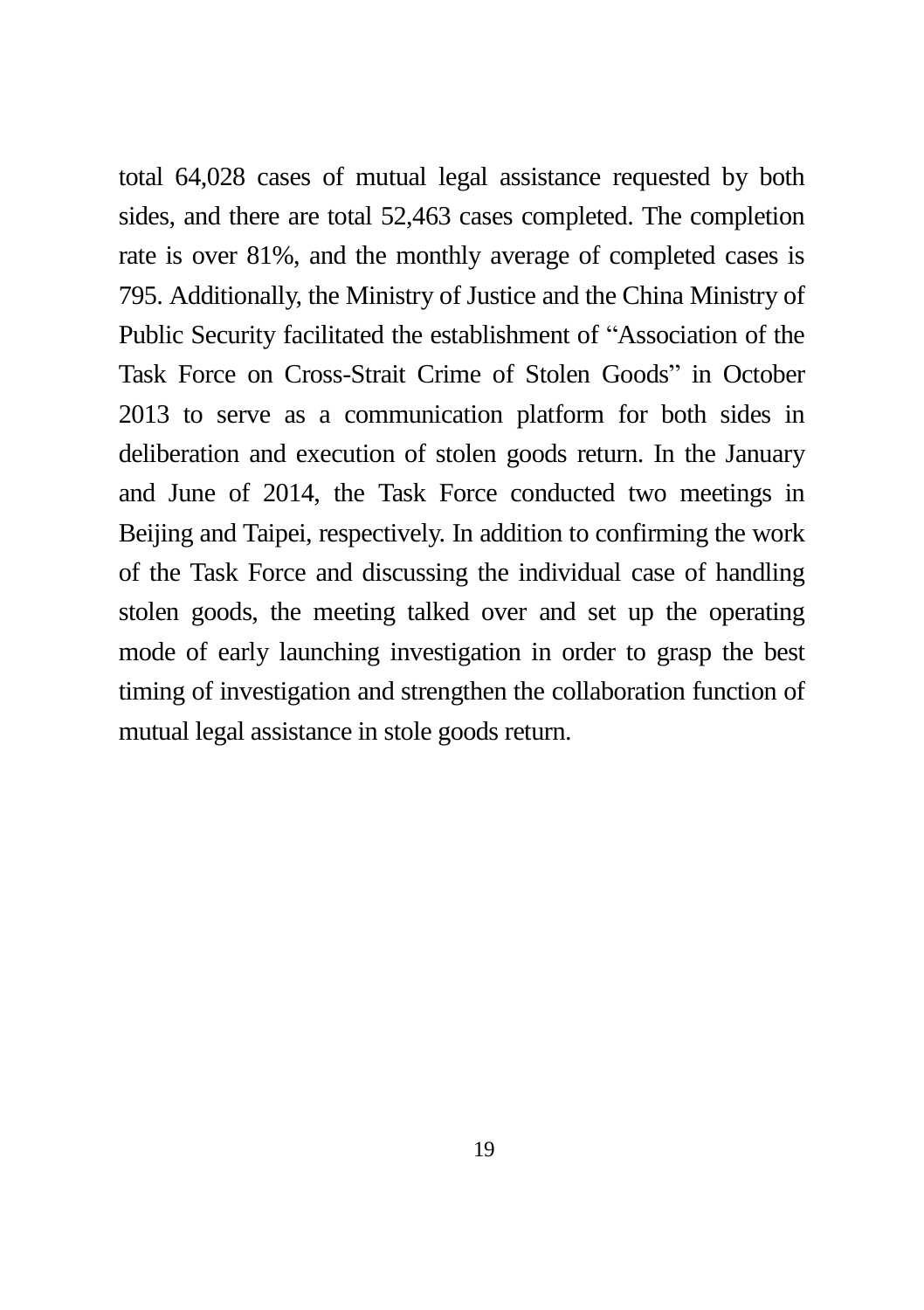### **III. Juvenile and Special Crime Situations and Treatments**

#### **1. The crime rate of juveniles and children slightly decreased**

In the recent 10 years, the population of juveniles and children gradually decreased by years, but the rate of committing crime had the tendency of repeated up and down. The juvenile offender rate in 2014 was 580.89 per 100,000 persons and the children offender rate was 10.37 per 100,000 persons. Both are lower than the rate in 2013. The total population of juvenile and children offenders (excluding the status offenders) was 10,025, accounting for 5.32% of the total criminal population in 2014. This is the lowest number in the recent five years.



Figure 3-1 The trend of the population rate of juvenile and children offenders in the past 10 years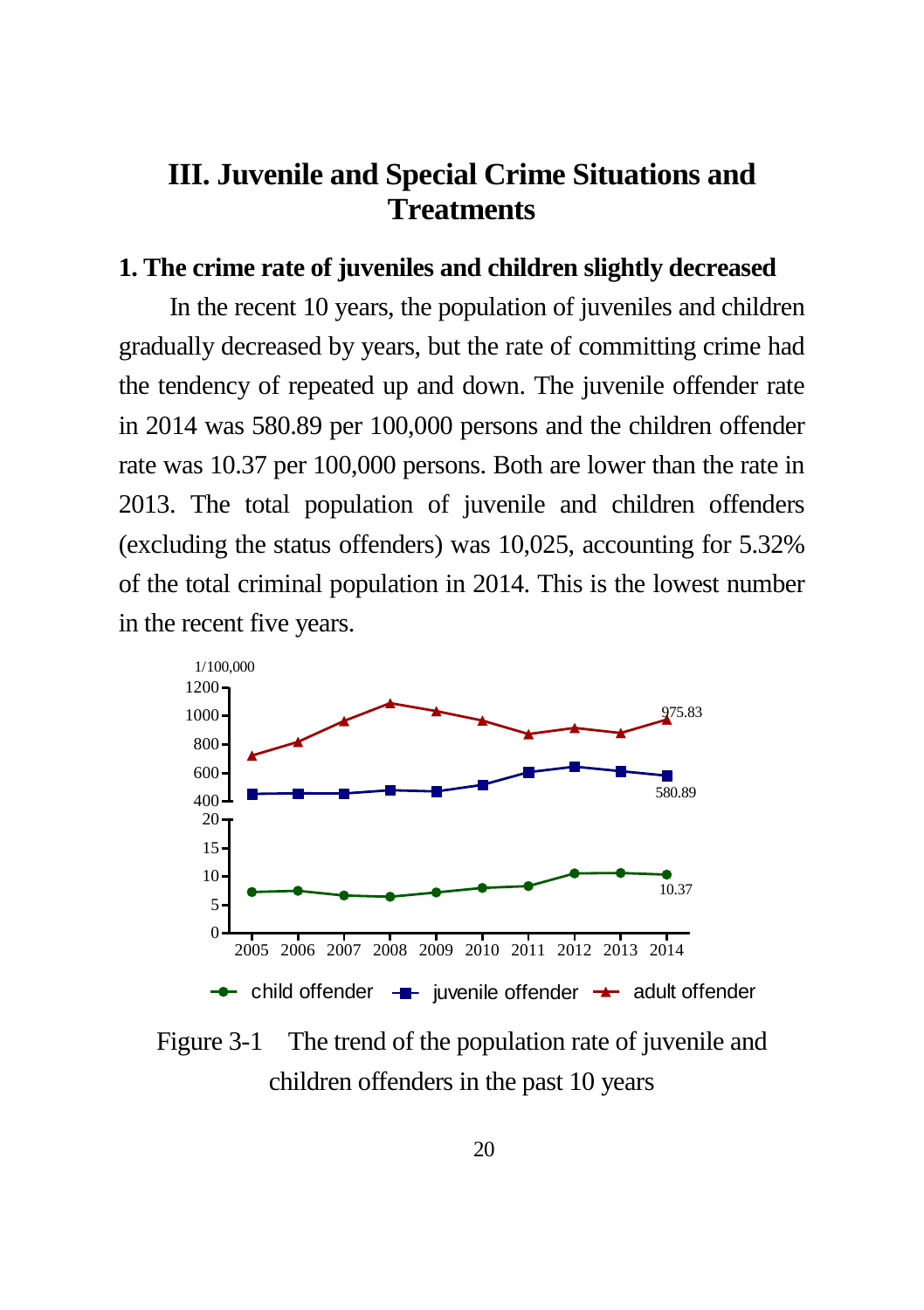### **2. The number of status offenders largely increased recently, and only slightly decreased in 2014**

In terms of the situation of juveniles and children committing crime, there were 9,616 persons in protection cases in 2014, accounting for more than 95%. There were 409 persons in criminal cases. The number of status offenders was 2,105, and this was the first time drop in the recent three years.





### **3. The number of juveniles housed and detained in the juvenile detention house slightly reduced, and the age was older**

The number of juveniles housed and detained in the juvenile detention house reached the highest in 2013 in the recent five years. The number reduced to 5,132 persons in 2014, of whom the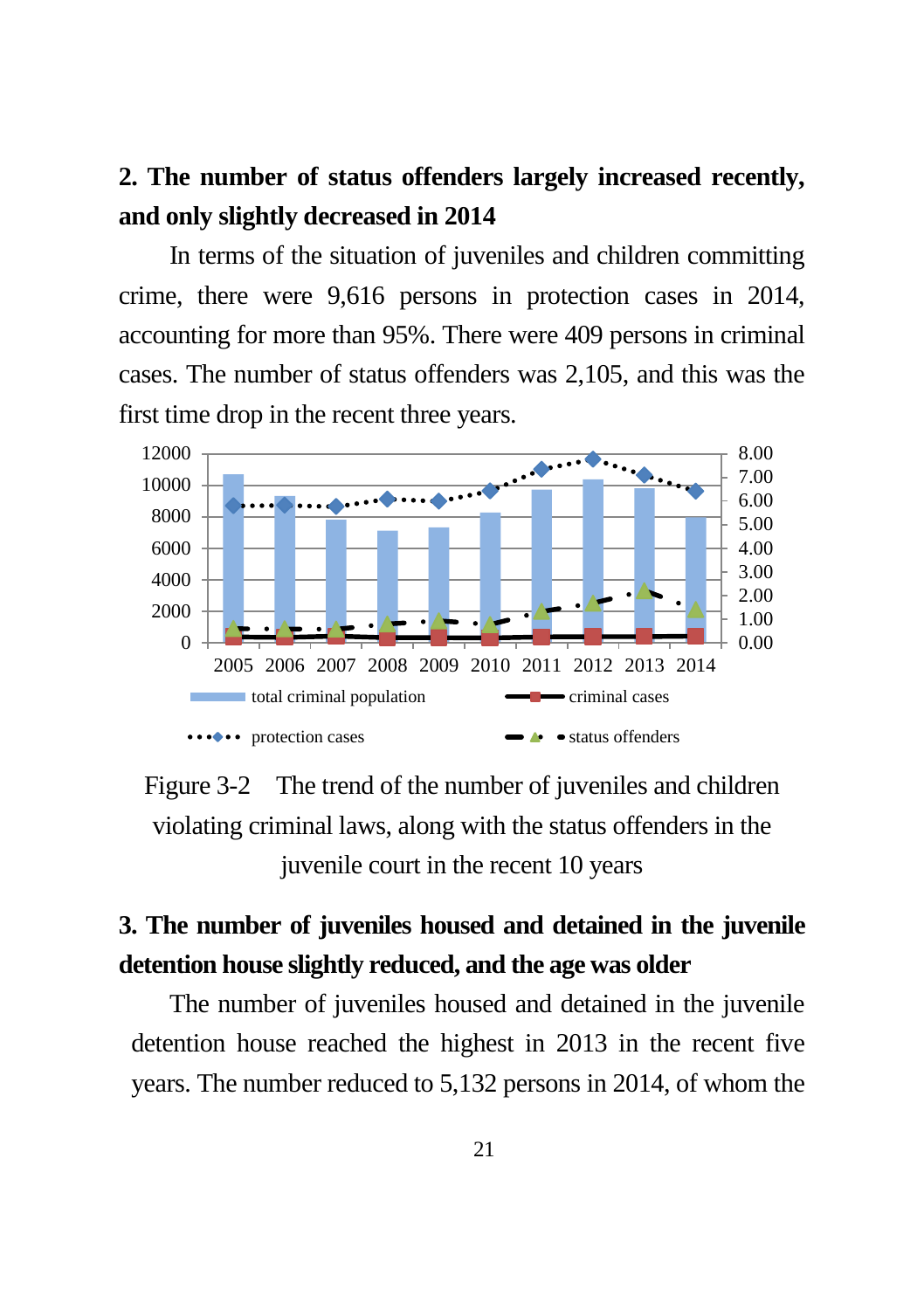males accounted for 84.63% (Table 3-3). As for their age, the number of ages greater than (and equal to) 16 and less than 18 accounted for almost half (49.19%), and the number of ages greater than (and equal to) 18 accounted for (14.49%). This shows that the high ages accounted for a high proportion.

### **4. The proportion of the female juvenile prisoners was increasing over the years**

The number of the juvenile prisoners housed in Ming Yang High School was repeatedly up and down in the recent five years. There were more male juveniles among the housed juvenile prisoners, accounting for more than 96%, but the proportion of the female juvenile prisoners was increasing over the years. The percentage was up to 3.71% by 2014.

### **5. Female crime trends and rates remain stable, focusing on the non-violent crime, and offenses against public safety significantly increased**

The population rate of female offenders in 2014 was 399.65 per 100,000 persons. The number of female convicts in all district prosecutor offices was 25,282 (13.41%). The situation of female committing crime tended to ease up in the recent years, but compared to 16,989 female offenders in 2005, the rate increased by 48.99%.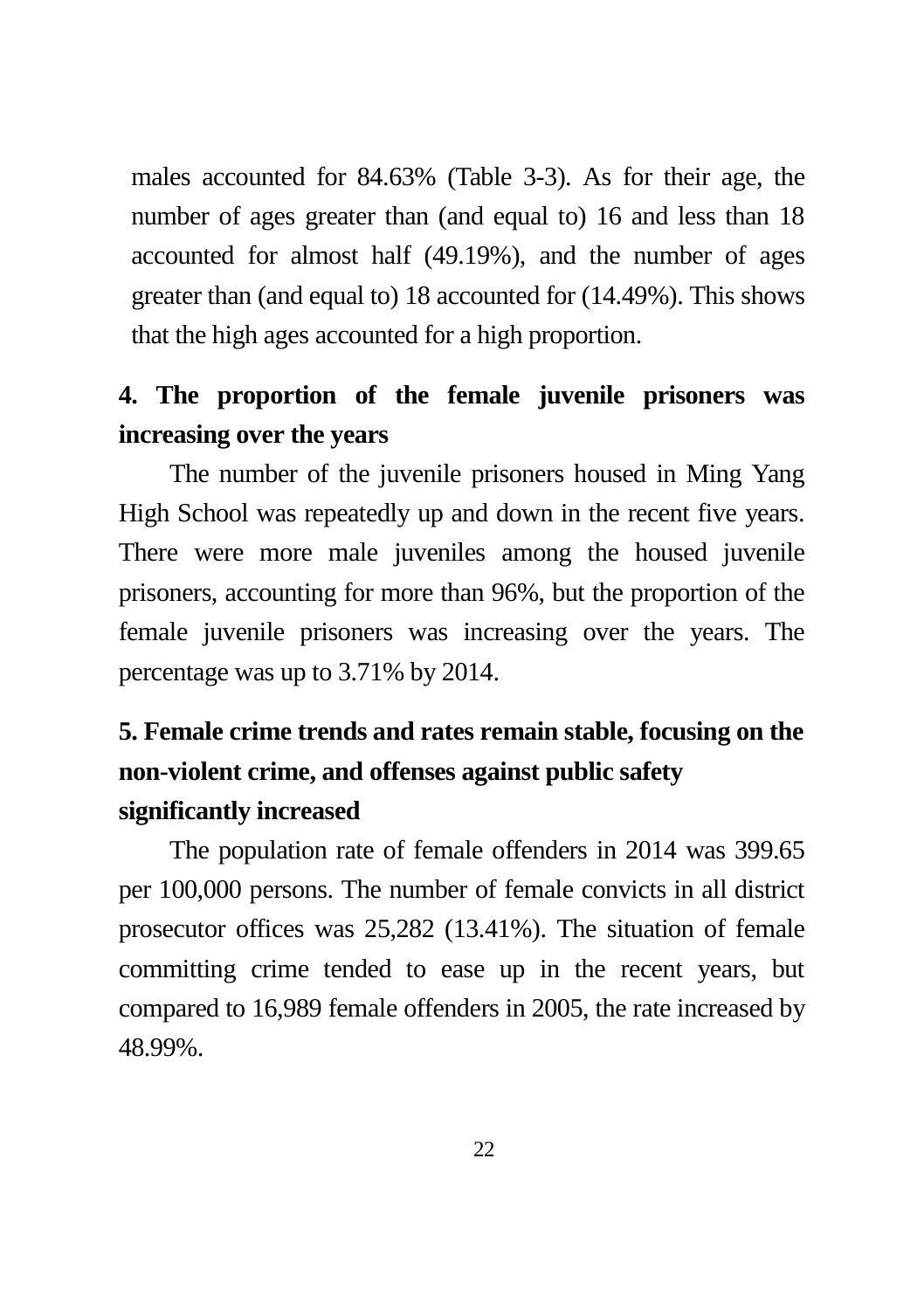

Figure 3-3 The trend of the convicts' gender in the district prosecutor office

The major crime types committed by females in 2014 were as follows: offenses against the public safety (19.97%), violations of the Narcotics Endangerment Prevention Act (17.98%), thefts  $(12.07\%)$ , gambling  $(11.32\%)$ , fraud  $(7.06\%)$ , and so forth of non-violent crime. The number of females who received the observation rehab, forced physical therapy treatment, in-custody, and incarceration significantly decreased, but the number of being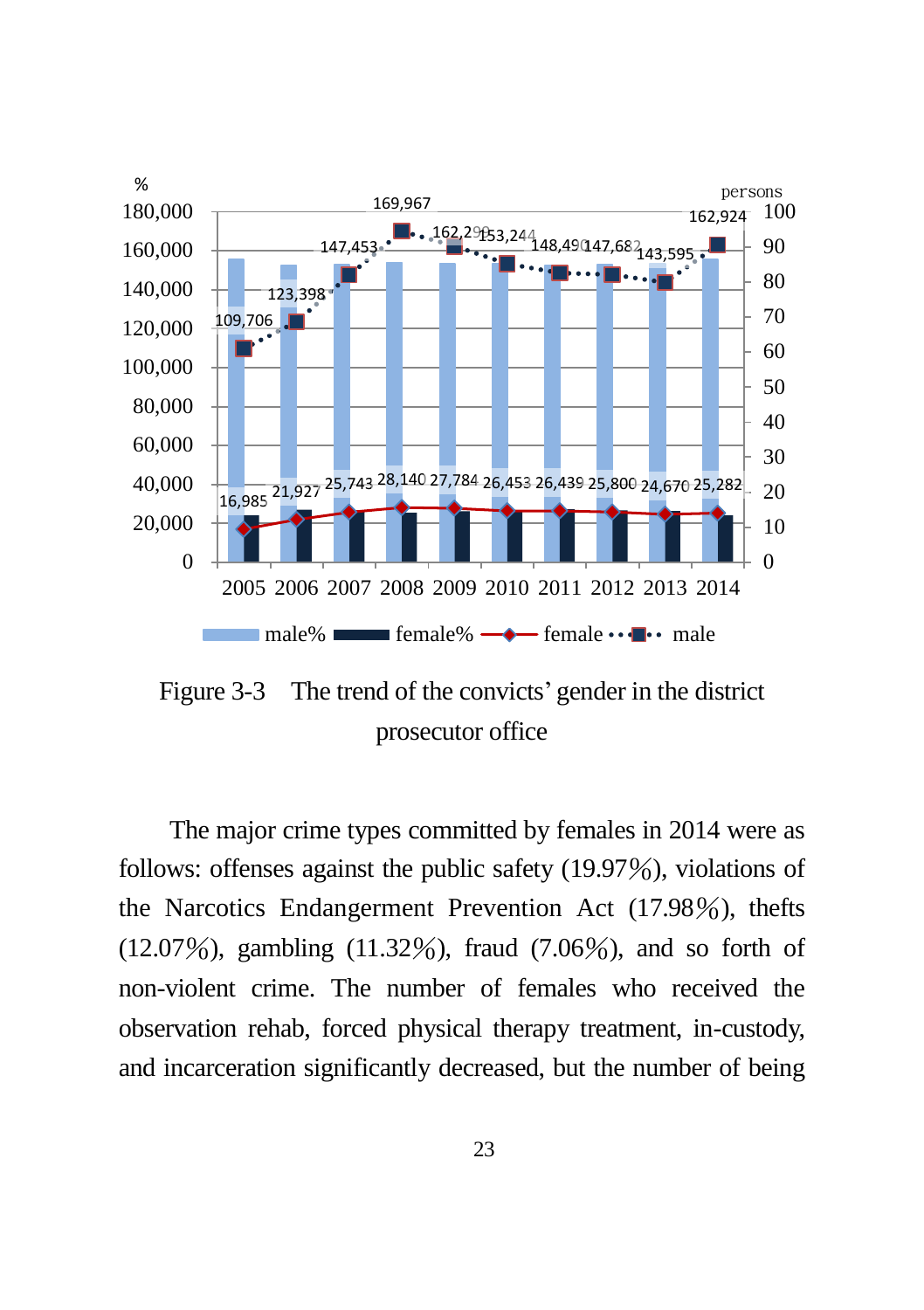probation increased to 2,224 persons (12.64%), reaching another peak.

### **6. The elderly crime and instituted elders increased, mainly on offenses against public safety and the property crime**

The population of elderly criminals in the recent 10 years has increased, and it reached the peak of 10,745 persons in 2014 (0.38%). The rate of criminal population in the recent 10 years was 184.48 to 382.56 per 100,000 persons.



Figure 3-4 The trend of the elderly criminals

In 2014, the most of crime types in the general criminal law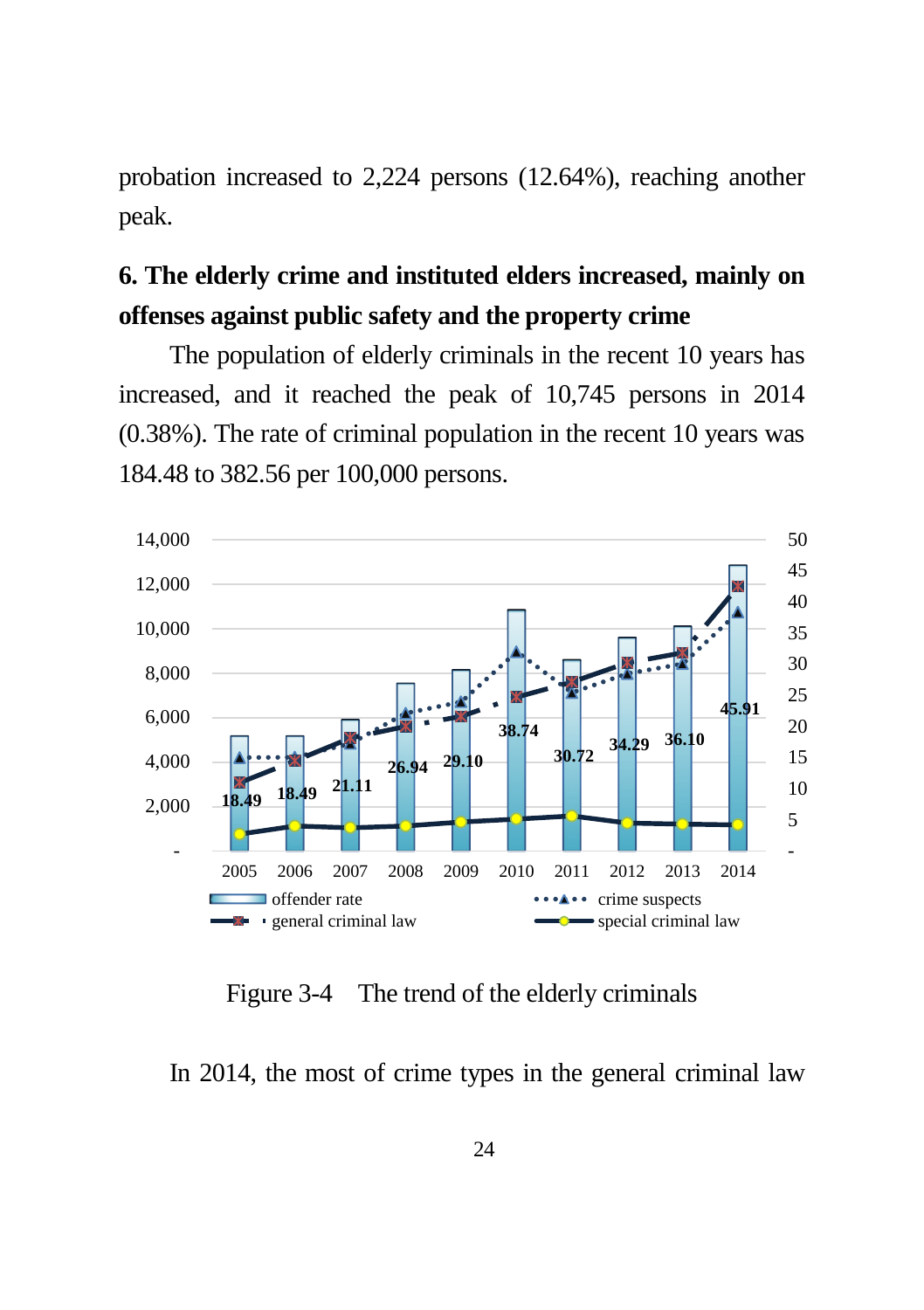committed by the elderly was offenses against public safety, followed by gambling and then thefts. The number of violations of the Narcotics Endangerment Prevention Act was the most among the elderly criminals who were convicted by the special criminal law, followed by violations of the Domestic Violence Prevention Act. The number of elderly convicts of violations of the Narcotics Endangerment Prevention Act in the recent three years has increased. In the recent 10 years, the number of elderly criminals who received whether the deferring prosecution, observation rehab, forced physical therapy treatment, in-custody, incarceration, or being probation has increased.

## **7. The trend of the first-degree drug crime eased, but the problem of the second- and third-degree drug crime became more serious**

From 2005 to 2014, the number of drug crime suspects reached the peak of 53,681 persons in 2007, but dropped to 41,265 persons in 2014. The ratio of males to females among the convicts of drug crime in 2014 was approximately 86.89% to 13.11%. The majority was still males. From 2005 to 2010, the convicted population of exclusively using the first-degree drug was higher than the convicted population of exclusively using the second-degree drug. Since 2011, however, the population of exclusively using the second-degree drug significantly increased,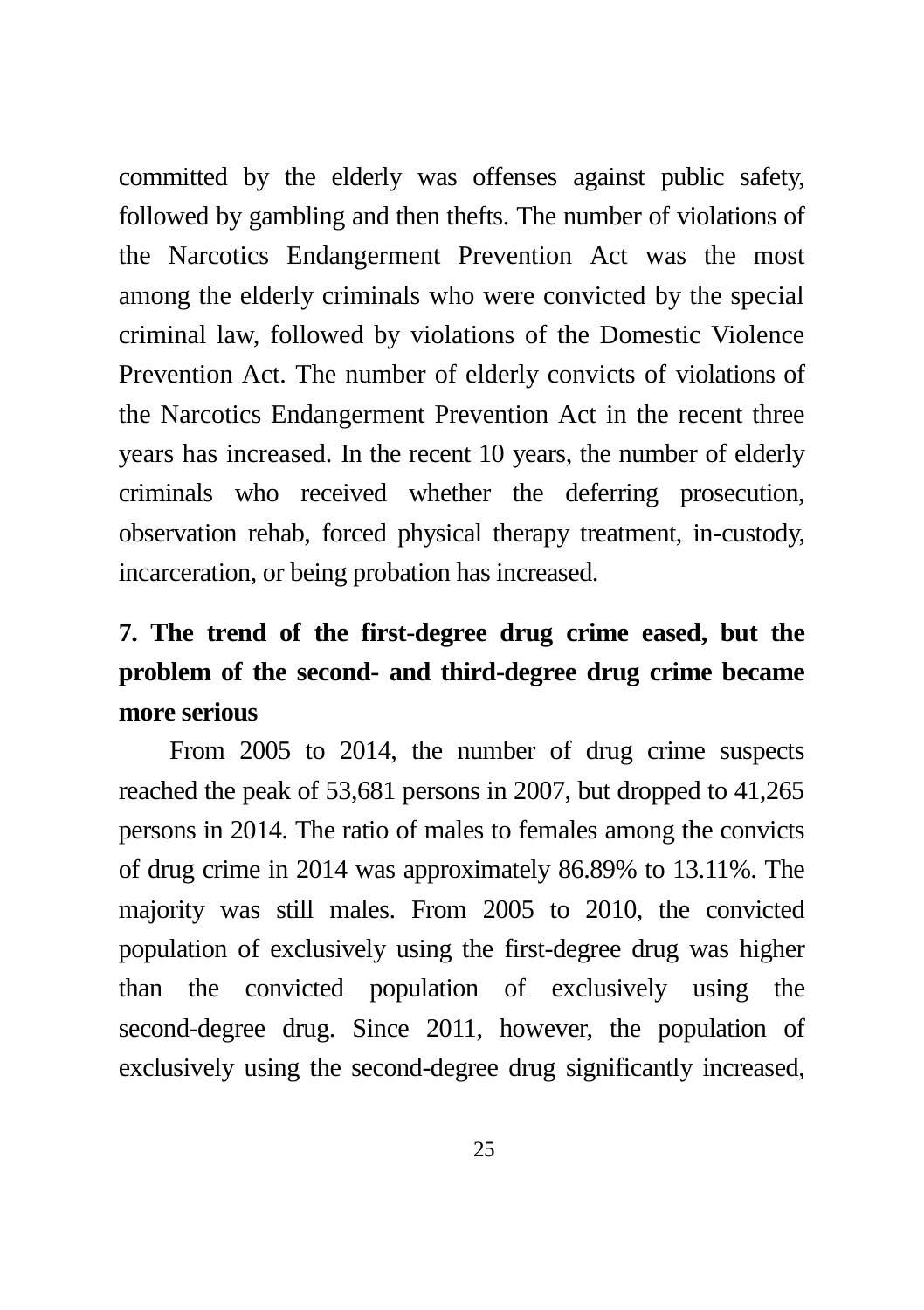exceeding the population of exclusively using the first-degree drug. In 2014, the top drug in the manufacturing, transportation, and trafficking became the second-degree drug, followed by the third-degree drug. However, the manufacturing, transportation, and trafficking of the third-degree drug within these 10 years increased by 15.64 times. The increasing tendency was very significant. In 2014, among the people receiving the punishment of deferring prosecution with, revocation of sanctions with, or being observation rehab with the order of completing addiction treatment, the number of the second-degree drug users was more than the number of the first-degree drug users, but among the people receiving the forced physical therapy treatment, the first-degree drug users were still the majority. The number of the newly imprisoned drug users has decreased. From 2010 to 2014, the workshops, people who were fined, and the amount of fines for the possession of the third- or fourth-degree drug without just reasons or the use of those drugs all significantly increased, but the rate of the fine payment and the amount of payment both showed a descending tendency.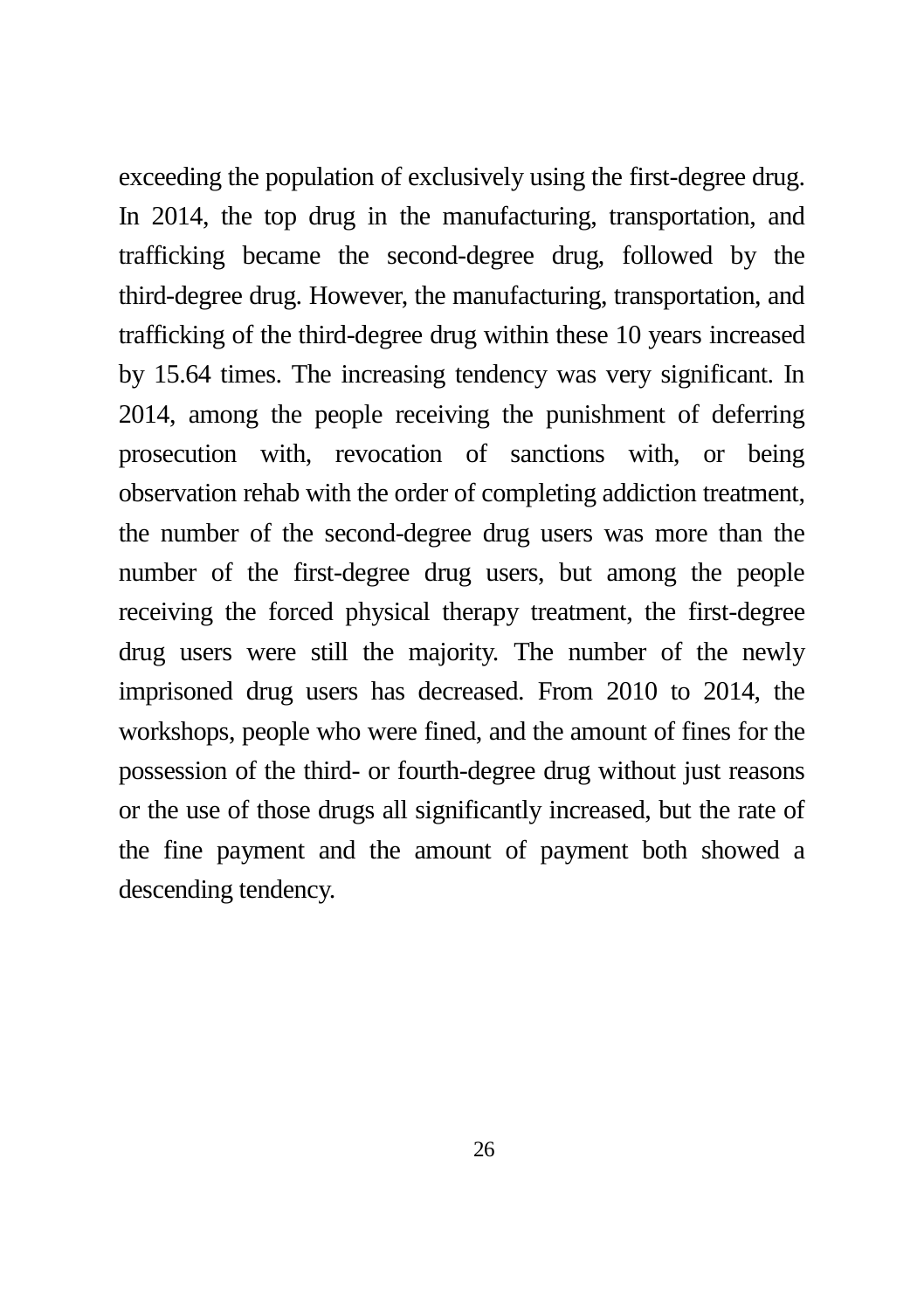

Figure 3-5 The trend of drug criminals

## **8. The recidivism was still high and comparatively, drug crime, theft, and offenses against public safety had a higher recidivism rate**

The rate of new prisoners having prior criminal records has increased. There were 26,082 persons (75.85%) in 2014. Among the male new prisoners, those with prior criminal records accounted for 76.63%, and among the female new prisoners, those with prior criminal records accounted for 67.51%. As compared to the rate in 2005, the rate of having prior criminal records increased by 16.46%, and the increasing rate of males and females with prior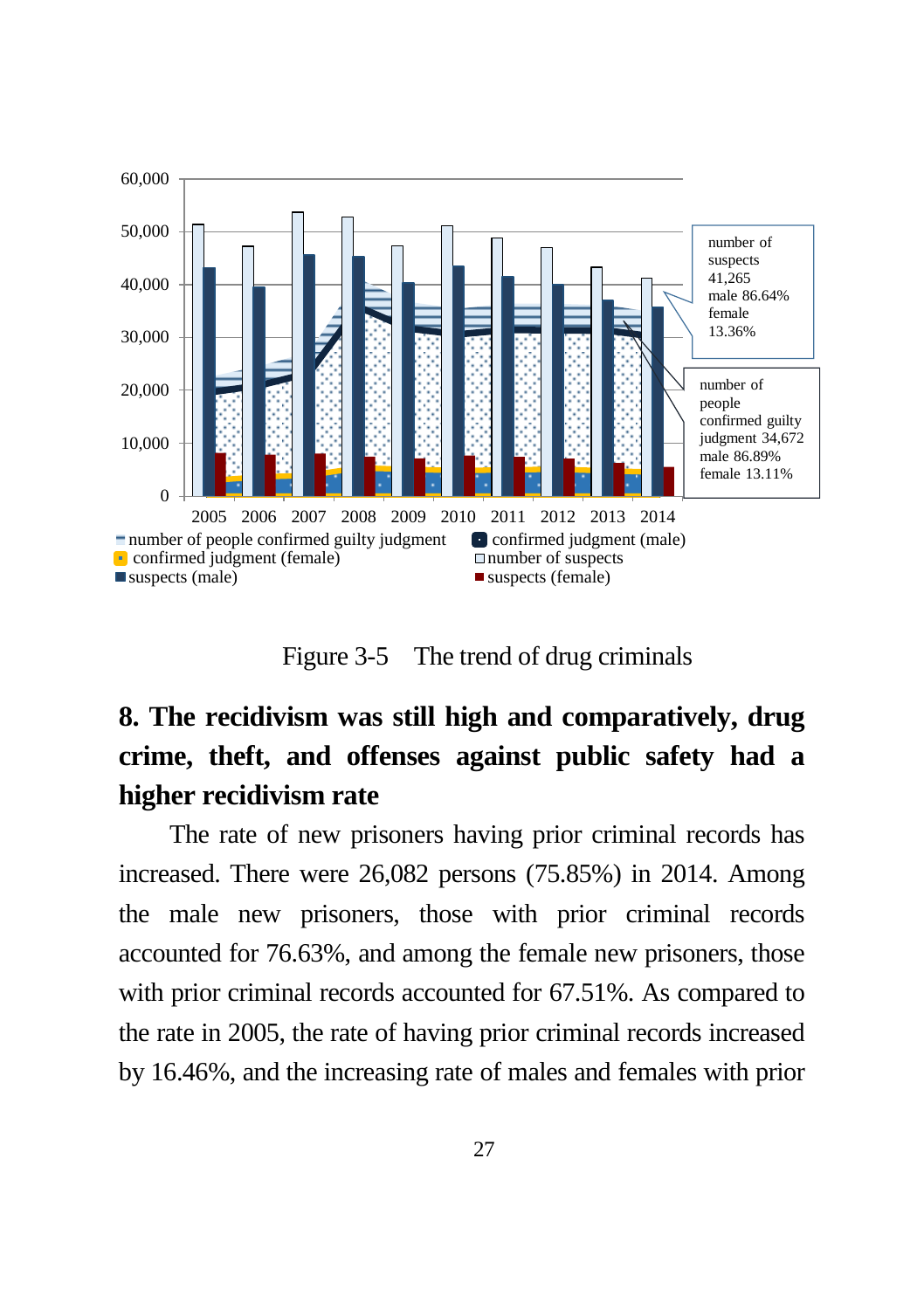criminal records differed minimally. The first five crime types in the new prisoners with prior criminal records in 2014, by sequence, were violations of the Narcotics Endangerment Prevention Act, thefts, offenses against public safety, offenses of receiving stolen property, and offenses against personal liberty (69.63% in total). Drug crime, thefts, and offenses against public safety were the recidivism problem for both males and females, but males had a higher recidivism rate of thefts and offenses against public safety, and females had a higher recidivism rate of forceful taking/robbery/banditry and thefts.



 $\Box$  with prior criminal records  $\Box$  male  $\Box$  female  $\Box$  total%  $\Box$  male%  $\Box$  female%

#### Figure 3-6 The trend of the new prisoners with prior criminal records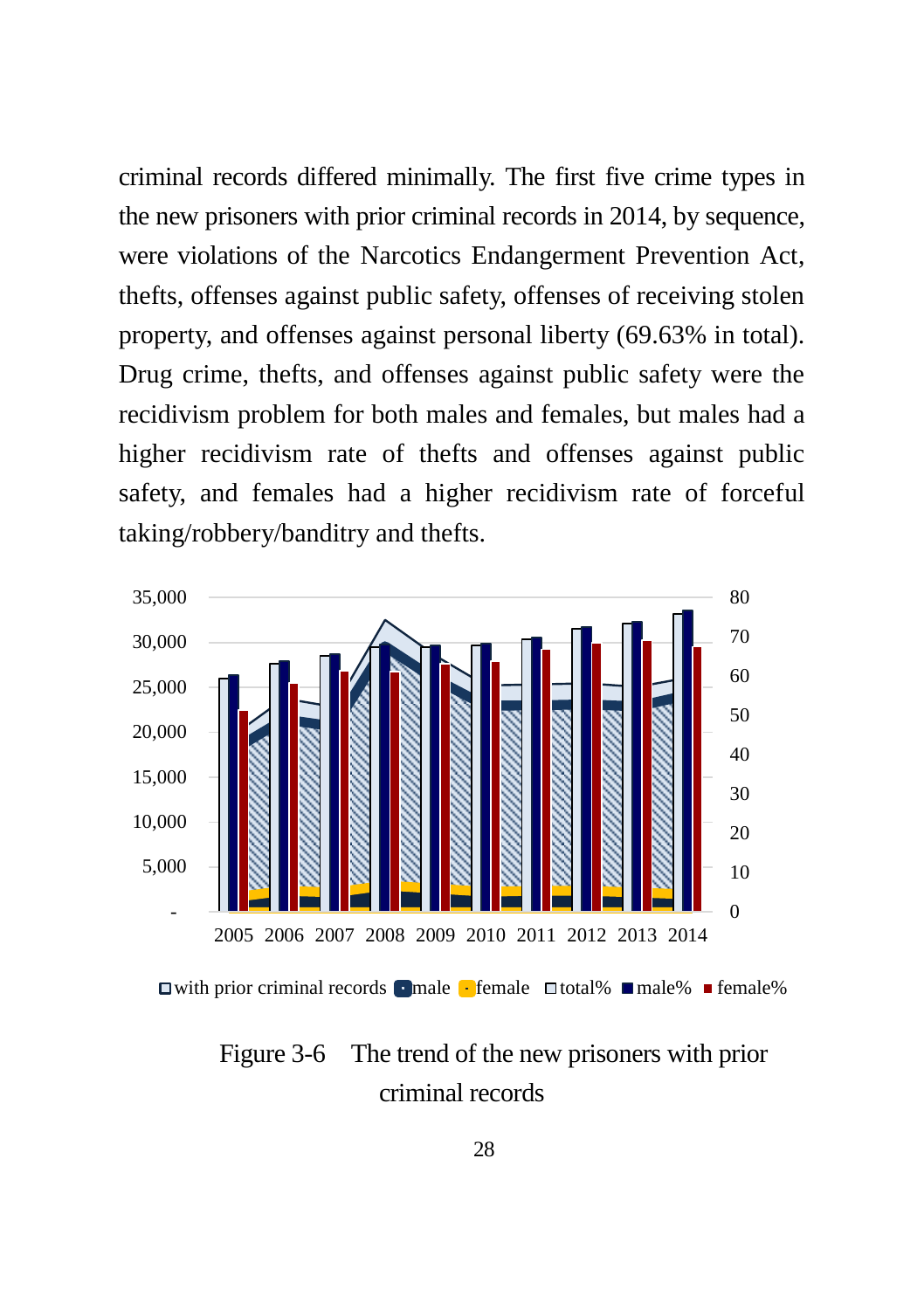## **9. The number of crime committed by foreigners decreased, and the most were the property crime and crime related to addiction**

The number of convicted alien offenders in 2010 was 1,406. Afterward, there is a downward trend. There were 1,273 convicted alien offenders in 2014. Of whom, 84.76% violated the general criminal law, and 15.24% violated the special criminal law. The nationality of the convicted alien offenders in 2014, by sequence, were Vietnam, Thailand, Indonesia, and Philippine. These four nationalities accounted for 83.26% .

According to the district prosecutor office in the recent three years, among the list of convicted crime types by alien offenders, offenses of forging instrument or seal and thefts have decreased, but offenses against public safety has significantly increased. In 2014, the most of crime types committed by foreigners were offenses against public safety, thefts, and offenses of forging instrument or seal in the general criminal law, and violations of the Narcotics Endangerment Prevention Act and violations of the pharmaceutical affairs law.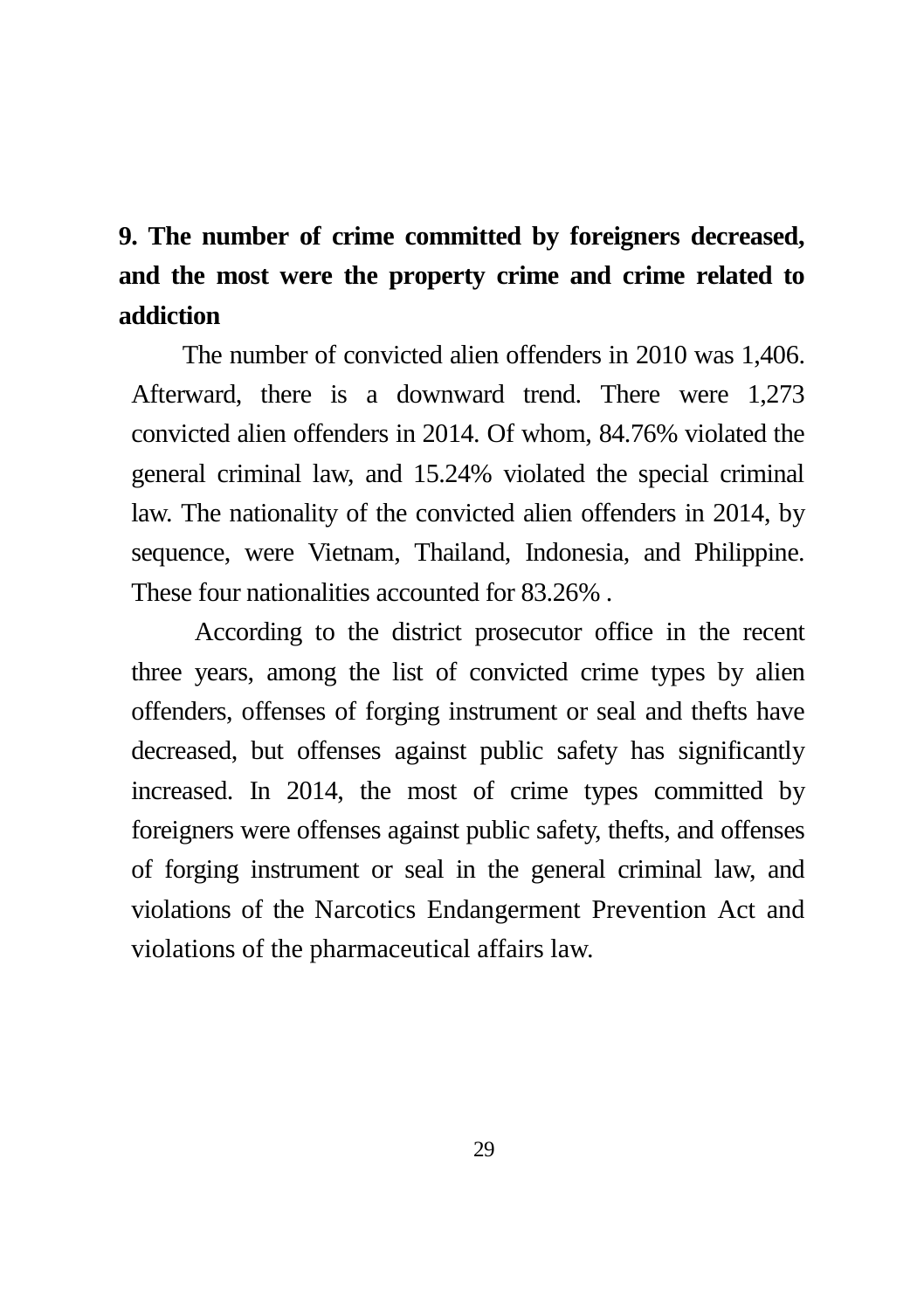#### **IV. Crime Victimization Protection**

### **1. The percentage of compensatory cases remained stable, but the amount of money significantly increased**

Since the implementation of the Criminal Victim Protection Act from the October of 1998, the compensated subjects, scope, and items have been continually enlarged to protect the family of victims who died of the criminal acts, the people who suffered from serious injuries, the victims of sexual assaults and domestic violence, and the people staying in Taiwan with alien nationality or without nationality.

The number of accepted applications for the crime victimization compensation by the district prosecutor office in 2014 was 1,662, the highest number in the past 10 years. Among those, the applications for the monetary compensation of crime victimization (72.14%) and the claims executed by the prosecutor (25.93%) were the majority. In the 1,196 concluded cases of applying for monetary compensations, 588 applications were approved, accounting for 49.16%. As compared to the applications in 2013, the number of cases increased, but the approval rate slightly decreased. Overall, the condition maintains stable. The overruled applications were 393, increasing by 2.05% as opposed to that in 2013. Among the applications for monetary compensation of crime victimization, the approval number of applications was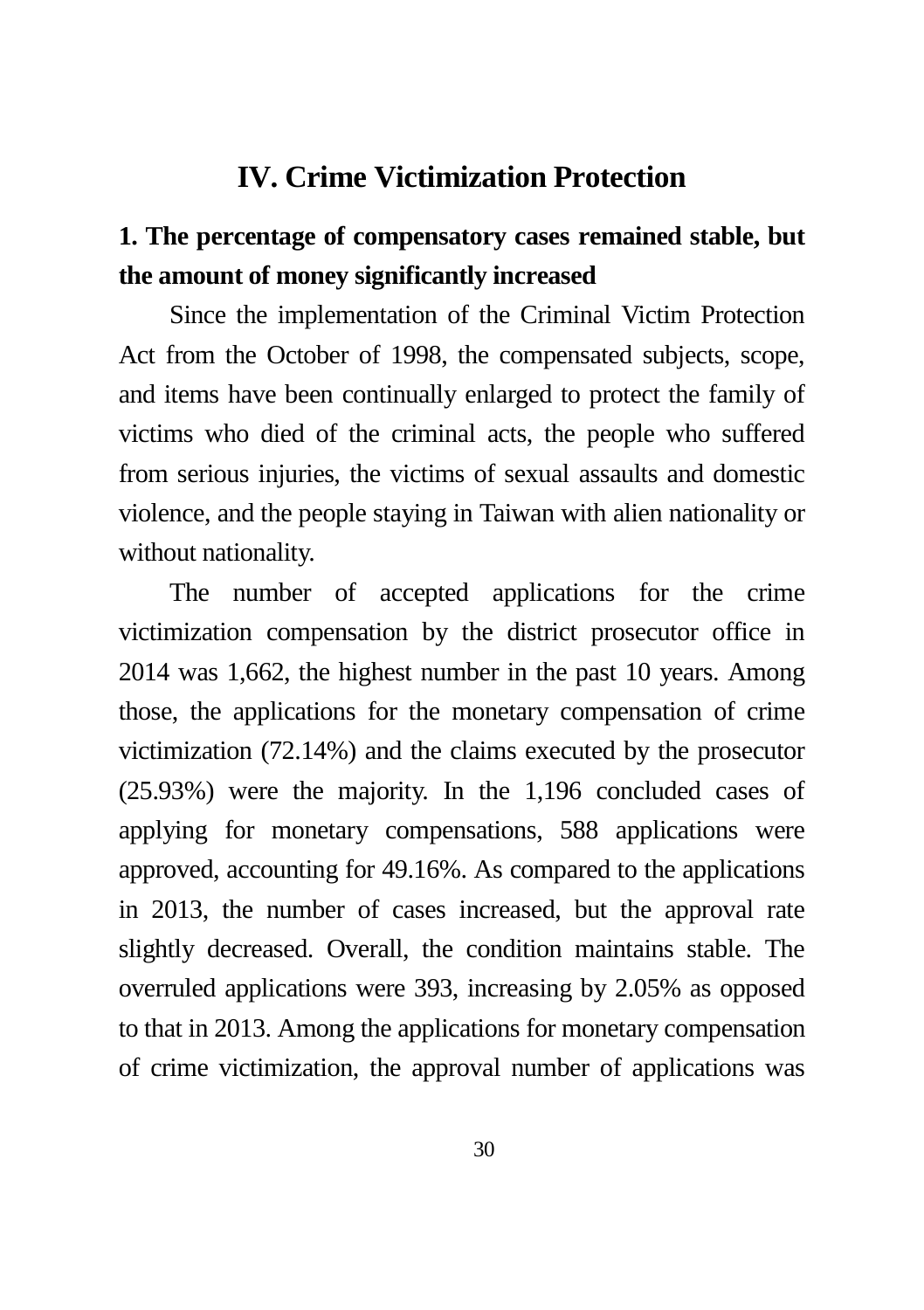588, involving 751 persons and NT\$ 330 million and 961 grand, which significantly increased by 279.23% than the amount of monetary compensation in 2005.

### **2. The most victims who applied for the compensation were female, younger than the age of 20, and unemployed**

Among the 1,208 criminal victims of the concluded applications for the monetary compensation in the district prosecutor office in 2014, 47.52% were males and 52.48% were females. From 2005 to 2014, the number of female victims gradually increased by years. The majority of victims were the age of less than 20 (22.52%), and the number of the victims less than 20 years old is increasing. In terms of the occupation, the unemployed (37.75%) and blue-collar workers (13.99) were the most, and sellers and service personnel significantly increased.

## **3. The significantly increased cases of application for compensation were homicide and assaults, and the number as well as percentage of offenses against sexual autonomy decreased**

As for the victimization type in applications for the monetary compensation, the most were homicide (47.16%), followed by offenses against sexual autonomy (31.19%) and then assaults (17.31%). The number of applications over homicide and assaults significantly increased by 32.47% than the number in 2013. The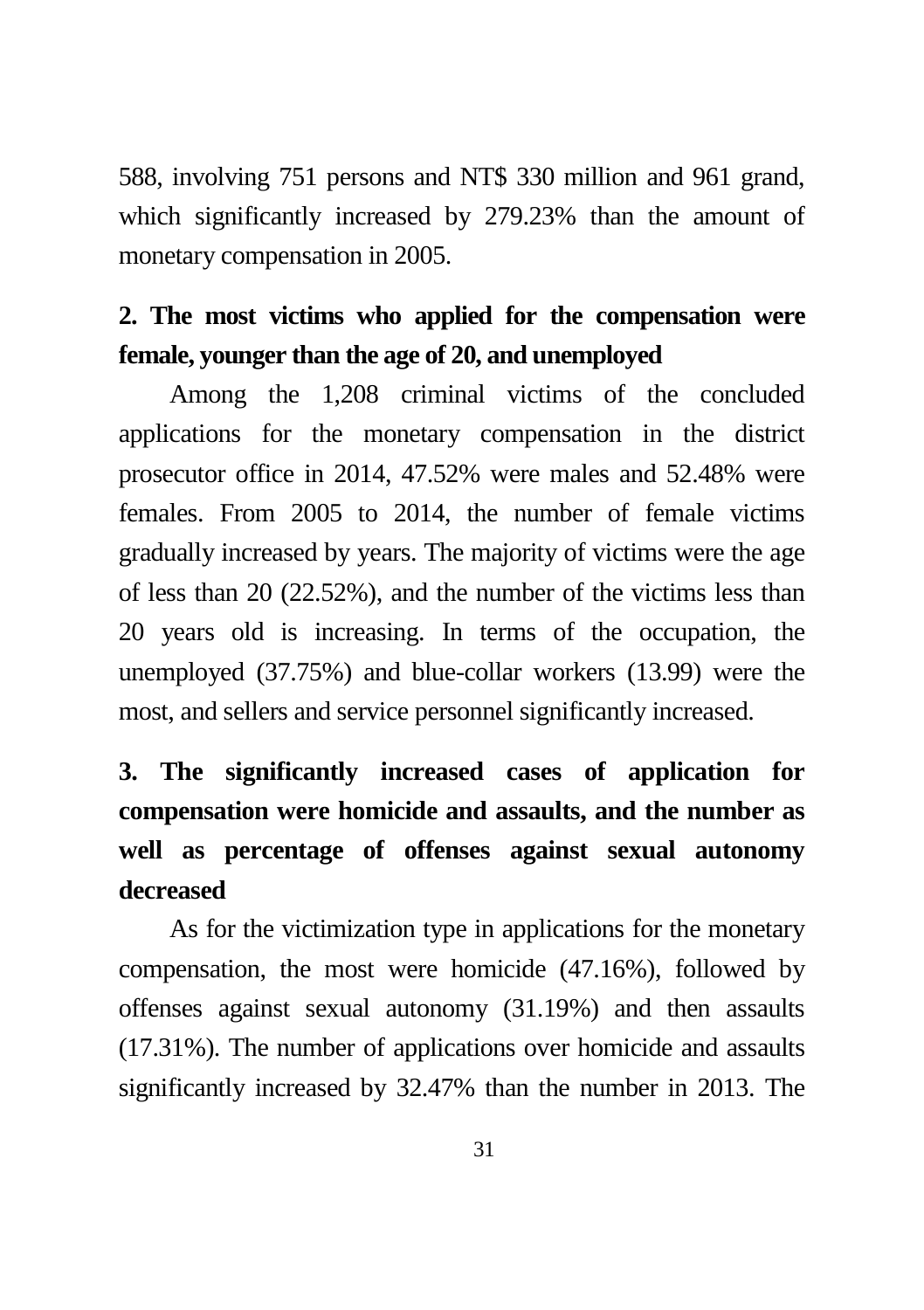case number and rate over offenses against sexual autonomy, however, slightly dropped. With regard to the category, the most applications were because of death (52.48%). As opposed to 2013, the population and rate significantly increased. The second most was because of offenses against sexual autonomy (31.95%) and then was because of assaults (15.48%).



Figure 4-1 The major victimization type of the concluded applications for crime victimization compensations

## **4. A variety of protection items, along with the increased percentage of psychological counseling and legal assistance were for the need to enhance victim protection services**

Among the new cases of 2,319 to Association for Victims Support in 2014, the majority were the cases of informed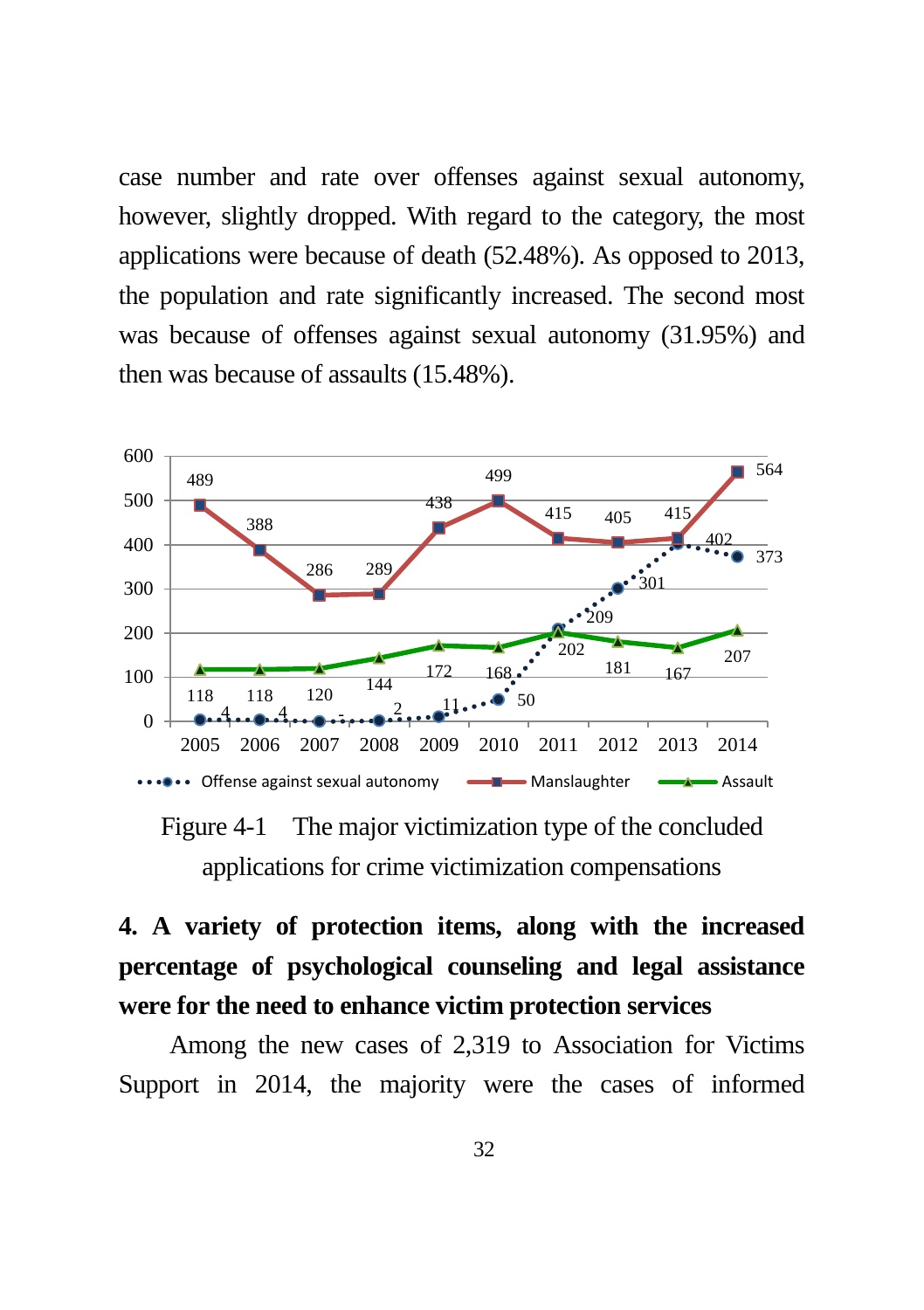protection (68.35%), followed by self-requested protection (22.55  $\%$ ) and visited protection (9.10%). In terms of the type of cases, death was the most in the protection of criminal victims from 2005 to 2014. Although the rate of the death case in the recent five years had the tendency of decreasing, the population increased. There were up to 91,065 persons/times being protected by the protection services in 2014. In the protection service items, the majority were visits and solicitude  $(18.67 \frac{9}{0})$ , followed by psychological counseling  $(17.98\%)$  and then legal assistance  $(12.48\%)$ . From 2005 to 2014, the persons/times of inquiry and consultation slightly decreased, but the persons/times of visits and solicitude, psychological counseling, medical services, and legal assistance significantly increased.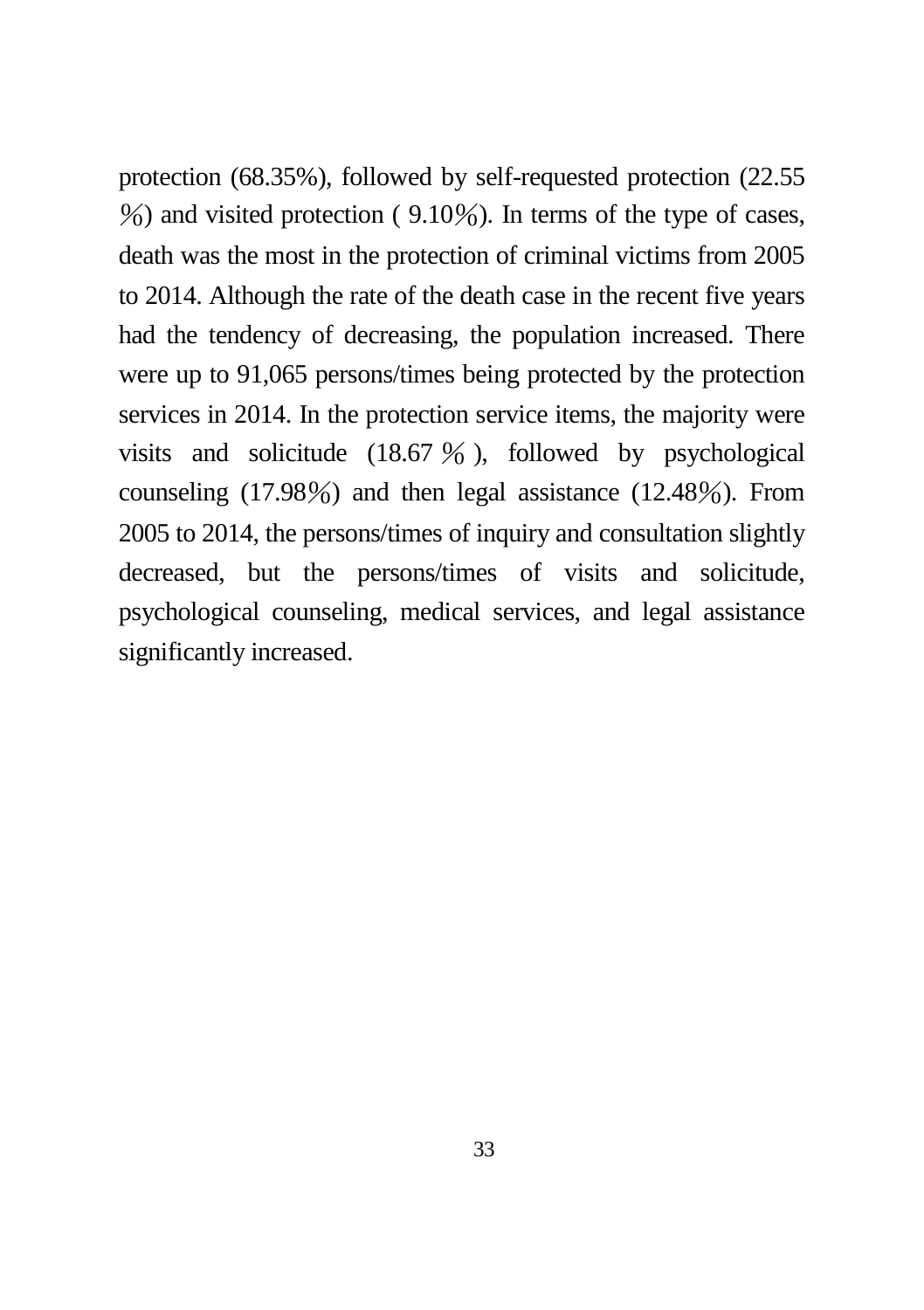#### **V. Issues of Social Concern**

#### **1. The incident of Taipei MRT killing**

1.1. The reaction of the police agency to the incident of Taipei MRT killing

According to the perspective that crime is a rational choice, crime is an intertwined product of opportunity, lack of a capable guardian, and motivated and capable individuals. Thus, the police agency can base on the situational crime prevention theory to develop various specific strategies to control criminal environments and further to prevent or diminish the occurrence of crime (Clarke and Homel, 1997).

1.1.1. Planning services—increase public sense of safety by intensive patrol and neighborhood watch

From the aspects of reassuring the public, striving for the public trust in the government, keeping the public safety, and protecting the public, the police must have the related strategies to plan their jobs. Otherwise, the incident of Zheng homicide will deter the public from taking the MRT. Taking Taipei city and New Taipei city as examples, New Taipei city does not have the MRT police, and although Taipei does have the MRT police, Taipei city has more MRT stations than New Taipei city, which causes the Taipei city policing force not enough to cover the safety control over each compartment and platform along the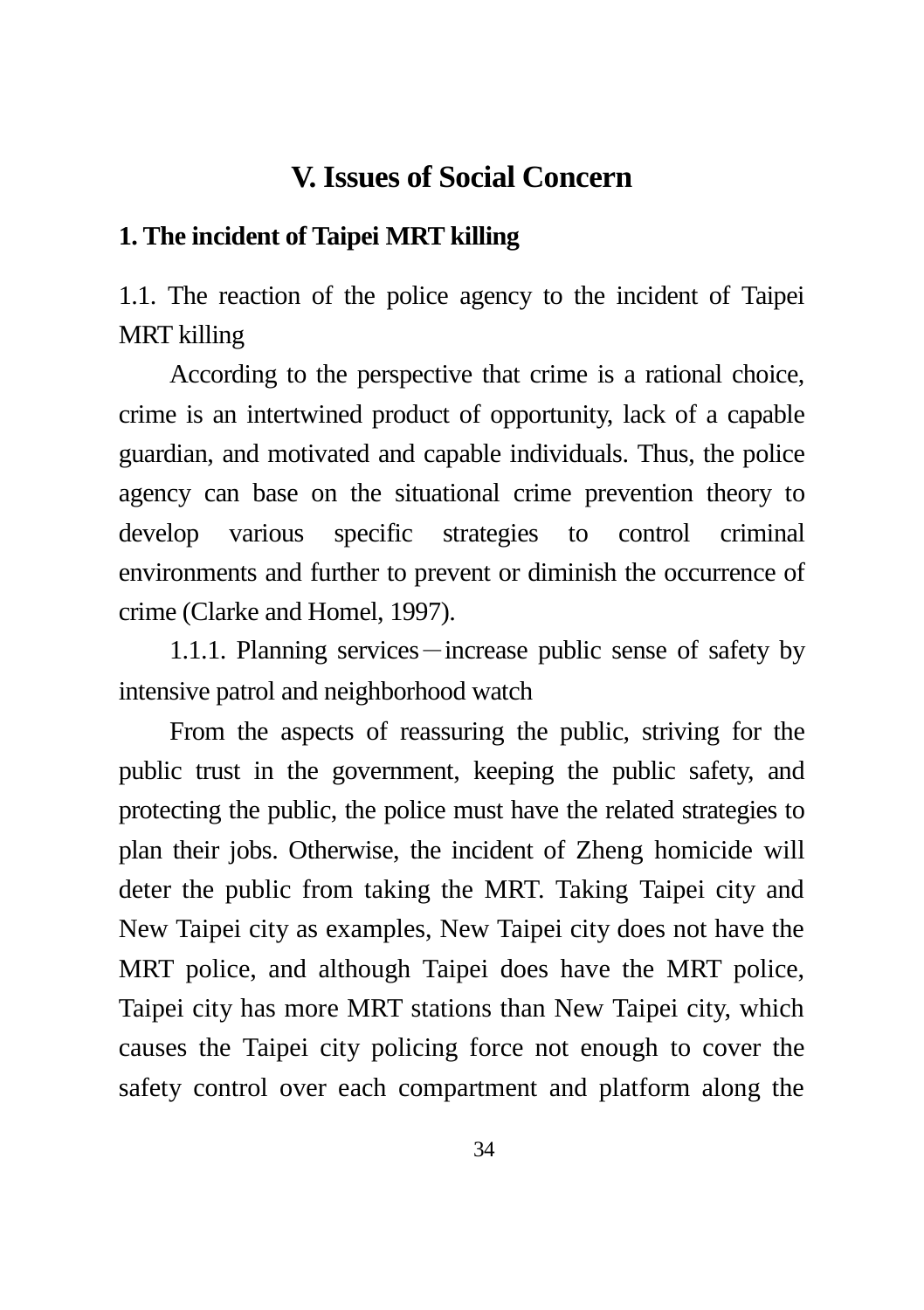MRT line. Based on situations of completely consistent and coordinated job content, New Taipei City Police Department requests Special Police First Headquarters National Police Agency for assistance. There is a police officer doing the job of watch in the exit of each MRT station to raise the public reassurance when taking the MRT. Additionally, shifts of patrol within the train compartments on beat are added up for increasing the rate of police visibility to eliminate the public fear.

1.1.2. The policing policy after the rise of the public sense of safety

After the Taipei MRT killing incident eases up, the public are gradually confident of taking the MRT. The policing prevention job, however, does not stop here. Based on the evaluation result, it was found that dispatch of the police force on the job of watch during the commuting time when there were more passengers was more in line with demand. As a result, New Taipei City Police Department decided to increase the police force, but only during the commuting rush hours. During the off-peak hours, the watch work would somewhat decreased, a two-hour duration, in order not to waste the police force, but the intensity of patrolling the compartments did not change.

1.1.3. Advocate the public self-defense ability

New Taipei City Police Department, through the media, demonstrated how to use items, such as umbrellas, bags, belts, or a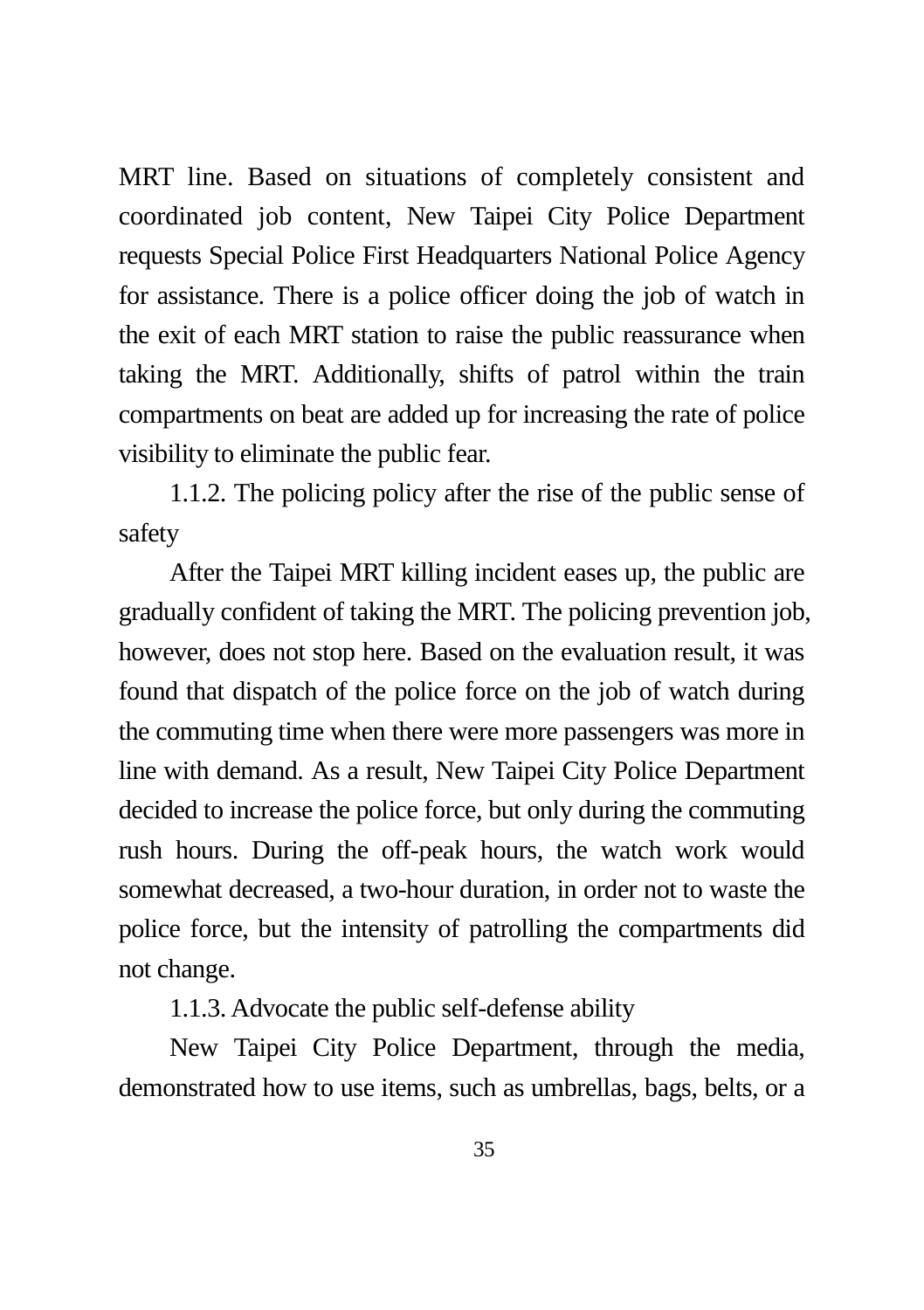fire extinguisher, to prevent possible killing acts or violent assaults. Let the public know to use the carrying or surrounding items to achieve the preventive effect of victimization. Strengthen the advocacy of self-defense abilities.

1.1.4. Better the problem of radio signals

The radio between New Taipei city and Taipei city cannot transmit, plus that the New Taipei city radio would lose connection when the MRT goes in the underground portion. There are no signals, so the communication is very difficult. New Taipei City Police Department tried to deliberate the remedy as soon as experiencing this problem.

1.1.5. Build up the reporting system in the MRT service desk

After the Taipei MRT killing incident, the MRT service desk built up the new reporting system, including emergency push button and the independent system that can connect the duty command center in the precinct police stations and departments. The local police station, precinct police station, and police department will receive it when the emergency push button in the service desk is pressed. Thus, this system is very important. It can catch the best timing to arrest the criminal, and secondly, the station staff can immediately call the police via the radio. Telephone is no longer necessary. This mechanism has been established. It is sufficient to speed up the reporting function.

1.1.6. Regular drill of abrupt manslaughter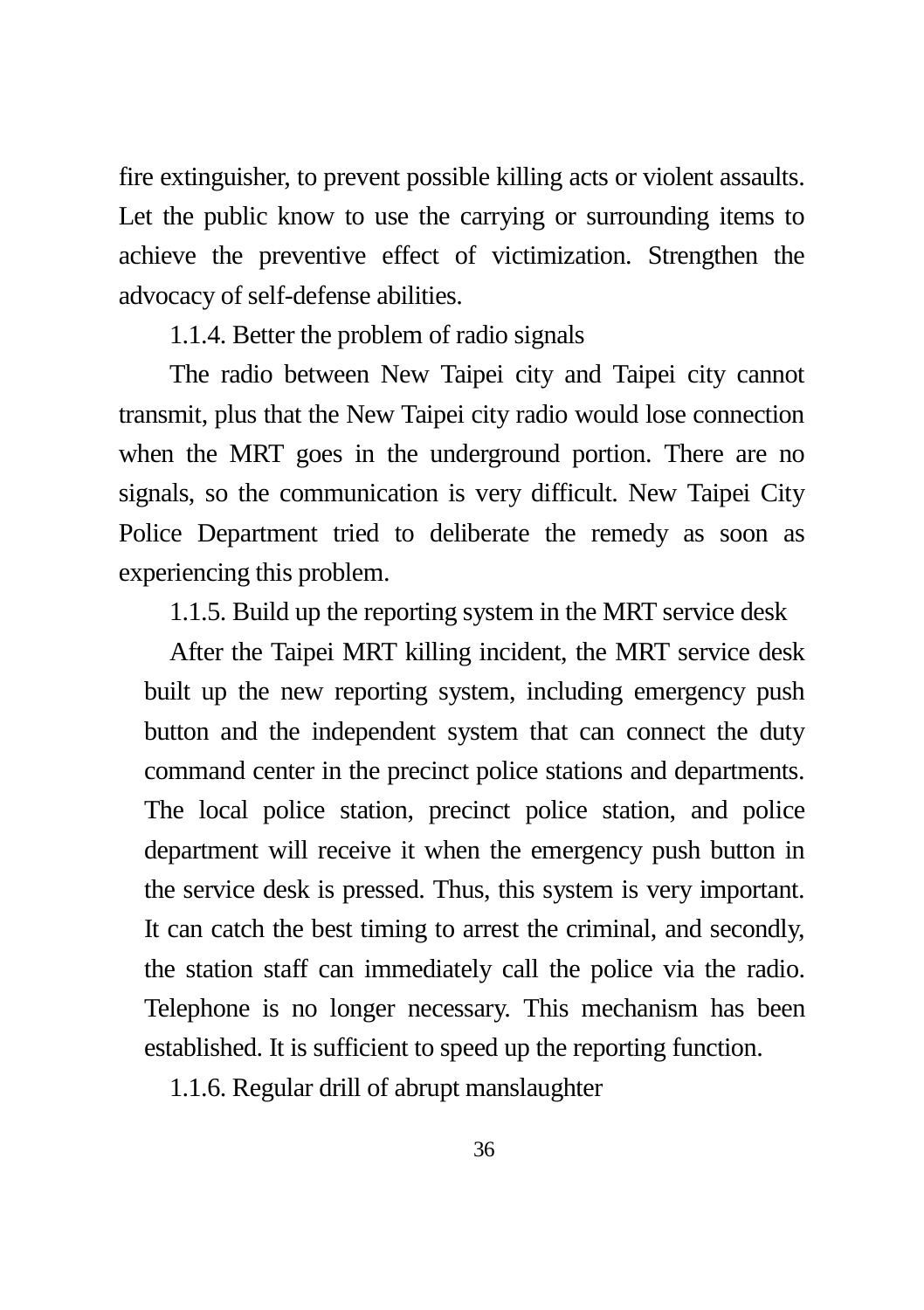Through the regular drill, the processing is counted by seconds. Having the rapid and superior police force to arrive the crime scene will be the reaction of the policing and the MRT Corporation toward the emergency situation. There is an average of one million and 850 thousand passengers per day taking the Taipei MRT system. It is very hard to completely prevent the incident like the Zhang killing case based on the current police manpower. Facing such like-a-time-bomb perpetrator, it should strengthen the notification mechanism of individuals with antisocial personality traits, such as adding the professionals with the consultative counseling background in the psychological counseling center of the universities. It is expected to attain the precaution by conducting the counseling via referrals. This is a fundamental strategy.

1.1.7. The public transportation system should conduct an overall security check to enhance the public safety

The random murder perpetrator does not have a specific motivation or a specified victim, and the random murder is different from the past murder that mostly was involved with significant resentments. Because the perpetrator often does not have unusual exterior indicators, it is difficult to identify right away. Therefore, additional to actively developing the technology by which the cybercrime trailer can be immediately discovered, the police should immediately make an arrest when finding a similar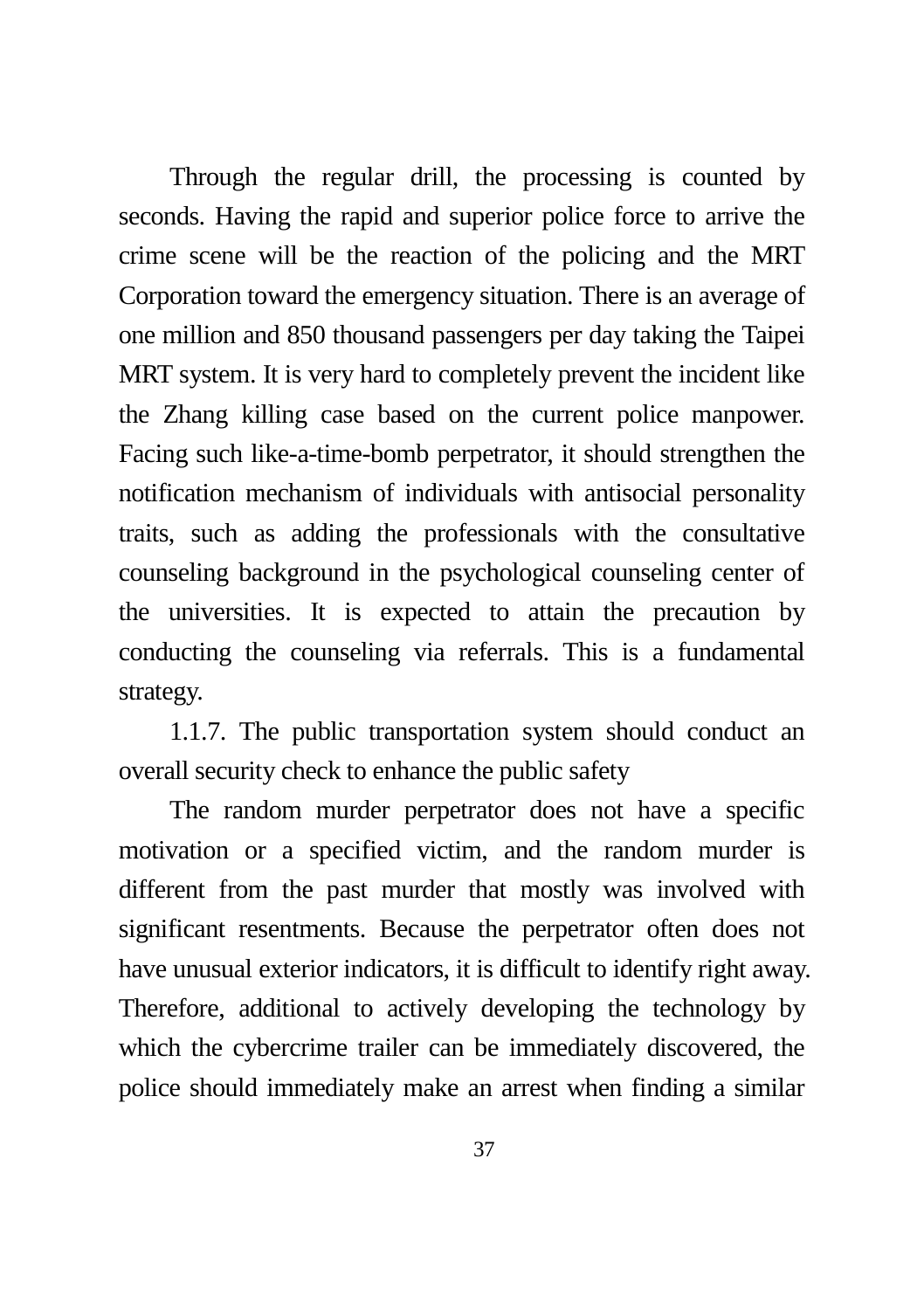imitative talk for precaution and deterring the spread of imitation effects. The development of the public transportation system in Taiwan rapidly grows. Besides the MRT, there are always lots of commuters by the Taiwan railway and Taiwan high speed rail. Once a similar incident happens, the situation of casualties is difficult to estimate. Thus, the security maintenance strategies associated with the public transportation system should be comprehensively examined. Moreover, the SOP and instructive operation mechanism by which having a prompt response to violent incidents are needed to establish in order to ensure the societal safety.

#### 1.2. The overall prevention of the Taipei MRT killing incident

The crime prevention of the random murder is very hard. There is an important concept in the medical study – Cure when sick, nourish when healthy. In fact, regimen is very important because it is related to the concept of health. If an individual's inner is healthy, family is healthy, and the whole society is healthy, such incident would not happen. The unhealthy personal internal, approximately unhealthy family, and unhealthy information as well as ideas provided by the society all resulted in occurrence of the Zhang incident. Therefore, regimen and tertiary crime prevention become very important. The following is the prevention actions suggested by the current study with reference to the focus groups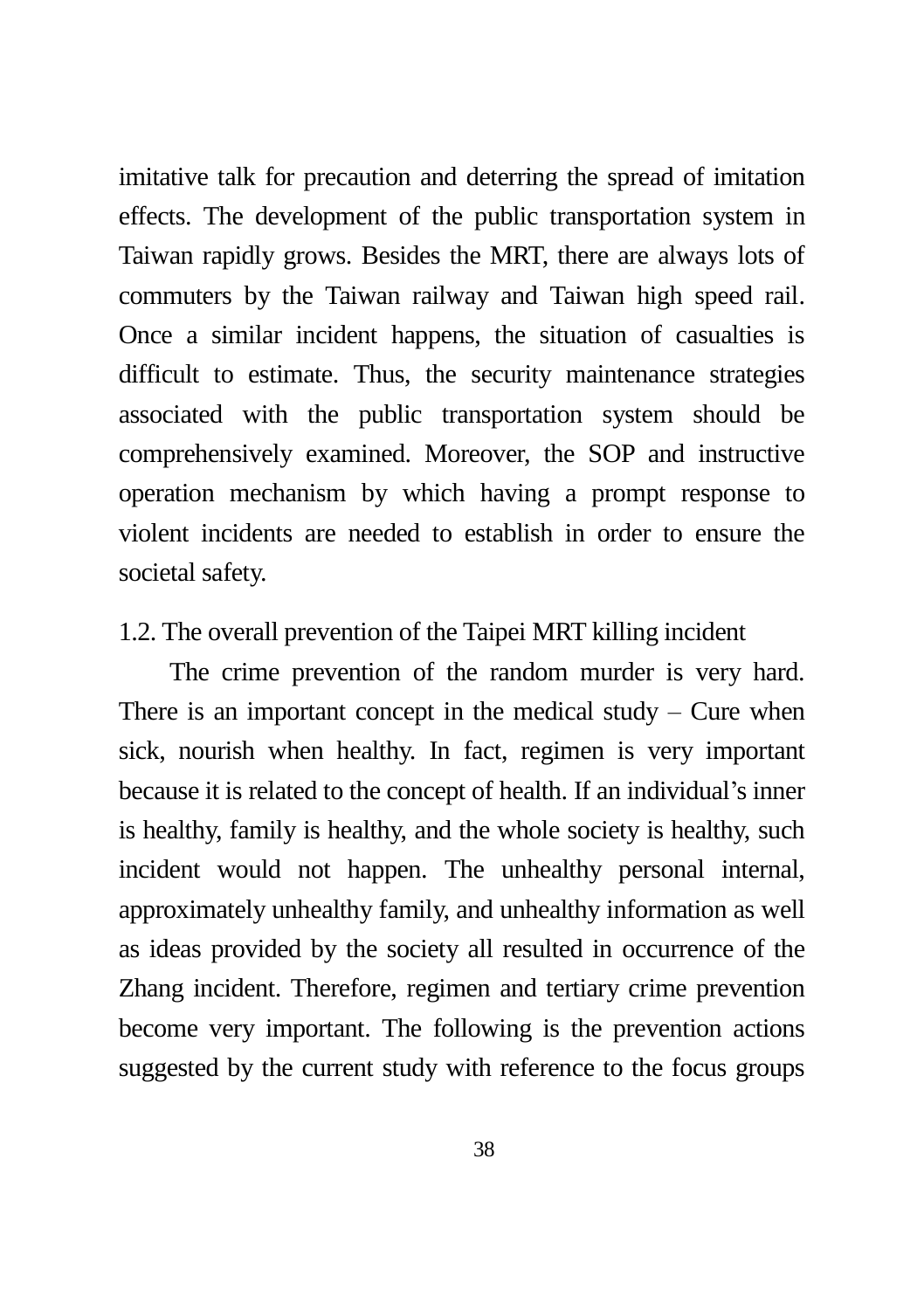and the related literature.

1.2.1. Primary prevention

The primary prevention is the crime prevention strategy for all subjects in the society and it can start from the following direction. (1) Enhance the practice of the affectional and emotional education for the elementary and junior high school students to effectively teach them the correct attitude toward the choice of associating with heterosexual friends as well as to raise the ability of emotional guidance and anxiety relaxation. (2) Enhance the psychological health education for the elementary and junior high school students to raise their abilities of frustration tolerance, self-restraint, and delaying gratification of motivation, making sure the psychological health. (3) The elementary and junior high school should strengthen students' education of social skills and development of sociability for them to learn the art of choosing good friends and rejecting bad friends as well as being glad to cooperate with others. (4) There should be the abilities of setting up the active and optimist perspective toward life and the career development. The elementary and junior high school should help students with the abilities of establishing the active and optimist attitude toward life and making the correct career planning in order for them to have a clear objective in their lives without being adrift, wandering, and idle. (5) The implementation of life education has every child to know that besides cherishing his/her own life, he/she ought to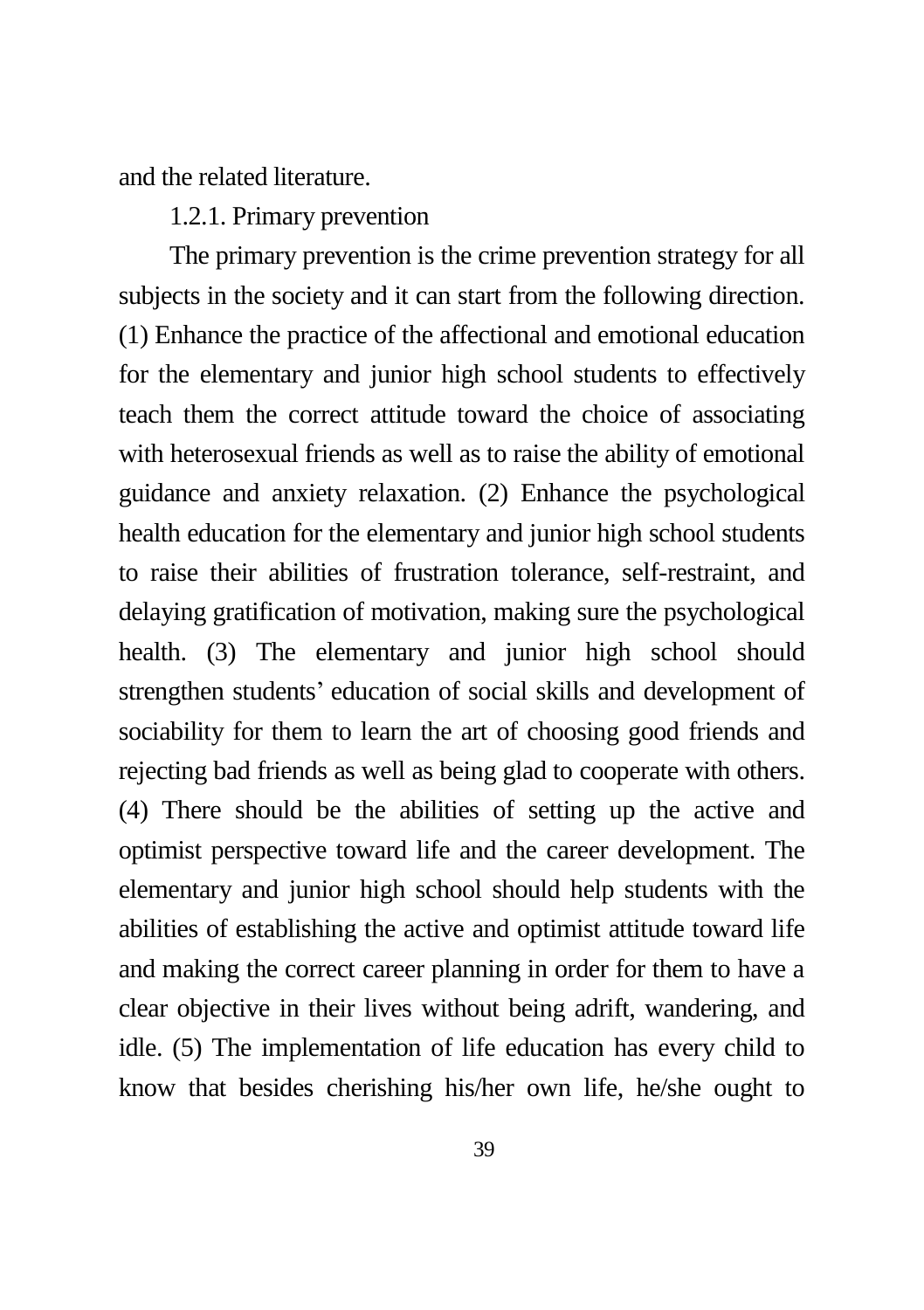respect others' lives. The elementary and junior high school should perform the life education to have students to not only cherish their own lives but also respect others' without infringement at will. (6) The universities should have more counselors in the counselling center and hire part-time clinical psychologists in school to assist in handling students' behavioral harassment, psychological health, psychological treatment, and etc.

#### 1.2.2. Secondary prevention

The secondary prevention is the crime prevention strategy subjected to the risky individuals. The following strategies should be adopted for the early-discovered individuals who possibly have the antisocial personality abnormal disorders. (1) The school counseling center and the health center physicians in all schools should screen the student mental illness cases and transfer those to the psychiatric hospital or the clinical psychologist. Having those students to receive the psychological treatment and prevent them from hurting others when outbreak. (2) Conduct an individual assessment for the students who are usually absent from school or class without permission, and after finding the reasons, exerting an effective guidance to have them back to normal. (3) Strengthen the follow-up guidance for the dropouts and the students with poor conduct performance.  $(4)$  Conduct the individual assessment and counseling as well as behavioral correctional practices for the juvenile status offenders in school and the serious maladaptive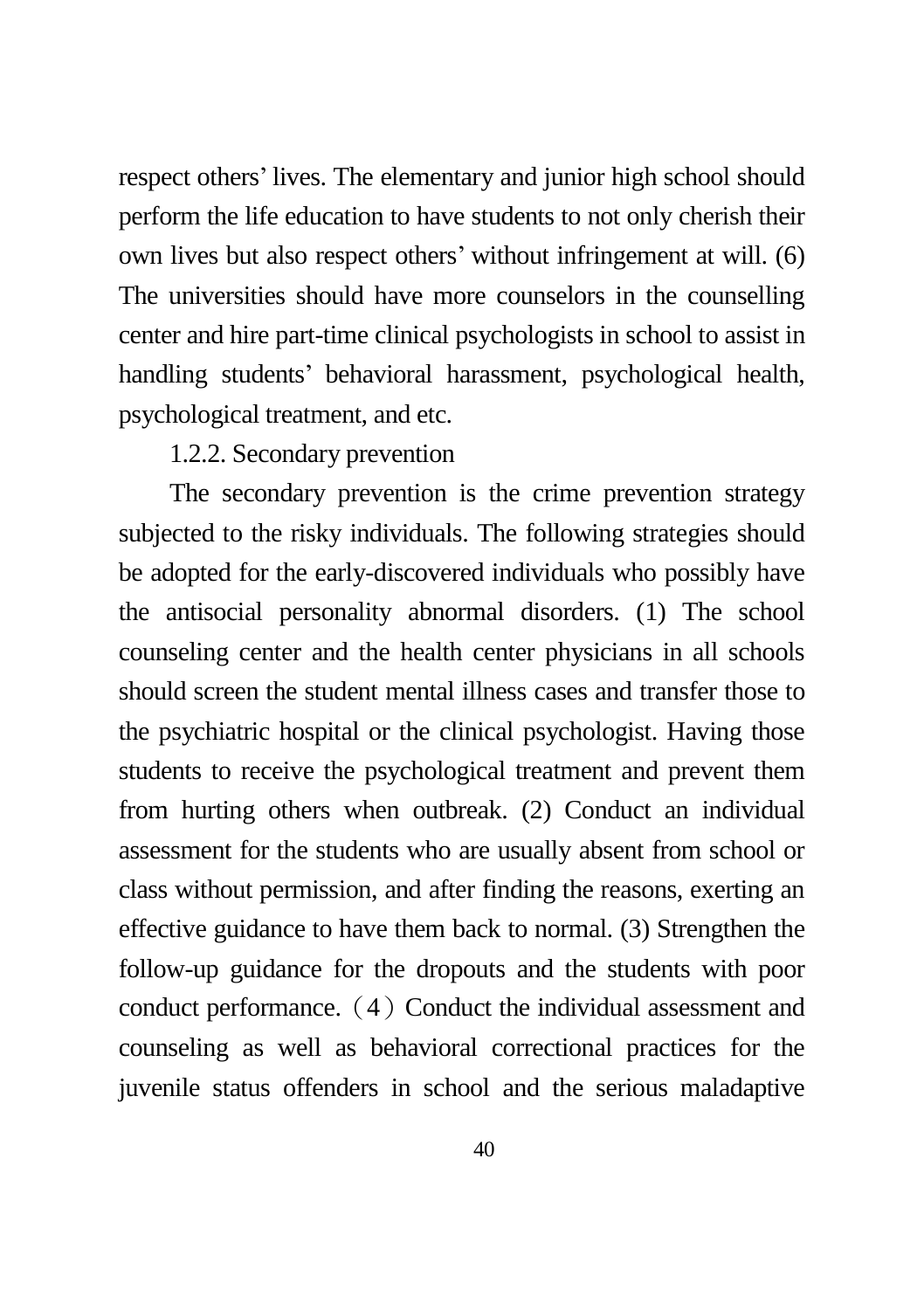students. (5) Using the standard psychological assessment instruments, such as the juvenile psychological scale and the revised Minnesota Multiphasic Personality Inventory, to early discern the potential juvenile criminals and giving effective psychological treatments, counseling, and behavioral correctional practices to early prevent them from becoming real juvenile criminals in the future. (6) Giving the effective crisis management practices to the high risky group of offenders and victims involved in violent and bullying behaviors in school, discerned by the scientific objective instrument, to prevent them from really hurting others or being victimized in the future. (7) The elementary and junior high school students discerned with the conduct disorder by using the aforementioned diagnostic criteria for the conduct disorder by the Diagnostic and Statistical Manual of Mental Disorders (DSM) and the conduct disorder checklist of the DSM should be transferred to the psychiatric hospital for necessary treatments, preventing them from becoming the antisocial personality disordered patients and committing criminal behavior. (8) For the college students, if the Office of Student Affairs and tutors find the cases with alike antisocial personality disorders, those cases should be transferred to the psychiatric hospital, and using the aforementioned mental psychopathic personality checklist for evaluation. If diagnosed with such disorder, they should be treated by the psychiatrists.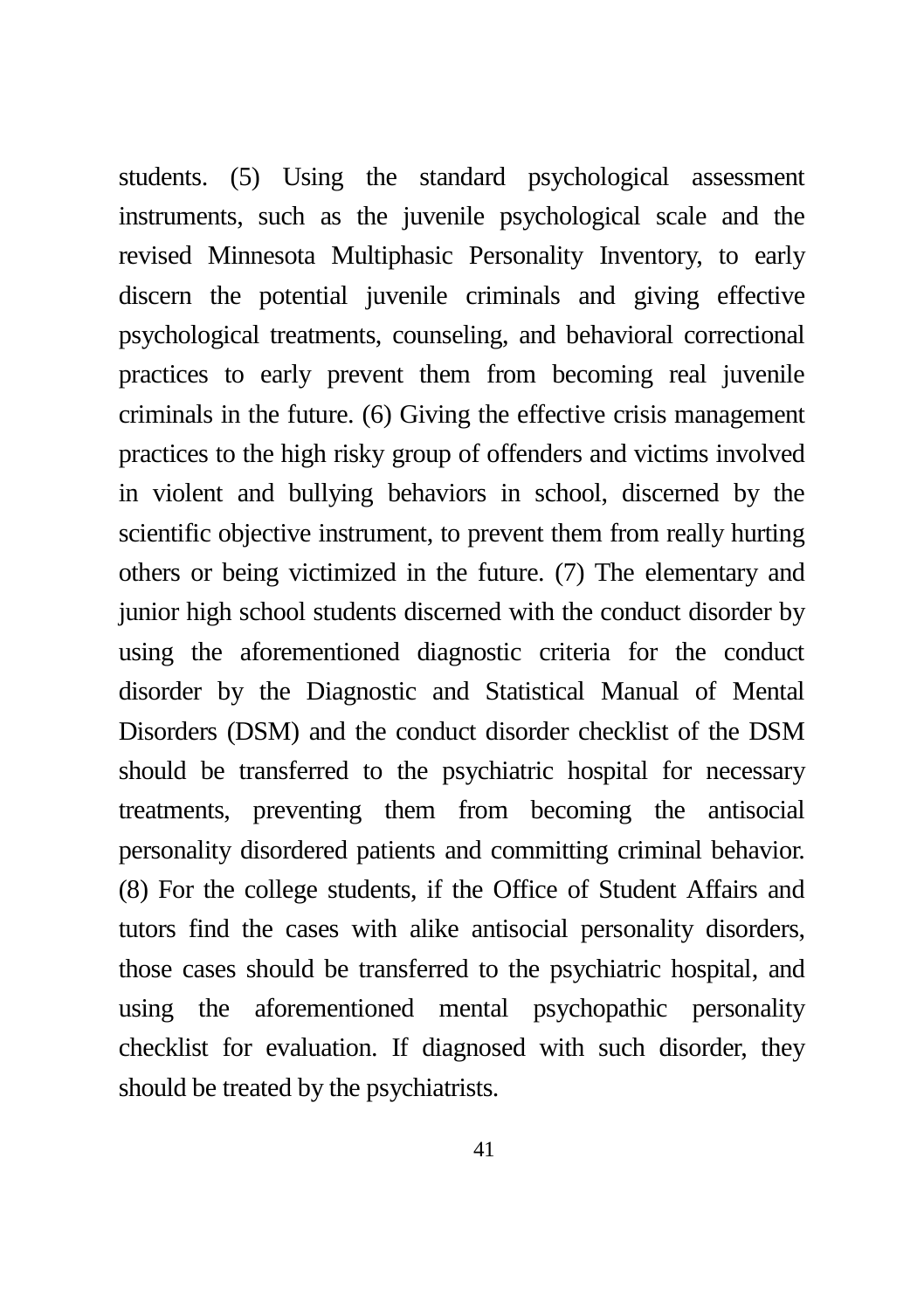#### 1.2.3. Tertiary prevention

The tertiary prevention is the crime prevention strategy for the individuals with the antisocial personality traits or symptoms. (1) The assessment of DSM should be used to evaluate the juveniles housed in the all juvenile criminal correctional facilities, including the juvenile detention house, the juvenile reform school, and the juvenile correction school. Moreover, for the juveniles diagnosed with the conduct disorder, a variety of professional individual treatments should be offered in order to prevent them from becoming the patients with the antisocial personality disorder and continuing to commit crime. (2) For the inmates in all prisons and skill training institutions, the evaluation by the mental psychopathic personality checklist should be strengthened during the time of classification. For the individuals diagnosed as the patients with the antisocial personality disorder, a more strict strategy of rehabilitation and treatment should be adopted and parole should not be granted before making sure their conditions have been improved.

#### **2. The incident of assaulting a police officer in a nightclub**

The rise and existence of nightclubs is the contemporary social tendency. How to create a safe, legitimate, and entertained environment is the goal that the society should work for. The existence of nightclubs needs an efficient management from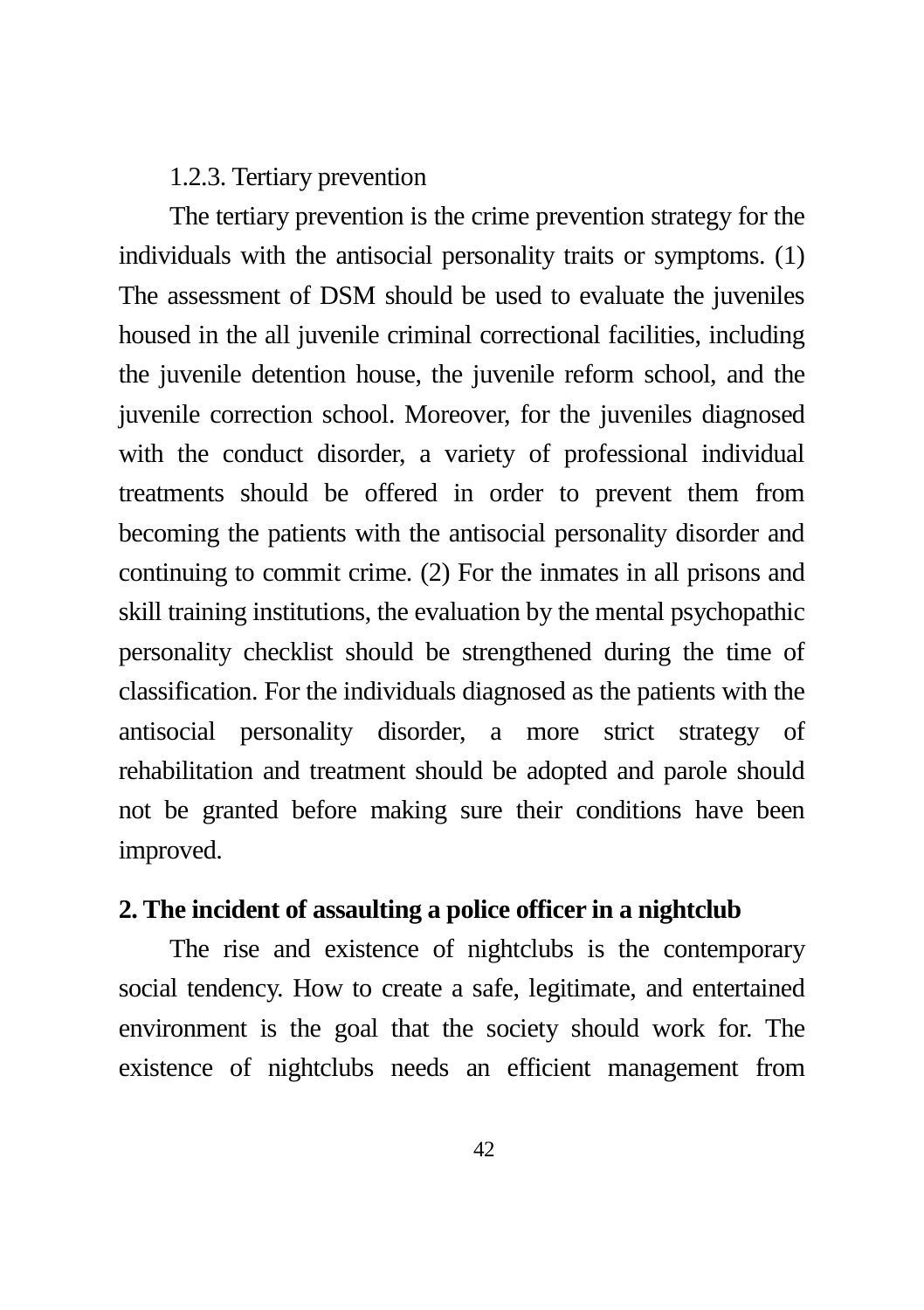government, collaborative supervision from citizens, and higher standard self-regulation and improvement from nightclubs themselves. The efficient responses to nightclubs' inside and outside order maintenance and crime issues focus on the following three directions:

#### 2.1. Correct and effective rulemaking

Nowadays, Taiwan still does not have a complete management and legal act to regulate nightclubs, which also causes the difficulty for the law enforcement frequently being uncertain whether enforcing the law or not. The suggestions for effective legislation are as follows:

2.1.1. Because there are various nightlife entertainment places, the first step should be to clearly define different types of alcohol drinking places, manage based on different classifications by legislation, and establish the responsible authorities.

2.1.2. Regulate the entertainment places at night, such as the nightclubs and bars, in the architectural design. The indoor design must be open, and the public space needs to have enough supervision as well as reduce the unseen area to prevent the occurrence of criminal opportunities.

2.1.3. Regularly drug test the staff. Let the staff in the places be responsible for themselves, not involving in the drug use and preventing the drug advertisement and sale.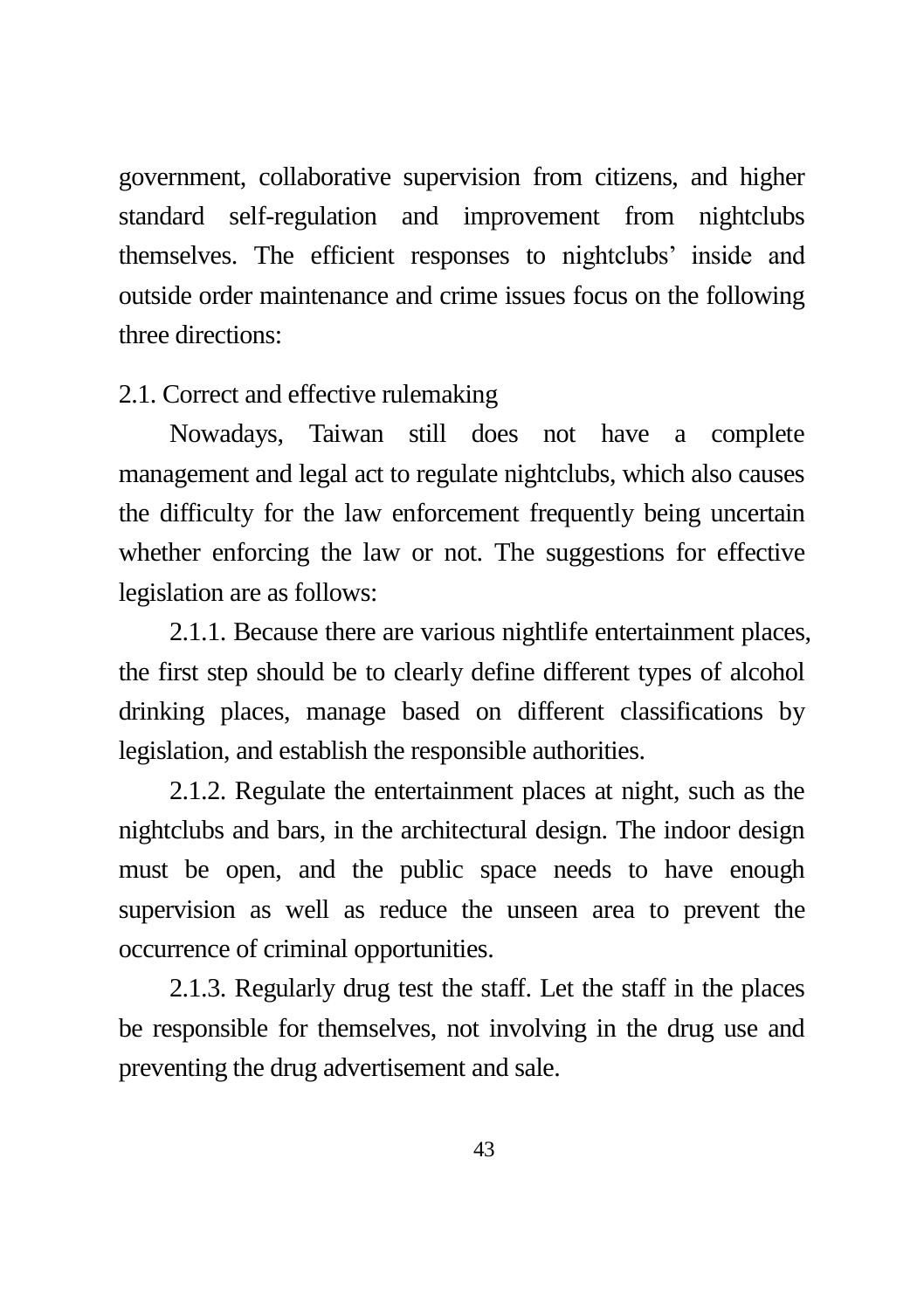2.1.4. Regularly conduct training for the staff working in the alcohol drinking places, such as nightclubs and bars, to have them be familiar with the preventive and correct handling process of criminal behaviors that are likely to happen in nightclubs, such as drug and violence.

2.1.5. In the process of nightclubs applying for the business license, each in-charge institution should indeed investigate the operator's past record. If the operator has a criminal record, the application for the business license should be denied.

2.1.6. From the perspective of crime prevention legalization, each district government codifies the autonomy statute to serve as the basis of supervision and execution, carrying out the mechanism of duty segregation from the central to local government.

2.2. The operators of nightclubs and bars need to share the crime prevention responsibility around the shop inside and outside.

Currently, the operators of nightclubs and the public completely give the issue of preventing crime at nightclubs to the police. Such standpoint, however, cannot effectively resolve the current criminal problem. From the perspective of the third-party policing, the core strength of societal security maintenance should not overlook the power of the third-party, community, additional to focusing on the two parties of perpetrators and the police. Because nightclubs often attract criminals and are also the crime hotspots,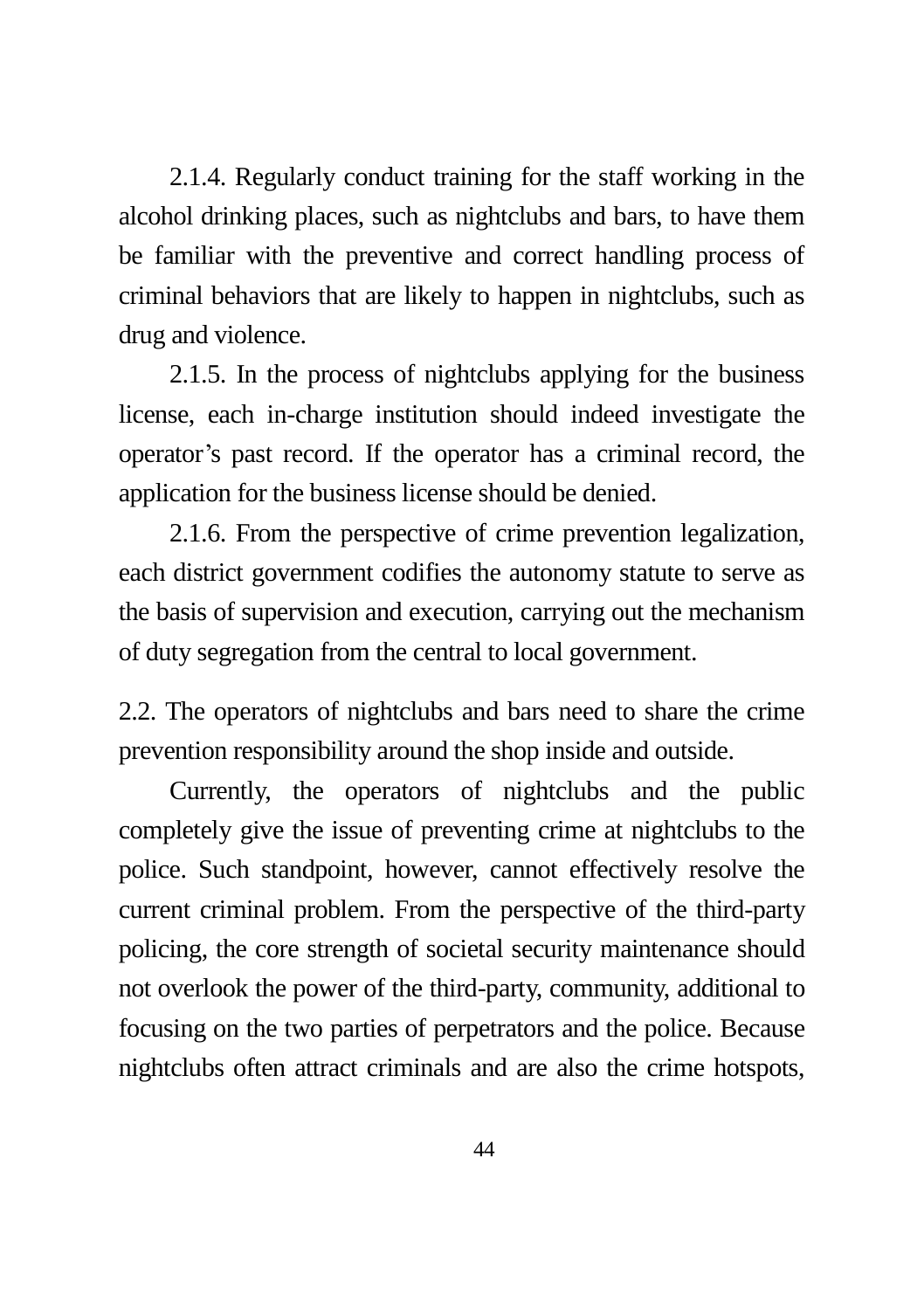the government should require the operators to prevent all criminal possibilities inside of their shops and the surroundings. If nightclubs want to open, need the license, and want to make a profit, they should propose an effective plan for crime prevention and security and include the security equipment, security guards, security training, metal detector, security gate, communication equipment, CCTV, electric shock weapons, the SOP instruction of handling customers' arguments or drunkenness, the responsibility of reporting, and etc. into the operating costs. The government and the associated authorities should regulate that the operators need to submit a completed plan for security when applying for the license and execute the mechanism of administrative guidance. Due to the special properties of nightclubs, the quality of security guards needs to improve. Besides served by athletic persons, the training of the security guards in how to effectively take care of customers' sporadic events, prevent and separate the conflict, prevent the sale and use of drug, sexual harassment, and other security accidents needs to list the SOP and drill the actual process. Lay more stress on the frontal prevention is superior to the later police investigation. Work with the police to construct the joint defense, let the police be able to rapidly react, and prevent the criminal incidents caused by the large number of gang members or quasi gang members.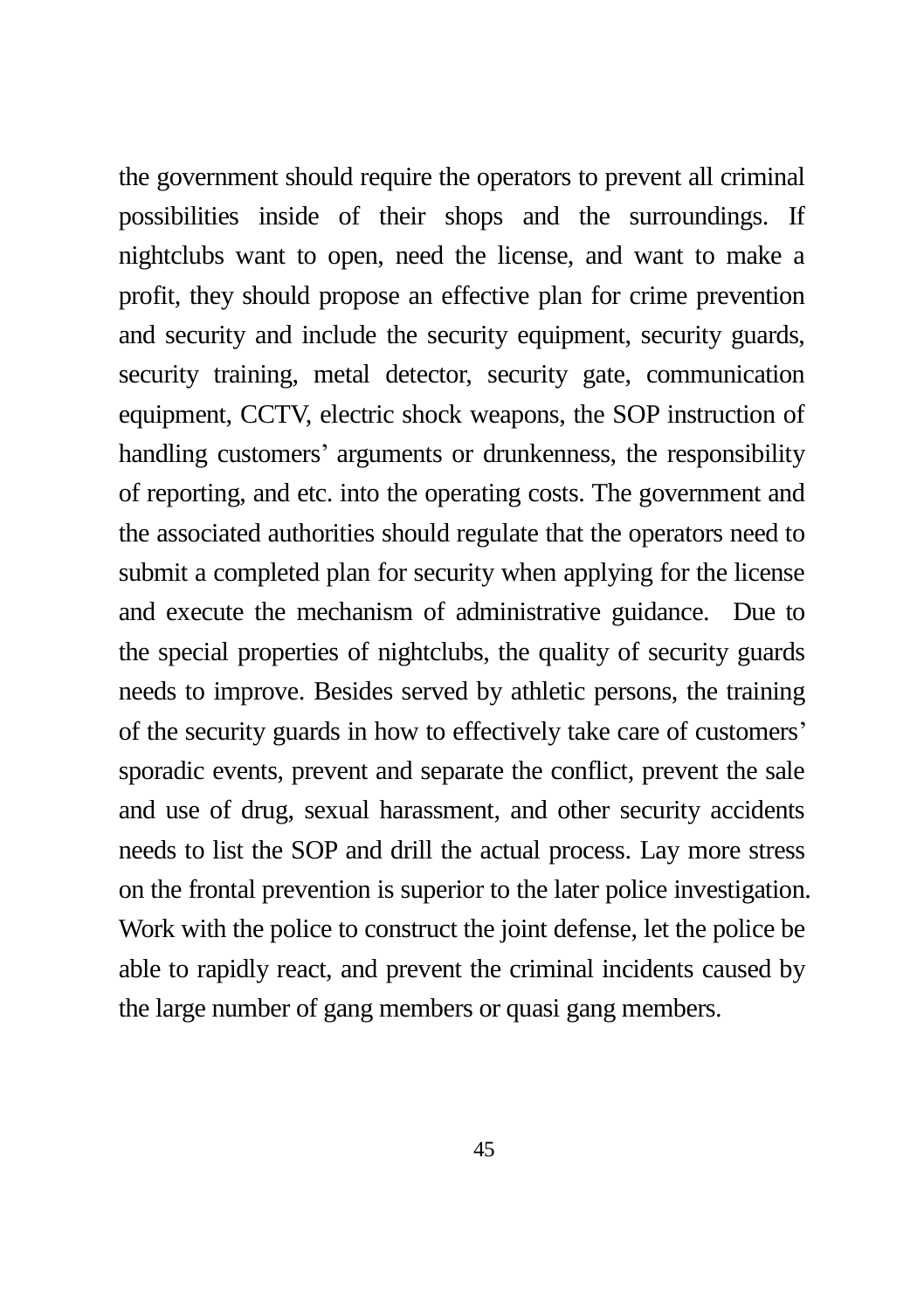2.3. The nightclubs should establish the perspective of defending the public order and paying for the use of public affairs.

The consumption patterns in nightclubs have two main reasons led to the social security accidents, including the consumption of alcoholic drinks and the operating hours during the night. It has been evidenced by numerous studies that alcohol causes occurrence of many accidents, plus nightclubs operate till midnight. Therefore, the police must dispatch more police force to patrol and handle the security accidents and spend more time for keeping the surrounding order and traffic. As such, there is more spending in terms of manpower and material resources on keeping the security order than in the general daily life. Naturally, this leads to more funds needed for operation. Thus, the government should enforce a much higher tax on such nightlife places to pay for the overtime of the police force, the personnel in the public facilities and the public transportation, and the environmental cleaning crew. In this way, the surrounding environment of nightclubs can keep clean, and the police patrols frequently. The customers of nightclubs will naturally feel more relieved, and the nearby residents will also have better perception. If buses or other transportation can take passengers during specific time, the danger caused by the drunk-driving customers will be reduced. As a result, nightclubs and bars can successfully operate, the government can increase the tax income, customers safely consume, and neighbors dwell at ease.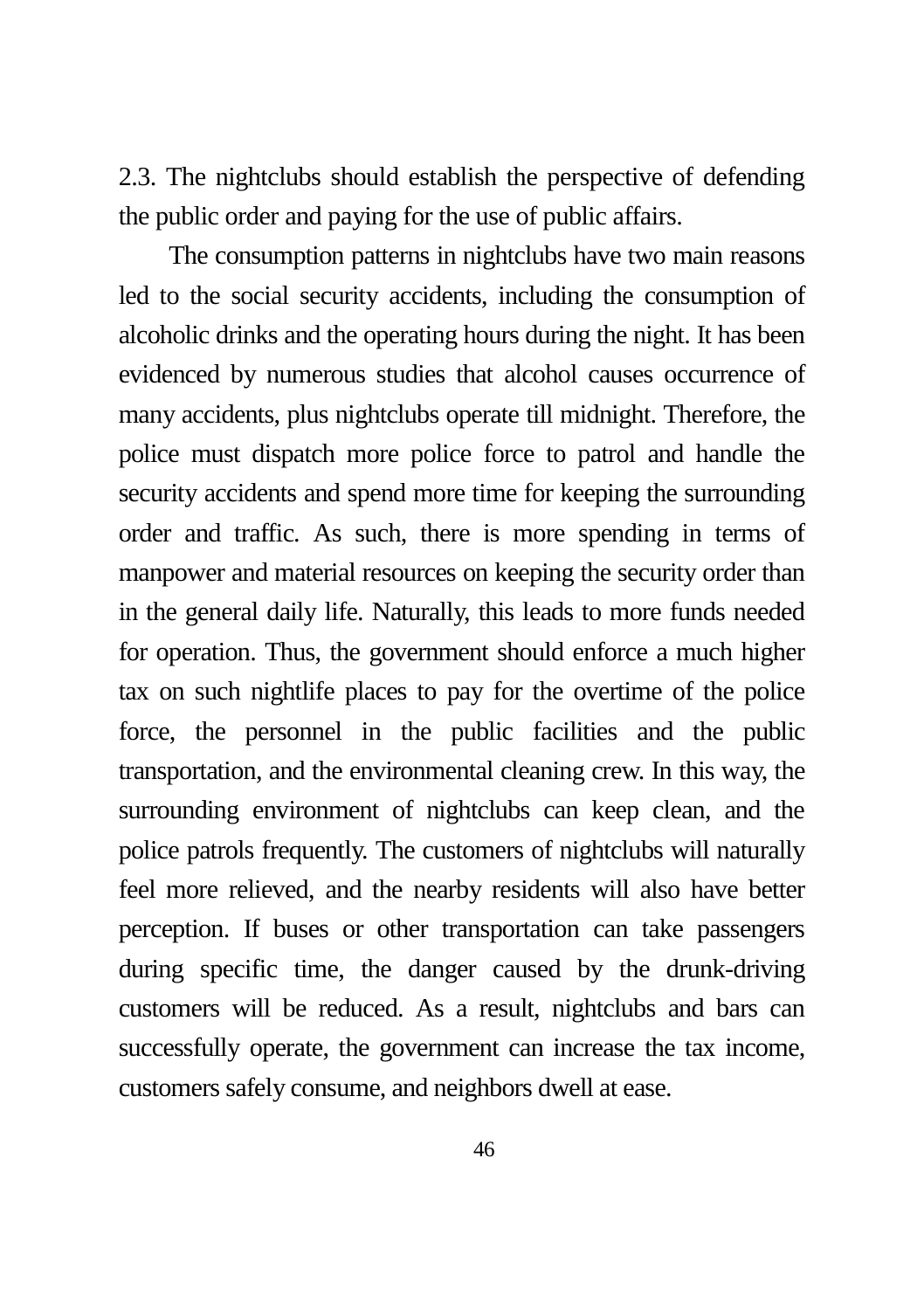#### **VI. Policy Recommendations**

## **1. Adjust the policy of short-term imprisonment penalty. The use of non-institutional treatments for the problem of prison and society**

The overcrowding problem in the correctional system in 2014 was still serious (over 8,859 population, 16.2%). Reviewing the structure of the new inmates and in-prison inmates in 2014 found that the less than one year sentenced (including detention and servitude) among the new inmates were 80.76% and the more than one year sentenced were only 19.24%. On the contrary, the less than one year sentenced (including detention and servitude) among the in-prison inmates were only 16.35% by end of the year and the more than one year sentenced were 83.65%. The short-term prisoners housed in the correctional facility were up to 80%. By end of the year, the actual persons in prison were less than 20 %, showing the frequent prison in-and-out. This is not only profitless for enlightenment, but also increases the prison burden in the correctional system. The major crime type of the newly incarcerated was the incapability of safe driving (drunk driving) in offenses against public safety. There were 9,631 persons and showing an increasing tendency by year. As for the penalty function, the short-term imprisonment penalty has the deterrent effect for the general population, but as for the prisoners, serving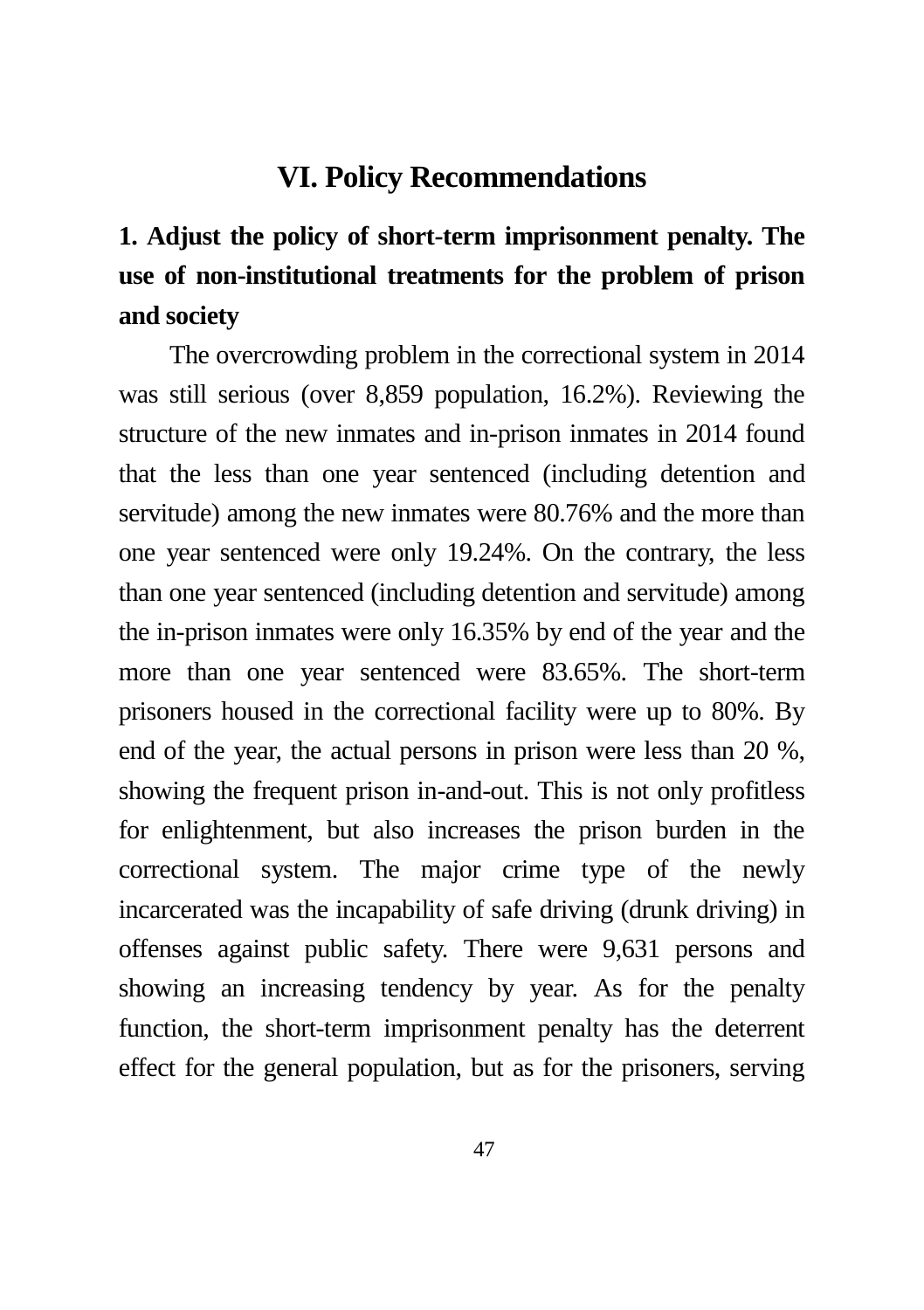time in a prison not only damages the normal association with the society, causing the difficulties of future re-entry and the family falling apart, but also generates a negative impact from the correctional subculture influence. It is recommended that the government should use non-institutional treatments to resolve the overpopulation problem in the correctional facility. This is also an important task for the development of criminal policy.

### **2. Promote the execution rate of societal labor cases to effectively achieve the goal of community transforming**

In order to let misdemeanor prisoners be able to simultaneously take care of family, school, and work and not be disconnected with the society, and to avoid the inequality of short-term imprisonment penalty because of the enlarged gap between rich and poor, the substitute of community services has been implemented since September  $1<sup>th</sup>$ , 2009. Although the actual exercised hours of community services were up to 4,926,132 and the executed result was great, the completion rate of community service cases dropped from 59.27% in 2010 to 44.61% in 2014 in the past five years. With regard to the hour completion rate, it dropped from 68.75% in 2010 to 60.02% in 2014 in the past five years. The rate of fulfilment has been gradually decreasing by years. It is recommended that the government should deliberate the policy to improve the execution rate of community services.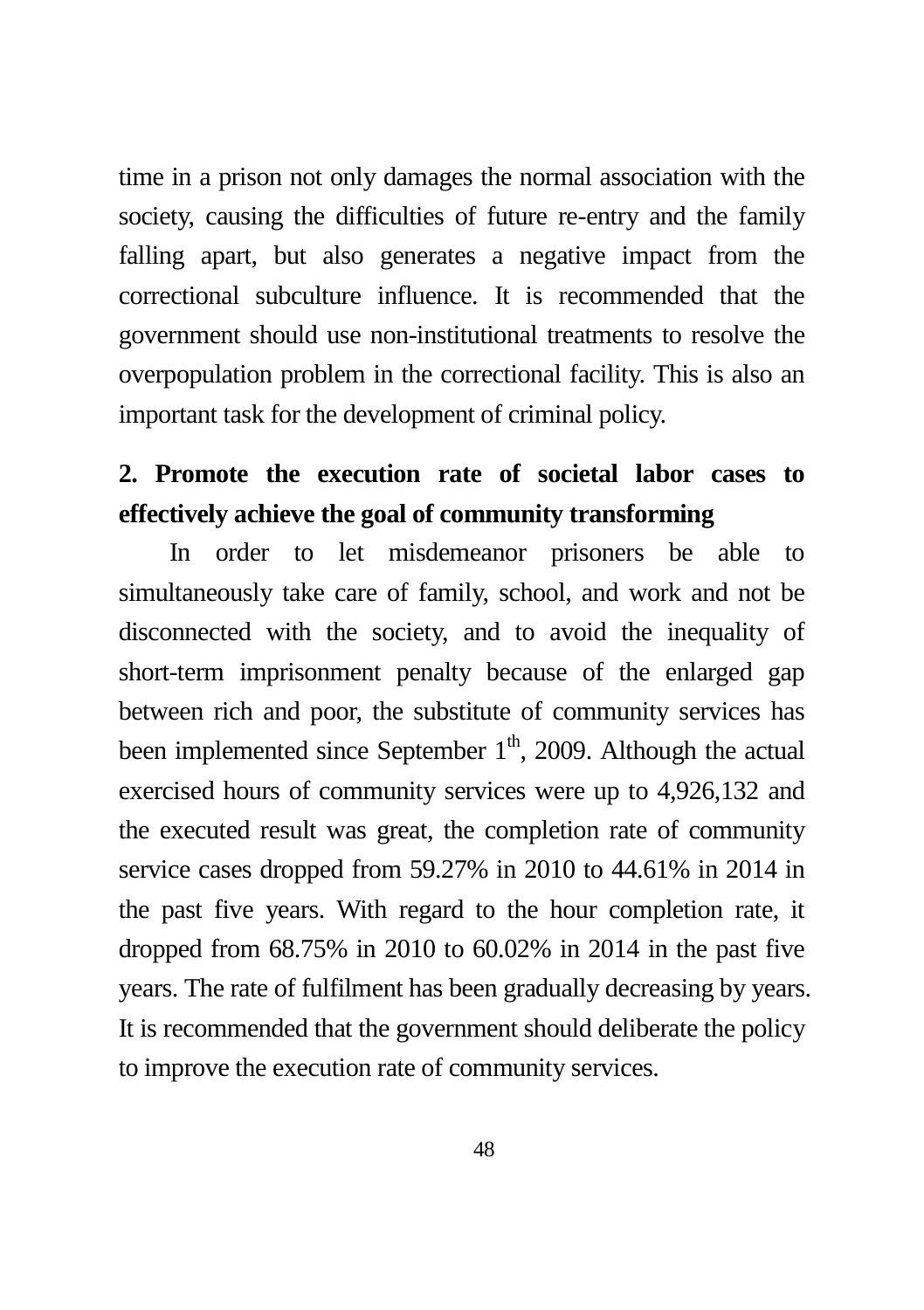### **3. Pay attention to the problem of juvenile recidivism and provide suitable provisions and treatments**

Despite the fact that the population of juvenile offenders has the descending tendency in the recent five years, the juvenile offender rate did not has a significant decrease, of which the juvenile criminal cases has a gradual increasing tendency. According to the 2013 statistics, the major crime types of juvenile recidivists housed in the correctional facility were thefts, drug crime, offenses against public safety, and forceful taking/robbery/banditry. In particular, there were more than two-third of the female juveniles housed in the correctional facility had a criminal record. The empirical studies conducted in Taiwan and foreign countries with respect to the life-course offending and the prediction of recidivism found that the development of criminal behaviors had consistency and concentration. The delinquency in childhood/adolescence is associated with the stability of crime in adulthood. Having criminal records, imprisonment records, being arrested records, and felony records are related to a higher likelihood of recidivism. A small number of core criminals committed a large proportion of crime. The more times do commit crime, the higher likelihood is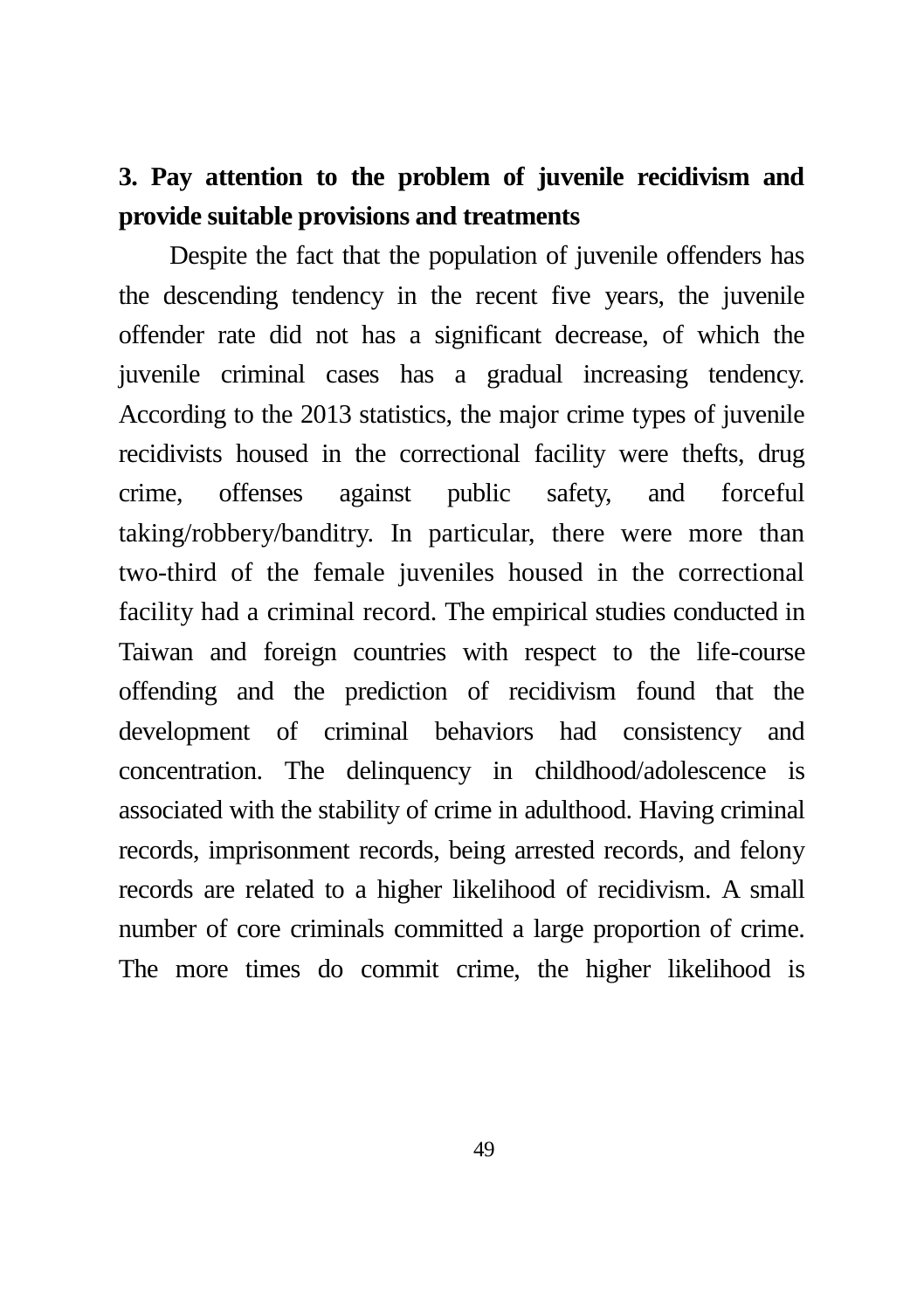recidivism. $2$  The current study analyzed the tendency of juvenile recidivism and the distribution of crime types. That is helpful to understand the problem of juvenile recidivism, to provide the related researchers in effectively catching the situation of juvenile recidivism, and to provide the related prevention and treatment policies toward the problem. Unfortunately, the related government departments were unable to continually provide the statistics for analysis. In the future, the attention should be continually paid to the problem of juvenile recidivism.

### **4. Strengthen the research on the drunk-driving issues and objectively evaluate the related criminal policies**

From 2005 to 2014, the number of suspects for offenses against public safety consistently increased, of whom the majority committed drunk driving. In 2014, the number of female convicts of offenses against public safety was first time more than the number of female convicts of drug crime. In the recent three years, the most convicts of elderly crime types in the general criminal law were the offenses against public safety. The number of offenses against public safety was the second most among the crime types

 $\overline{a}$ 

 $2^2$ For the reference, please see Chen Yu-Shu (2013). The study of recidivists' characteristics and risk factors: Using adult parolees as an example. *The Essay of Criminal Policy and Crime Research, 16*, 1-25.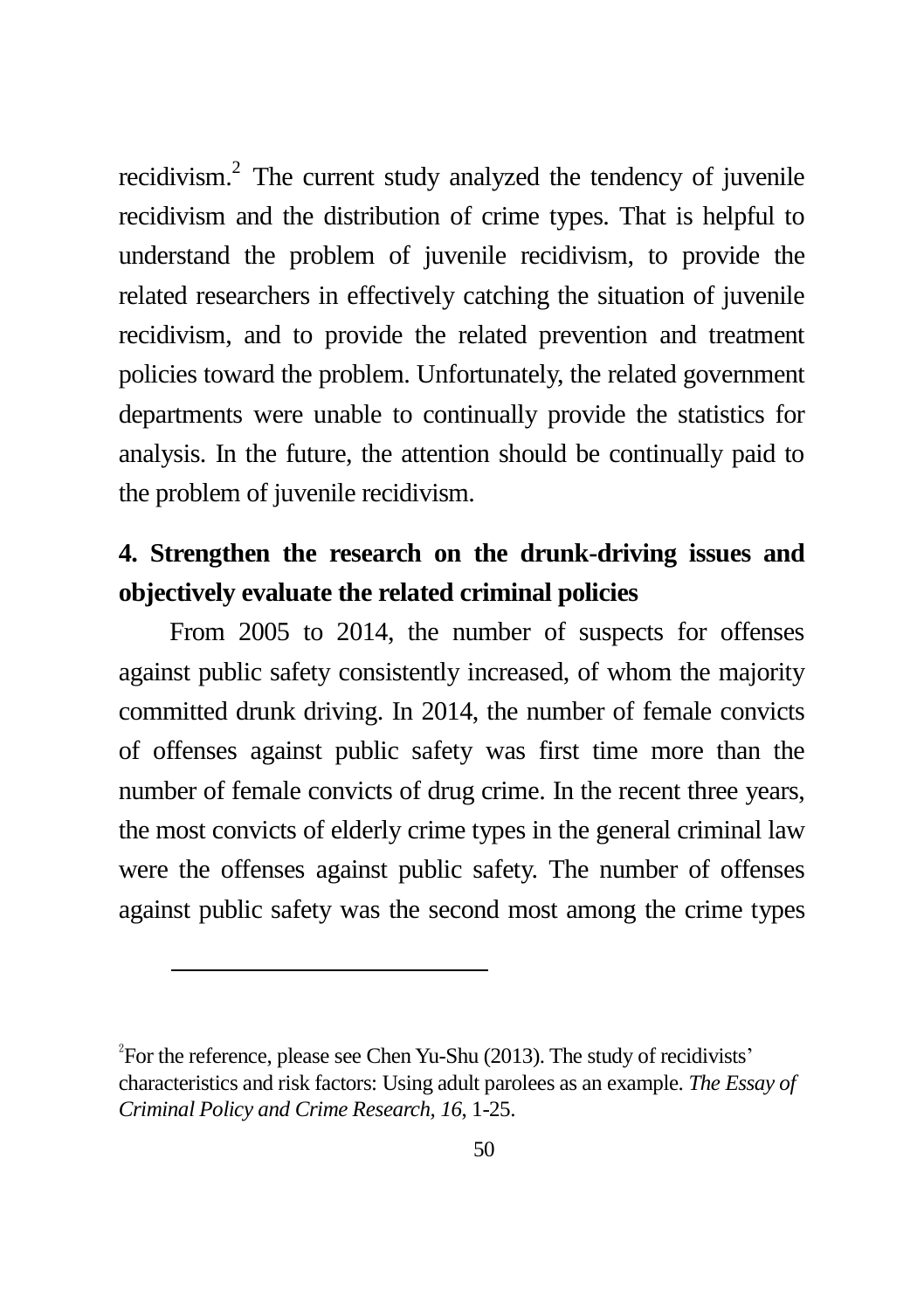committed by the foreigners, and there is an increasing tendency by years. The increased population of drunk-driving prisoners will become an important cause of overcrowding problems in the correctional facility. The research on the problem of drunk driving in Taiwan has been in need of improvement. In particular, it is essential to find out feasible responding strategies toward the rapidly varying and gradually harsh drunk-driving policies by the evaluation of objective and evidence-based empirical studies.

## **5. Actively review the policies of the second- and the third-degree drugs and find out the effective responding policies.**

Because of the addiction, the derivative disease transmission, a high recidivism rate, and the problem of crime diversity resulted from drugs, the government and society have input enormous resources and manpower in preventing drug problems since the implementation of the Narcotics Endangerment Prevention Act in 1998. These efforts have gradually shown the effectiveness in treating the first-degree drug users and controlling the population of first-time drug use. According to the 2014 statistics, however, it showed that the population of the second- and third- degree drug use continues increasing, the problem of drug manufacture and transport gradually becomes serious, the revocation rate of deferring prosecution of the second-degree drug crime remains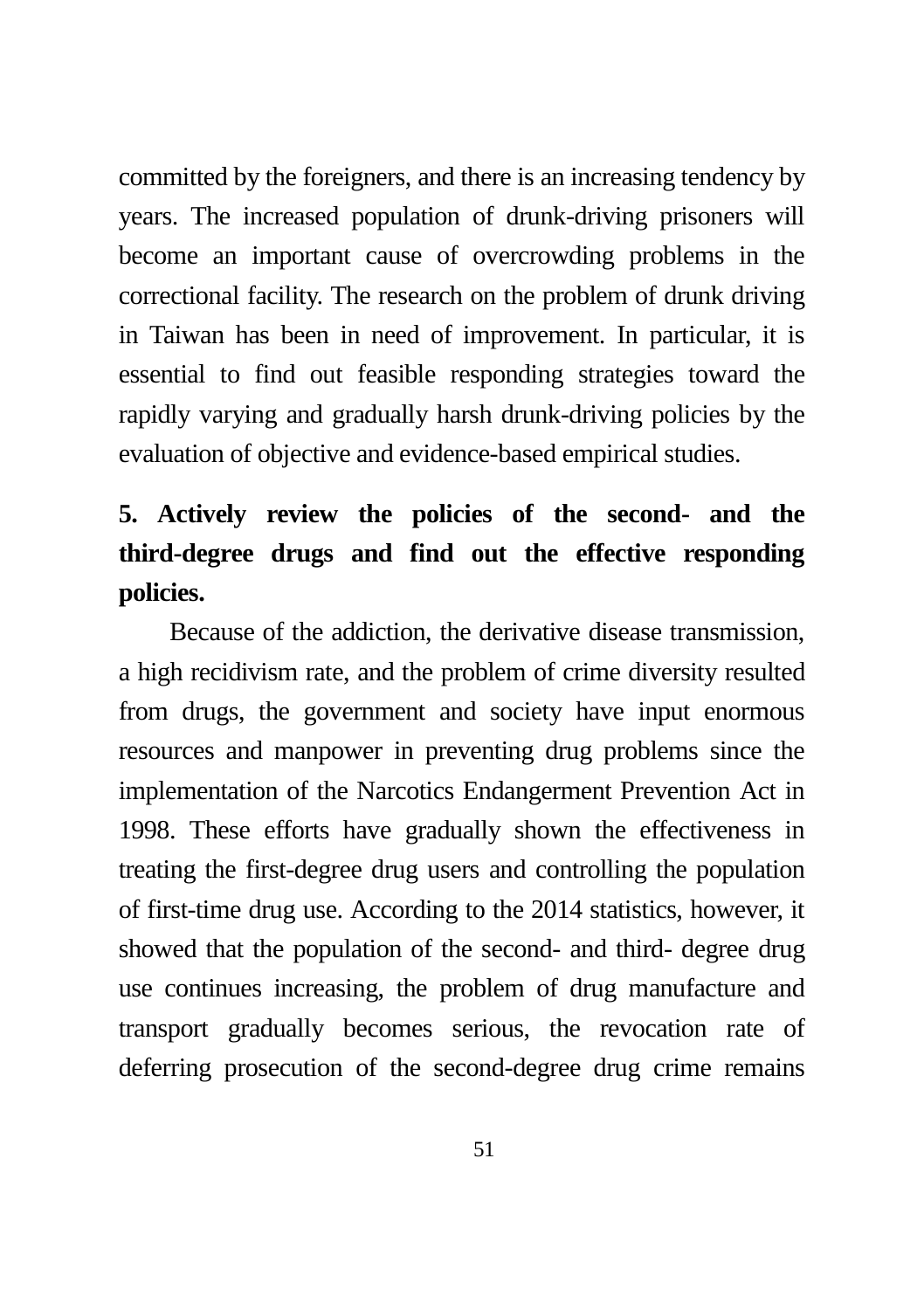high and increases by years, and the effectiveness in executing the third-degree drug policies is limited. The current government and society must face these problems. It is necessary to actively review the effectiveness in executing the current policies associated with the second- and third-degree drug and find out effective responding strategies via both empirical and theoretical perspectives.

## **6. Mind the protection of the dead and seriously injured victims and their family. Actively provide the financial, psychological, and legal assistance.**

The establishment of the Criminal Victim Protection Act was in 1998, and there have been several revisions of successively amplifying the compensation subjects, increasing the compensation items, and enlarging the compensation scope to protect the family of victims who died of the criminal acts, the people who suffered from serious injuries, the victims of sexual assaults, and the people staying in Taiwan with alien nationality or without nationality. This Act not only regulates the mechanism of crime victimization compensation, but also takes the victims' needs for living and social adaptation into account. Moreover, there are the regulations of requiring the Ministry of Justice and the Ministry of the Interior to establish the victim protection institutions, and the protection institutions should provide a variety of protection services, including the legal assistance, psychological counseling,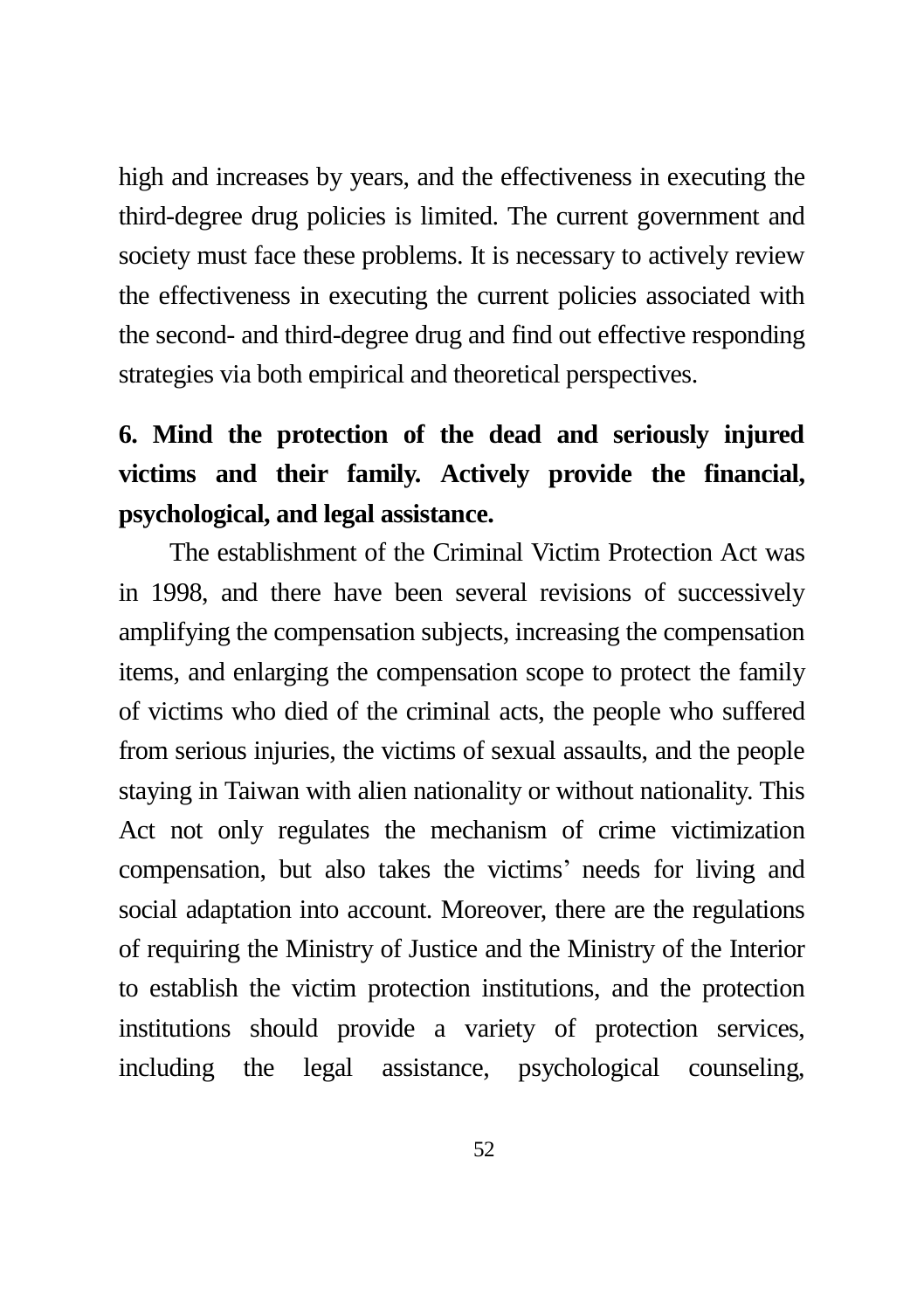occupational skills training and employment counseling, financial subsidy for schooling, emergency funding, safety protection, and so forth. As such, to establish the supports for the victims in Taiwan are not only the assistance of financial compensation, but also an overall protection of the mind recovery and life reconstruction. The Act was revised again on May  $22<sup>th</sup>$ , 2013, and exercised on June  $1<sup>st</sup>$ , to create the mechanism of "support money" in which the family of the victims who were registered as permanent residents in Taiwan and died of other people's external intentional acts in the foreign countries are equipped with the support money and the associated protection besides the current compensation mechanism. It ought to set up the database with respect to the service supply and the victims' usage and opinions, along with understanding the improvement of the follow-up services and the disposition of resources and actively offering financial, psychological, and legal assistance.

### **7. Strengthen the career service process for transferring inmates from prisons to society**

The government has long realized the relationship between the recidivism of prisoners and rehabilitation protected persons and employment and paid much attention on the importance of this issue. In addition to the criminal policies, the government also does the best to provide the associated specific strategies to help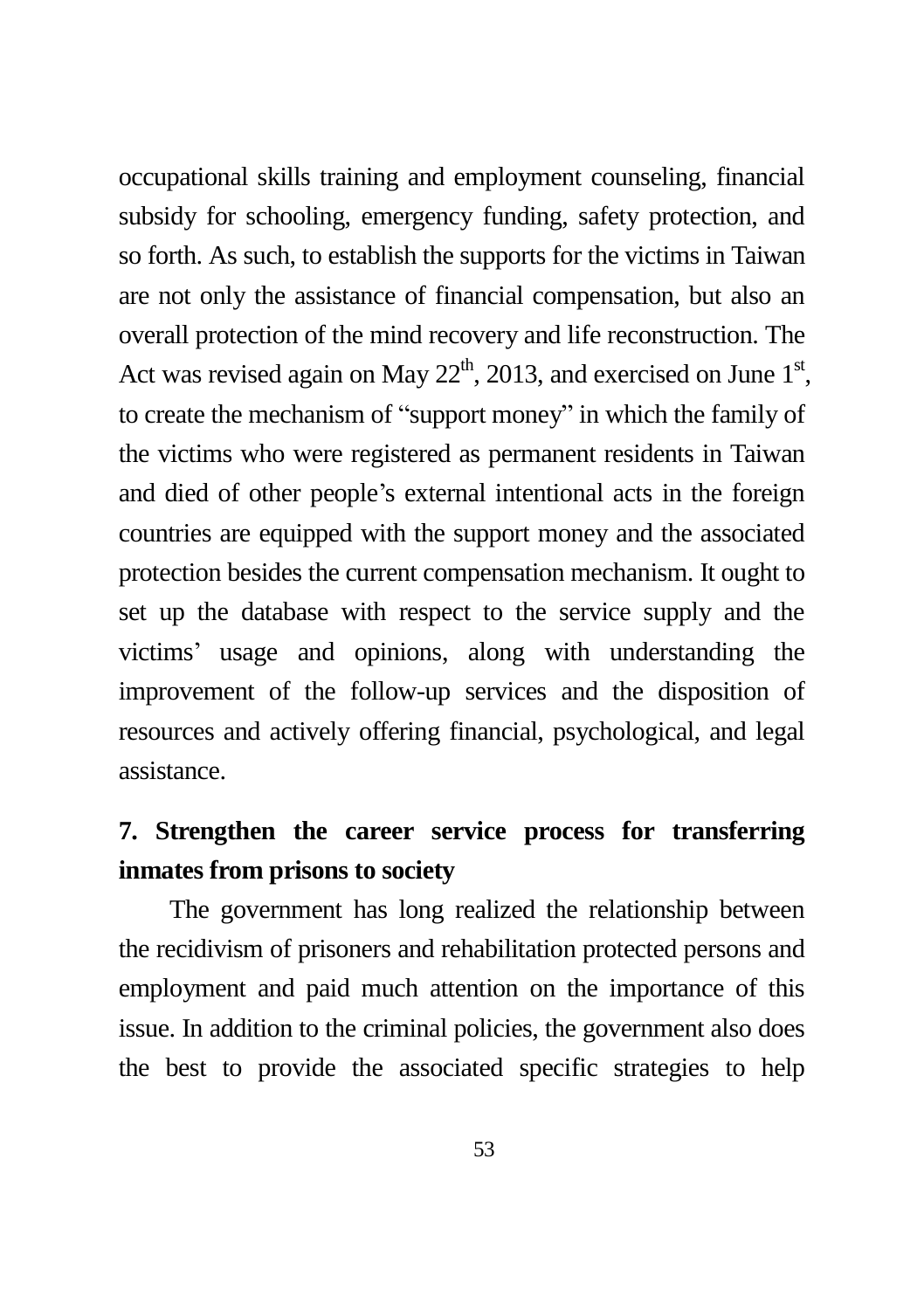prisoners and rehabilitation protected persons. For example, prisons and jails strengthen the training for the manufacture and occupational skills in the facility, or the district branch of Taiwan After-Care Association individually, or with the Workforce Development Agency of the Ministry of Labor, conducts the related occupational classes for the soon-to-be-leaving-prison inmates.

The current study also found that  $76\%$  of the prisoners have a criminal record, of whom more than 90% are drug users and more than 80% are offenders against public safety. Thus, it is indeed an important act of criminal policy to help the prisoners, the addicted drug criminals particularly, out of prison and re-enter the society as well as avoid recidivism. As for the prisoners and rehabilitation protected persons, the capability to have a normative job with a stable income, self-growth, and harmonious family results in a lower recidivism rate. As for the society and nation, such capability can further maintain the social order. Moreover, from the perspective of rehabilitants, the increase of self-affirmation is a result of the social acceptance generated from the interaction with others in the work place.

The Ministry of Justice can collaborate with the Ministry of Labor to react to the occupational service for the prisoners and rehabilitation protected persons after they leave the prison. The assistance in employment of prisoners and rehabilitation protected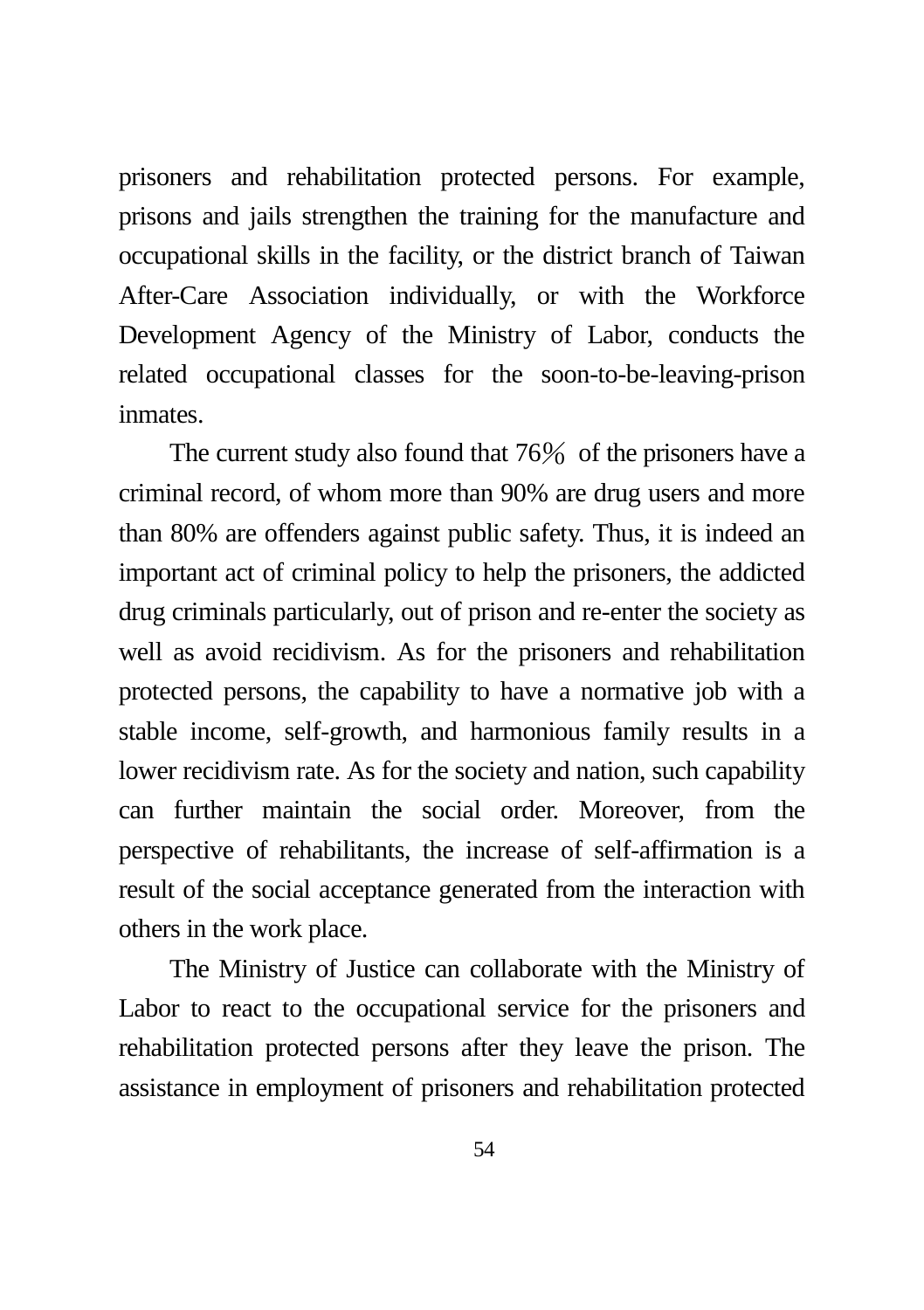persons can via the integration of various paths of employment service resources. In particular, the educational preparation of redeveloping prisoners' occupational skills, such as skills training and work attitudes, is in need of supply. Moreover, it needs to provide more opportunities of open prisons in order for the prisoners in the process of re-entering the society to repair their defects of working skills and to have them obtain actual employment opportunities for work. On the other aspect, only if the essential employment assistance in concert with the adaptation period of work place is provided, the help for prisoners to complete the self-reliance and to result in re-entering the society will be effective, and the high national incarceration rate will be reduced.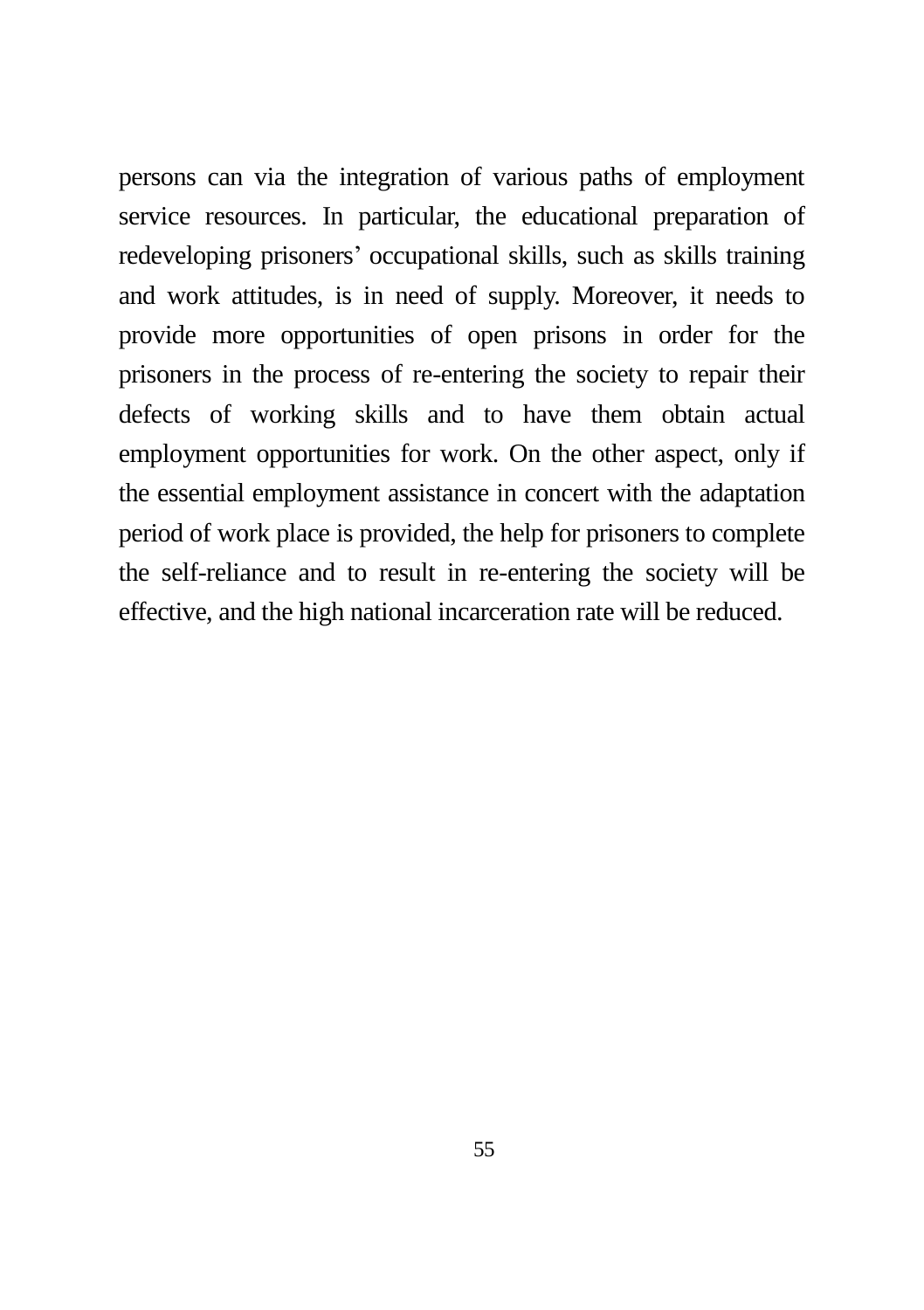#### **VII. Future Research**

### **1. The study on the preventive policy of cybercrime, drunk driving, and fraud**

The number of cybercrime in 2014 increased by 4,728 cases as compared to that in 2013. The growth rate was 1.52 times. The number of drunk driving in 2014 increased by 9.64% as compared to that in 2013. It was the highest in the history. The number of fraud in 2014 increased by 4,281 cases as compared to that in 2013. The growth rate was 22.81%. The increase of these three crime types was the main reason why the number of the general criminal cases slightly increased in 2014. The committing methods of cybercrime and fraud change rapidly. Drunk driving is likely to cause public danger accidents. As a result, this study suggests that future research can conduct the related study on the situation of these three crime types, policing prevention, and criminal policies.

#### **2. The study on the reduction in incarceration rate across countries**

The crime rates all around the world and the serious violent crime have shown a descending tendency, which influences the reduction in the expenses of prisons and the correctional system all around the world. This study found that the reduction in the crime rate and incarceration rate was particularly significant in the United States. On the contrary, despite that the crime rate in Taiwan was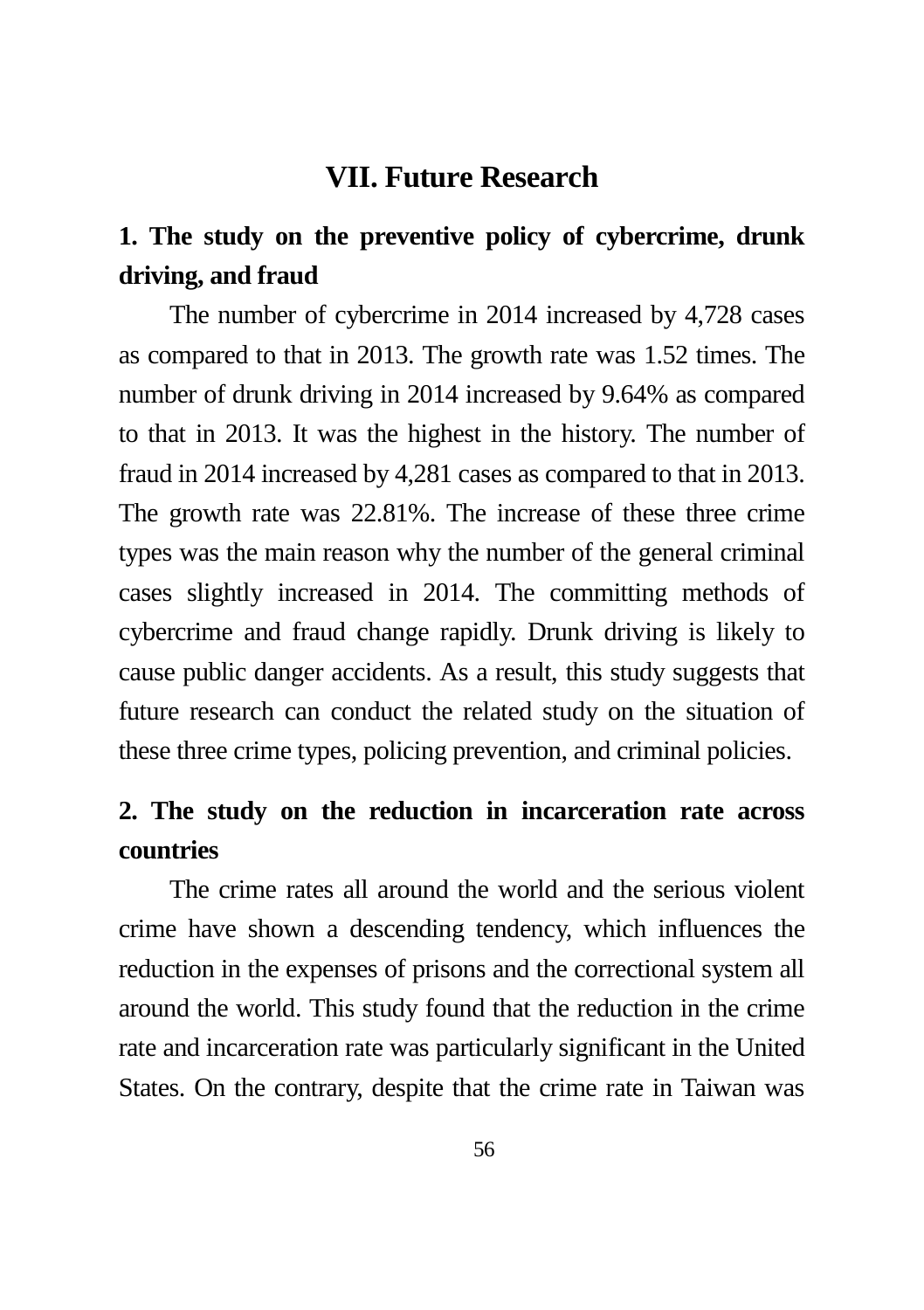also decreasing, the decline of the incarceration rate was not big and much higher than our neighbor, Japan. Thus, it is necessary to evaluate the cost and benefit of the criminal justice correctional treatment modules and the coordinated policies in other countries to serve as the reference for formatting the policy perspective and future policies in Taiwan.

## **3. Slow down the execution of short-term imprisonment penalty and deliberate to substitute the institutional treatment with the non-institutional transferring treatment.**

As mentioned, the problem of overcrowding in the correctional facility is currently serious. Reviewing the structure of crime types committed by the inmates, the majority are the sentenced less than six months, which accounts for between 57% and 65% of the annual total population of executed limited-term imprisonment. Those sentenced with the short-term imprisonment penalty of less than one year were up to more than 80%. With respect to the criminal charges of the new prisoners, the majority were the incapability of safe driving (drunk driving), and there is an increasing tendency by years. In order to resolve the problem of prison overcrowding and the correctional safety management, it is suggested to elaborate the policies of transferring treatment and admission according to boundaries, along with how to mitigate the negative impact resulted from the short-term imprisonment penalty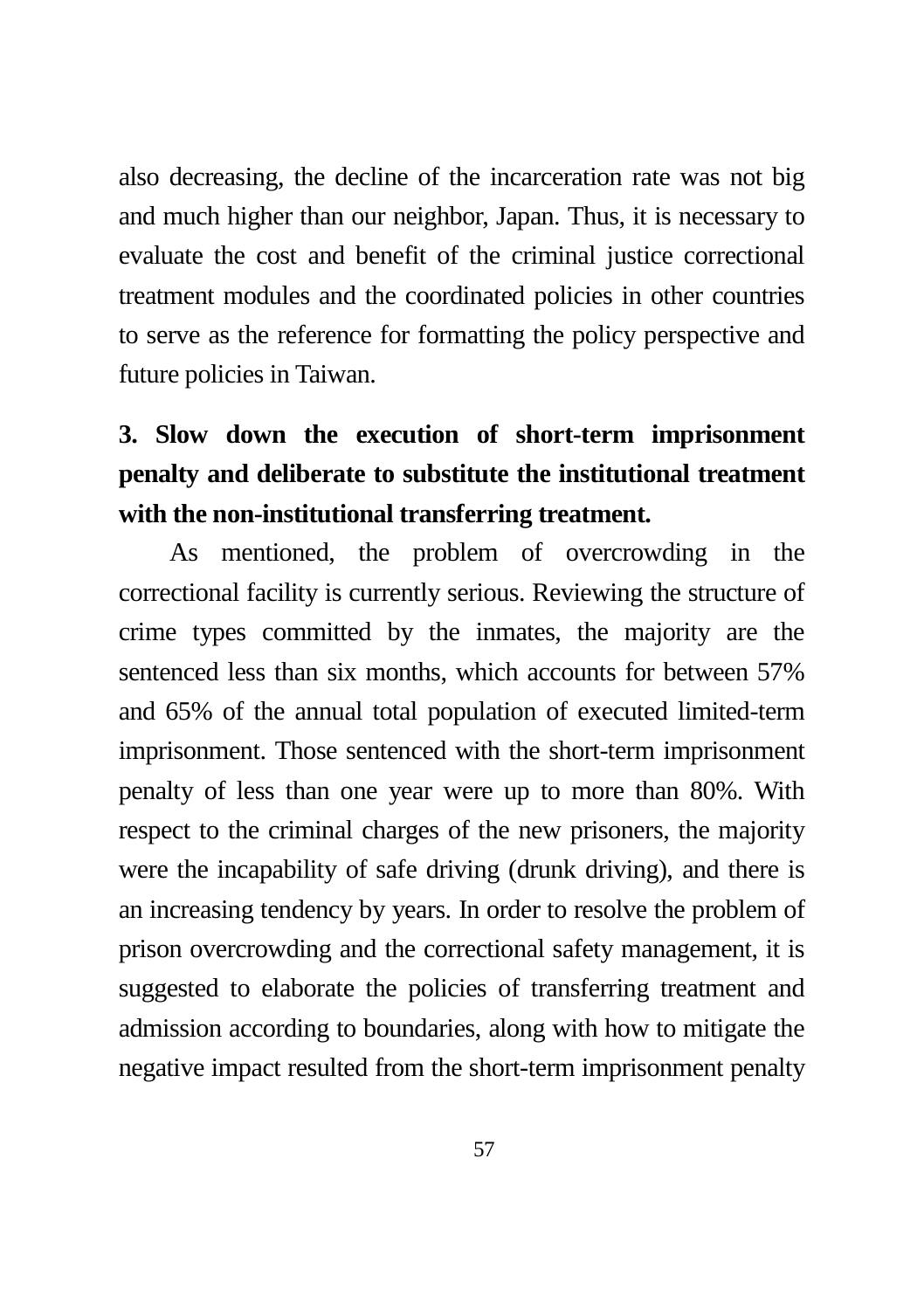and relieve the overcrowding problem in the correctional facility by the non-institutional transferring treatment over the institutional treatment toward the offenses against public safety, assaults, and fraud.

### **4. The study on the drug addiction treatment pattern and the feasibility of medical community orientation**

If aiming to improve the current effectiveness of the drug rehabilitation, it is necessary to alter and integrate the current resources of rehabilitation management, treatment methods, rehab staff, and the related professionals. Based on the follow-up investigation and the rehabilitation result evaluation of the people receiving rehabilitation treatment, those having a stronger agreement with the cognitive discipline of compulsory rehab, detoxification attitudes, life adaptation, skill training, and medical health had fewer numbers of recidivism. Thus, building up a series of research on appropriate and effective drug rehabilitation management and treatment patterns, including the physical and psychological treatment plan for the people receiving rehabilitation treatment, assessment of classifying the rehabilitated people using different drugs, and the disposition of the professionals in the rehab institution is helpful to promote the effectiveness of drug rehabilitation. Based on the perspective of viewing drug users as patients, it should be considered to transfer the work involving the